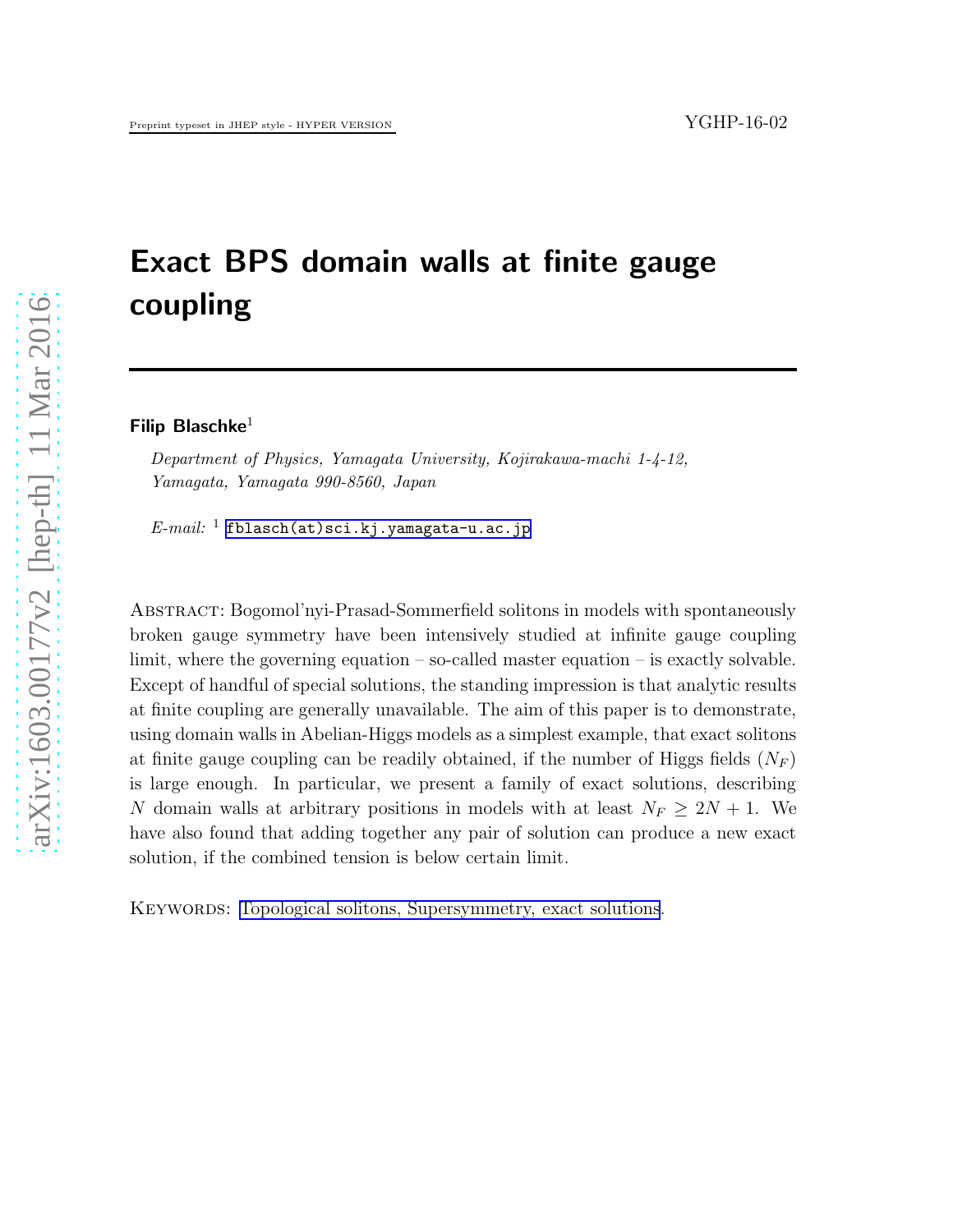# Contents

|    | 1. Introduction                                            | $\mathbf 1$    |
|----|------------------------------------------------------------|----------------|
| 2. | Master equation for Abelian domain walls                   | 3              |
|    | Abelian-Higgs theory<br>2.1                                | 3              |
|    | $1/2$ BPS equations<br>2.2                                 | $\overline{4}$ |
|    | The master equation<br>2.3                                 | 5              |
|    | 2.4 Crude model of the domain wall                         | 9              |
|    | 3. Chains of walls                                         | 13             |
|    | Exact one-chains<br>3.1                                    | 14             |
|    | 3.2 Exact two-chains and three-chains                      | 17             |
|    | Exact $N$ -chain<br>3.3                                    | 20             |
|    | 4. Hierarchy of exact solutions                            | 25             |
|    | Ansatz<br>4.1                                              | 25             |
|    | Exact multi-wall solutions up to $N_F = 10$ flavors<br>4.2 | 29             |
| 5. | Conclusions                                                | 42             |

# 1. Introduction

Domain walls are planar-like objects, which separates two distinct phases/states of matter. Perhaps the most iconic examples are walls in ferromagnets, where 'domains' of uniform orientation of magnetic moments are punctuated by thin layers, within which moments change rapidly to accommodate the relative difference. Numerous other examples can be found across solid-state physics. The concept, however, found its place in various others fields. In theoretical physics, domain walls are often used as low energy toy models of both D-branes [\[1, 2\]](#page-44-0) in string theory and 'branes' in the brane world scenario [\[3](#page-44-0)]. The lowest common denominator in all their incarnations, however, is the existence of distinct phases/states of matter, which makes domain walls prototypes of topological solitons [\[4\]](#page-44-0).

To model a domain wall in field theory, in principle all that is required are discreet and degenerate vacua, which domain wall separates. The simplest example is a scalar fieldtheory with the double-well potential, the well known  $\mathbb{Z}_2$  kink [[5\]](#page-44-0). However, in generic scalar theories a configuration of more than a one domain wall cannot be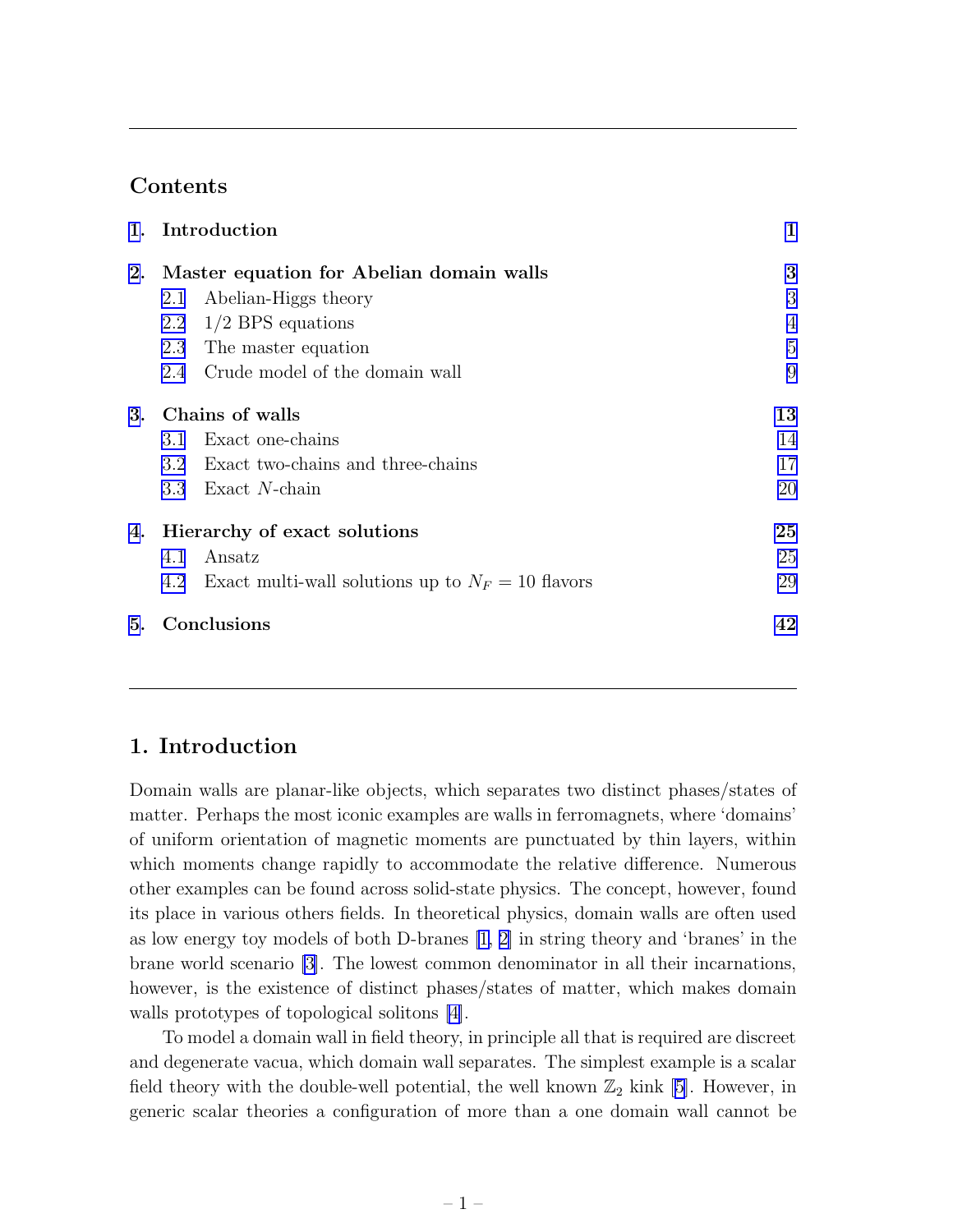static, due to attractive scalar forces. Dynamical multi-soliton configurations are therefore difficult to study in such theories, other than via numerical or perturbative methods. Only in very special cases we are able to write-down exact dynamical multi-soliton solutions, such as in the famous Sine-Gordon model.

Hence, to understand multi-domain walls (and many other topological solitons as well), without the need of dealing with dynamics, it is advantageous to use supersymmetric (SUSY) gauge theories. In these models attractive scalar forces between solitons can be exactly compensated by repulsive massive vector interactions (originating from spontaneously broken gauge symmetry). Thus, arbitrary configurations of solitons can be static. Solitons with such property are called Bogomol'nyi-Prasad-Sommerfield (BPS) solitons. They can be shown to posses the least amount of energy in their topological sector (so-called Bogomol'nyi bound [\[6\]](#page-44-0)) and they also partially preserve SUSY.

BPS solitons have further advantage. Instead of dealing with complicated secondorder equations of motion, BPS solitons can be shown to satisfy much simpler set of first-order equations, correspondingly called the BPS equations. These equations has many interesting properties and they attract scientific interest on their own.

If the gauge symmetry is only partially broken by scalar fields – the so-called Coulomb phase – prototypal solitons are magnetic monopoles[[7, 8](#page-44-0)] and to them related instantons[[9\]](#page-44-0). Their BPS equations can be solved exactly via the famous Nahm equations [\[10\]](#page-44-0) and ADHM construction [\[11](#page-44-0)], respectively, providing an analytic form for static multi-monopole and multi-instanton configurations. This reflects the underlying integrability of BPS equations in the Coulomb phase.

If the gauge symmetry is fully broken by scalar fields – the so-called Higgs phase – the prototype solitons are vortices [\[12, 13, 14](#page-45-0), [15\]](#page-45-0) and domain walls [\[16, 17](#page-45-0)]. In contrast with the Coulomb phase, similar analytic techniques for solving BPS equations in the Higgs phase are not available, as they are not integrable[[18\]](#page-45-0). Although isolated exact solutions were found for domain walls [\[19, 20](#page-45-0)], they only seem to prove the general rule.

This paper is dedicated to extend the knowledge about exact solutions for solitons in the Higgs phase. In particular, we concentrate on domain walls, but our results have obvious implications to other BPS solitons in the Higgs phase.

We consider a part of the bosonic sector of Abelian  $N = 2$  SUSY gauge theory with  $N_F$  Higgs fields. Such model has  $N_F$  discreet vacua and consequently supports configurations of up to  $N_F - 1$  elementary domain walls. We present the model in detail in Sec. [2,](#page-3-0) where we also discuss properties of walls and of multi-wall configurations at some length.

To construct BPS domain walls we employ the so-called moduli matrix approach (for a review see [\[21](#page-45-0)]). This technique involves a change of variables which solves all BPS equations identically, except one. The remaining equation, called the master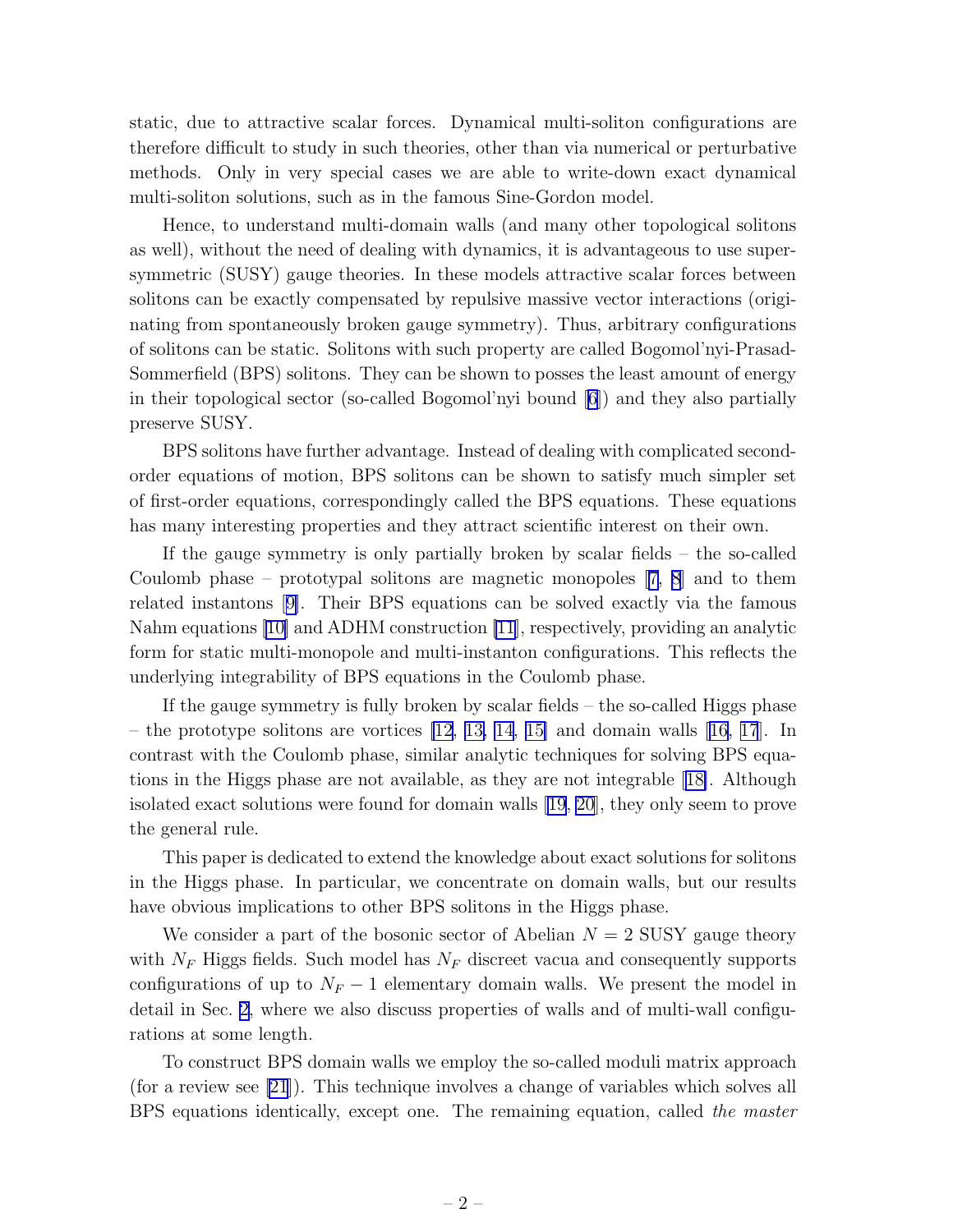<span id="page-3-0"></span>equation, has the following general form

$$
\frac{1}{\tilde{g}^2} \partial_x^2 u = 1 - \Omega_0(x) e^{-u}, \qquad (1.1)
$$

where  $\tilde{q}$  is proportional to the gauge coupling constant and u is the moduli field related to Higgs fields and gauge fields via the moduli matrix approach. We call  $\Omega_0(x)$  the 'source term', since it specifies number, mass and positions of walls. In fact, together with the boundary condition  $u \to \log \Omega_0(x)$  at the spatial infinity,  $\Omega_0$ fully determines the solution.

Not surprisingly, the non-linear second order differential equation (1.1) is very hard to solve exactly. Indeed, up to now there is only a handful of exact solutions for special choices of  $\Omega_0$ . Chronologically, first exact solution was a junction of domain wallsreported in [[20](#page-45-0)]. From this solution, one can extract a single wall solution, which was added to two other exact single wall solutions and one double wall solution in [[19](#page-45-0)]. Outside of these important findings, the master equation of the type (1.1) is believed to be impregnable by analytic means.

In this paper, we will present many new exact solutions for multi-domain walls. In particular, we will show that some exact solutions of (1.1), each with different  $\Omega_0$ , can be combined to gain novel solutions, with new  $\Omega_0$ 's. These solutions, which we call chains, can under certain conditions generate unlimited wealth of exact solutions, which we specify in Sec. [3](#page-13-0). Furthermore, we will show that beyond chains there is a bewildering maze of exact solutions based upon a family of ansatzes, which we present and study in Sec. [4](#page-25-0). Both of these findings reveal unexpected analytic structure within master equation for domain walls and strongly implies the same for other topological solitons. We will discuss these implications in Sec. [5](#page-42-0).

# 2. Master equation for Abelian domain walls

#### 2.1 Abelian-Higgs theory

Let us consider a  $U(1)$  gauge theory in  $(3+1)$ -dimensions<sup>1</sup> with  $N_F$  complex scalar fields assembled into the row vector  $H \equiv (H^1, H^2, \dots, H^{N_F})$  and a real scalar field σ. The Lagrangian is given as:

$$
\mathcal{L} = -\frac{1}{4g^2}(F_{\mu\nu})^2 + \frac{1}{2g^2}(\partial_\mu\sigma)^2 + |D_\mu H|^2 - V\,,\tag{2.1}
$$

$$
V = \frac{g^2}{2} (v^2 - HH^{\dagger})^2 + |\sigma H - HM|^2 , \qquad (2.2)
$$

<sup>1</sup>The number of spatial dimensions plays no role in our discussions. We keep it to be three for simplicity, but all results presented in subsequent sections are valid in any number of spatial dimensions.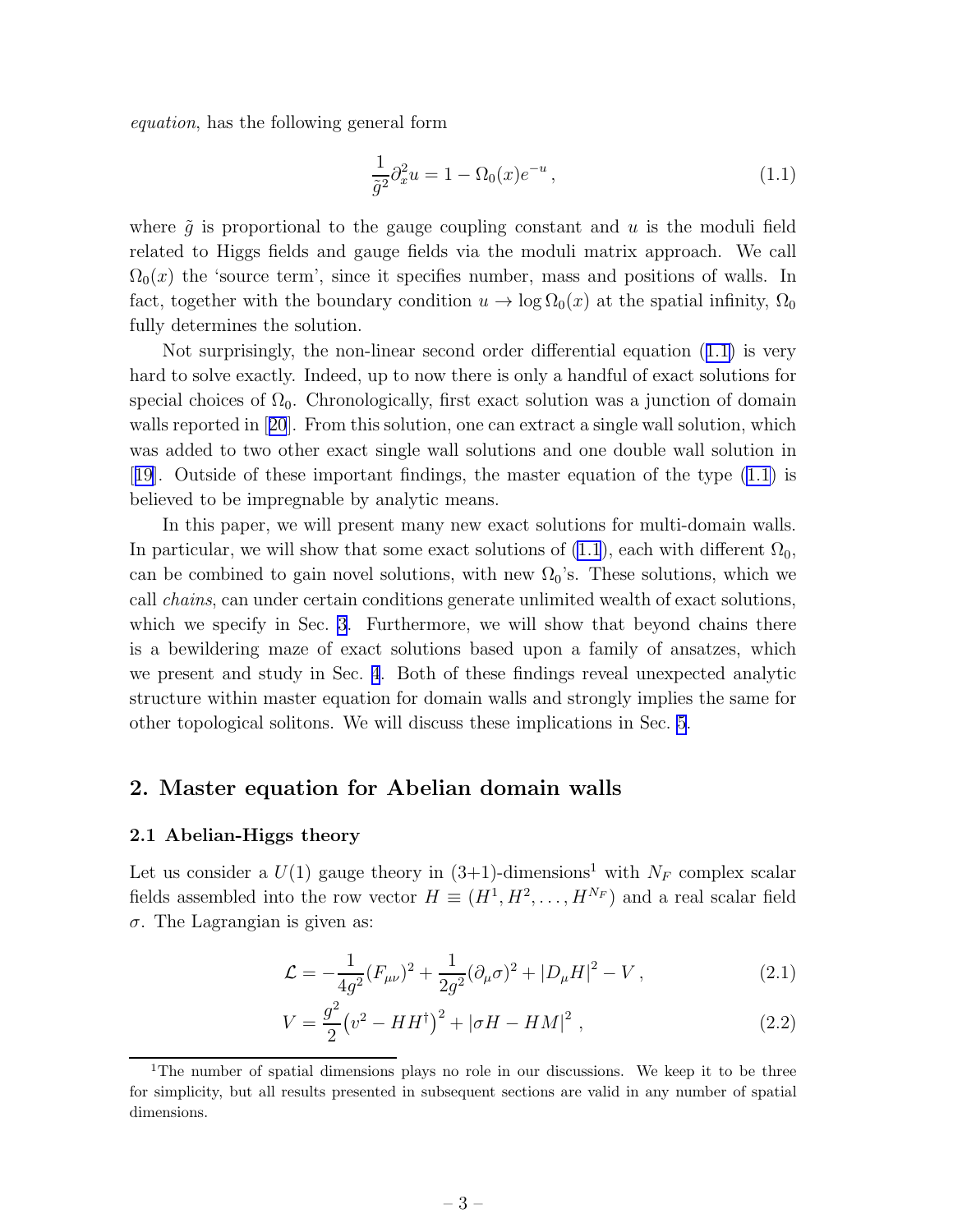<span id="page-4-0"></span>where  $q$  is the gauge coupling constant and the parameter  $v$  is the vacuum expectation value of the Higgs field. In the context of supersymmetry,  $v^2$  can be identified with the so-called Fayet-Iliopoulous parameter. The mass matrix is given as  $M =$  $diag(m_1, \ldots, m_{N_F})$ . Notice that the trace part of M can be changed arbitrarily by shifting  $\sigma \to \sigma + k$ , Tr[M]  $\to$  Tr[M] – k, which leaves the Lagrangian unaffected. We will use this freedom to make all entries in  $M$  negative (or zero) by setting  $k = N_F \max\{m_i\}.$  The benefit of this choice will be apparent when we discuss positions of domain walls. Also, we can always demand that the masses are ordered  $m_1 \geq \ldots \geq m_{N_F}$ , without loss of generality. This makes  $m_1 = 0$ .

We adopt following conventions:

$$
\eta_{\mu\nu} = \text{diag}(+,-,-,-), \qquad (2.3)
$$

$$
F_{\mu\nu} = \partial_{\mu} w_{\nu} - \partial_{\nu} w_{\mu}, \qquad (2.4)
$$

$$
D_{\mu}H = \partial_{\mu}H + iw_{\mu}H. \qquad (2.5)
$$

Non-generic values of coupling constants in front of  $(\partial \sigma)^2$  and in the potential V allow us to embed this model into a supersymmetric model with eight supercharges by adding appropriate bosonic and fermionic fields. This 'effective' supersymmetry enables to reduce the full equations of motion by one order. The reduced equations are known as 1/2 BPS equations.

Vacuaof  $(2.1)$  $(2.1)$  are constant field configurations with vanishing potential  $V = 0$ . There are precisely  $N_F$  such configurations, which we label as  $\langle 1 \rangle, \ldots \langle N_F \rangle$ , with the representative values

$$
H^{\langle k \rangle} = (0, \dots, \underbrace{v}_{k-\text{th}}, \dots, 0), \quad \sigma^{\langle k \rangle} = m_k, \quad (k = 1, \dots, N_F). \tag{2.6}
$$

Existence of discreet vacua is what makes domains walls possible. To be specific, since there are  $N_F$  vacua we expect there to be a domain wall for every transition between a pair of vacua  $\langle i \rangle - \langle j \rangle$ , where  $i < j$  (if  $i > j$  such transitions are called antiwalls). Thus, there are  $\binom{N_F-1}{2}$  different domain walls. Let us denote each transition as  $\langle i j \rangle$  for brevity. Out of these, only transitions between successive vacua  $\langle i i + 1 \rangle$ are considered as 'elementary', while other transitions can be showed as composite configurations of elementary walls, as we will discuss in subsection [2.3.](#page-5-0)

#### 2.2 1/2 BPS equations

Let us construct  $1/2$  BPS domain walls along, say, the first direction  $x^1$ . To that goal we will assume that all fields depend only on  $x<sup>1</sup>$  coordinate and, as a gauge choice, we take all gauge fields to be zero  $w_{\mu} = 0$ . The BPS equations are found using the well-known technique of bounding the energy density from below due to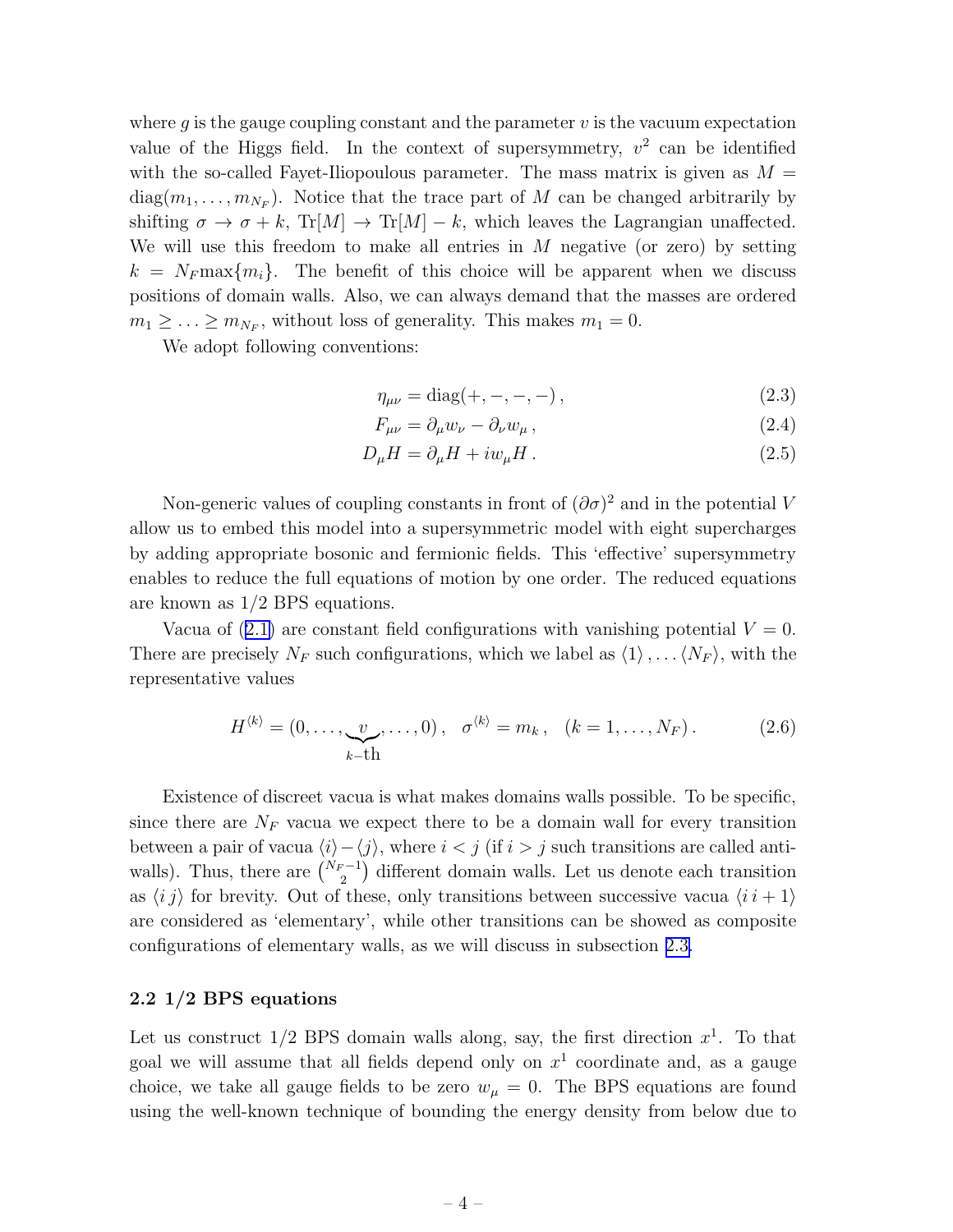<span id="page-5-0"></span>Bogomol'nyi [\[6\]](#page-44-0)

$$
\mathcal{E} = \frac{1}{2g^2} (\partial_1 \sigma)^2 + \frac{g^2}{2} \left( v^2 - |H|^2 \right)^2 + |\partial_1 H|^2 + |\sigma H - H M|^2
$$
  
= 
$$
\frac{1}{2g^2} \left( \partial_1 \sigma - \eta g^2 (v^2 - |H|^2) \right)^2 + |\partial_1 H + \eta (\sigma H - H M)|^2 + \eta v^2 \partial_1 \sigma
$$
  
- 
$$
\eta \partial_1 (|H|^2 \sigma - H M H^{\dagger}) \ge \eta \mathcal{T} - \eta \partial_1 \mathcal{J},
$$
 (2.7)

where  $\mathcal{T} = v^2 \partial_1 \sigma$  is energy density of the domain wall and  $\mathcal{J} = |H|^2 \sigma - H M H^{\dagger}$  is a boundary term. Thus, the energy per unit area (tension) of the domain wall is never less than  $\eta T$ , where

$$
T = v^2 \int_{-\infty}^{\infty} dx^1 \, \partial_1 \sigma = v^2 \Delta m \tag{2.8}
$$

and  $\Delta m$  is a difference of masses of respective vacua.<sup>2</sup> The minimum  $E = \eta T$  is achieved if the following set of first order equations are obeyed

$$
\partial_1 H + \eta (\sigma H - H M) = 0, \qquad (2.9)
$$

$$
\partial_1 \sigma = \eta g^2 \left( v^2 - |H|^2 \right). \tag{2.10}
$$

Parameter  $\eta^2 = 1$  labels whether the solution is either a wall  $(\eta = 1)$  or an anti-wall  $(\eta = -1).$ 

BPS equations (2.9)-(2.10) can be reduced to a single second order partial differential equation by using the moduli matrix approach[[21\]](#page-45-0). First, let us solve Eq. (2.9) identically using the ansatz

$$
H = v e^{-u/2} H_0 e^{\eta M x^1}, \quad \eta \sigma = \frac{1}{2} \partial_1 u \,, \tag{2.11}
$$

where u is a new field variable and  $H_0$  is a row vector of  $N_F$  constants, generically called the moduli matrix. Notice that the pair  $\{u, H_0\}$  does not determine  $\{H, \sigma\}$ uniquely, since the so-called V-transformation  $\{u, H_0\} \to \{u + 2c, e^c H_0\}$ , where  $c \in \mathbb{C}$ , leave the assignment (2.11) unaltered. The second BPS equation (2.10) turns into the master equation

$$
\frac{1}{2g^2v^2}\partial_1^2 u = 1 - \Omega_0 e^{-u}, \quad \Omega_0 = H_0 e^{2\eta M x^1} H_0^{\dagger}.
$$
 (2.12)

#### 2.3 The master equation

As an explicit example, let us consider the case  $N_F = 2$ ,  $M = \text{diag}(0, -m)$ . There is only one domain wall  $\langle 12 \rangle$ , which interpolates between the second vacuum  $\sigma \to -m$ at  $x^1 \to -\infty$  and the first vacuum  $\sigma \to 0$  at  $x^1 \to \infty$ . Its tension is  $T_{\langle 12 \rangle} = v^2 m$ .

<sup>&</sup>lt;sup>2</sup>Notice that due to the ordering of masses this quantity is always positive for walls  $\eta = 1$  and negative for anti-walls  $\eta = -1$ . In this way the combination  $\eta \Delta m = |\Delta m|$  is always positive.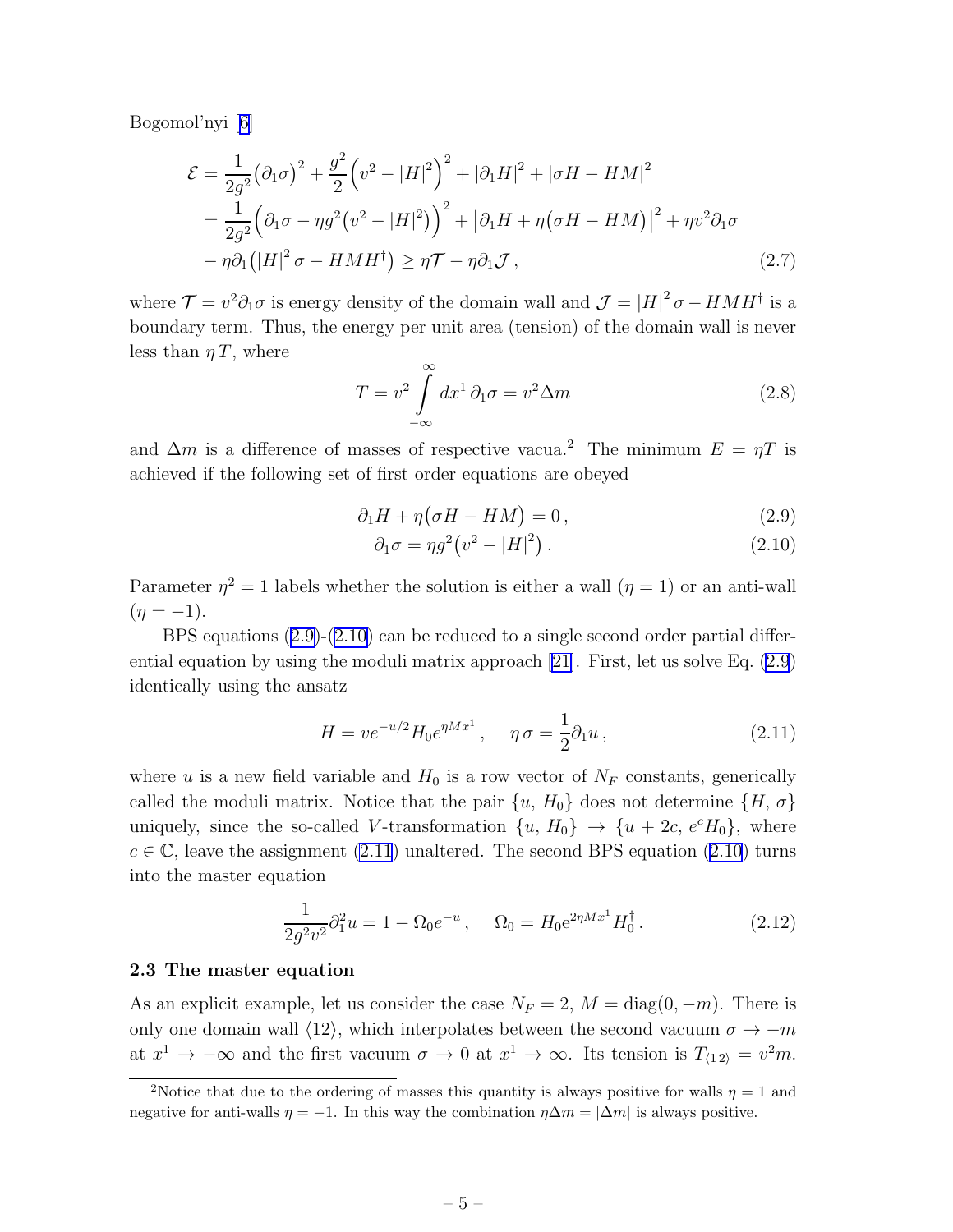<span id="page-6-0"></span>The generic moduli matrix can be written as  $H_0 = (1, e^{mR})$  by fixing the first entry via the V-transformation. Parameter R represents the position of the wall and we canset  $R = 0$  by translation symmetry. The master equation ([2.12\)](#page-5-0) in such a case reduces to  $(x^1 \equiv x, \eta = 1)$ 

$$
\frac{1}{2g^2v^2}\partial_x^2 u = 1 - \left(1 + e^{-2mx}\right)e^{-u}.
$$
\n(2.13)

The general solution of this equation is unknown, although three exact solutions forspecific values of the ratio  $m/(gv)$  have been found [[19\]](#page-45-0). We will discuss these solutions in the next section.

Apart from these solutions (or solving the master equation numerically) one can develop a qualitative feeling about the shape of the solution via the so-called infinite gauge coupling limit  $g \to \infty$ . Notice that in this limit the left-hand side of (2.13) vanishes and right-hand side can be solved algebraically as

$$
u_{\infty} = \log\left(1 + e^{-2mx}\right). \tag{2.14}
$$

The difference between exact solution and  $u_{\infty}$  is generally confined to a finite region around domain wall as illustrated on Fig. 1. Thus, the general shape of the solution is faithfully represented by  $u_{\infty}$ . This is also the reason why the infinite gauge coupling limit is used almost exclusively in studies about BPS domain walls, or other solitons in the Higgs phase.



**Figure 1:** Comparison between approximate  $u_{\infty}$  solution (solid blue line) and exact  $u_{\text{exact}}$ solution (dashed yellow line) to the master equation (2.13). The values of parameters are  $m = 1$  and  $2g^2v^2 = 1$ .

Let us now consider the case  $N_F = 3$  with mass matrix  $M = \text{diag}(0, -m, -2m)$ . It is easy to see that there are two elementary walls representing the transitions  $\langle 1\,2 \rangle$  and  $\langle 2\,3 \rangle$  given by moduli matrices  $H_0 = (1, 1, 0)$  and  $H_0 = (0, 1, 1)$ , respectively. Indeed, these choices would produce essentially identical master equations as in Eq. (2.13). On the other hand, if we choose  $H_0 = (1, e^{R/2}, 1)$  we obtain a new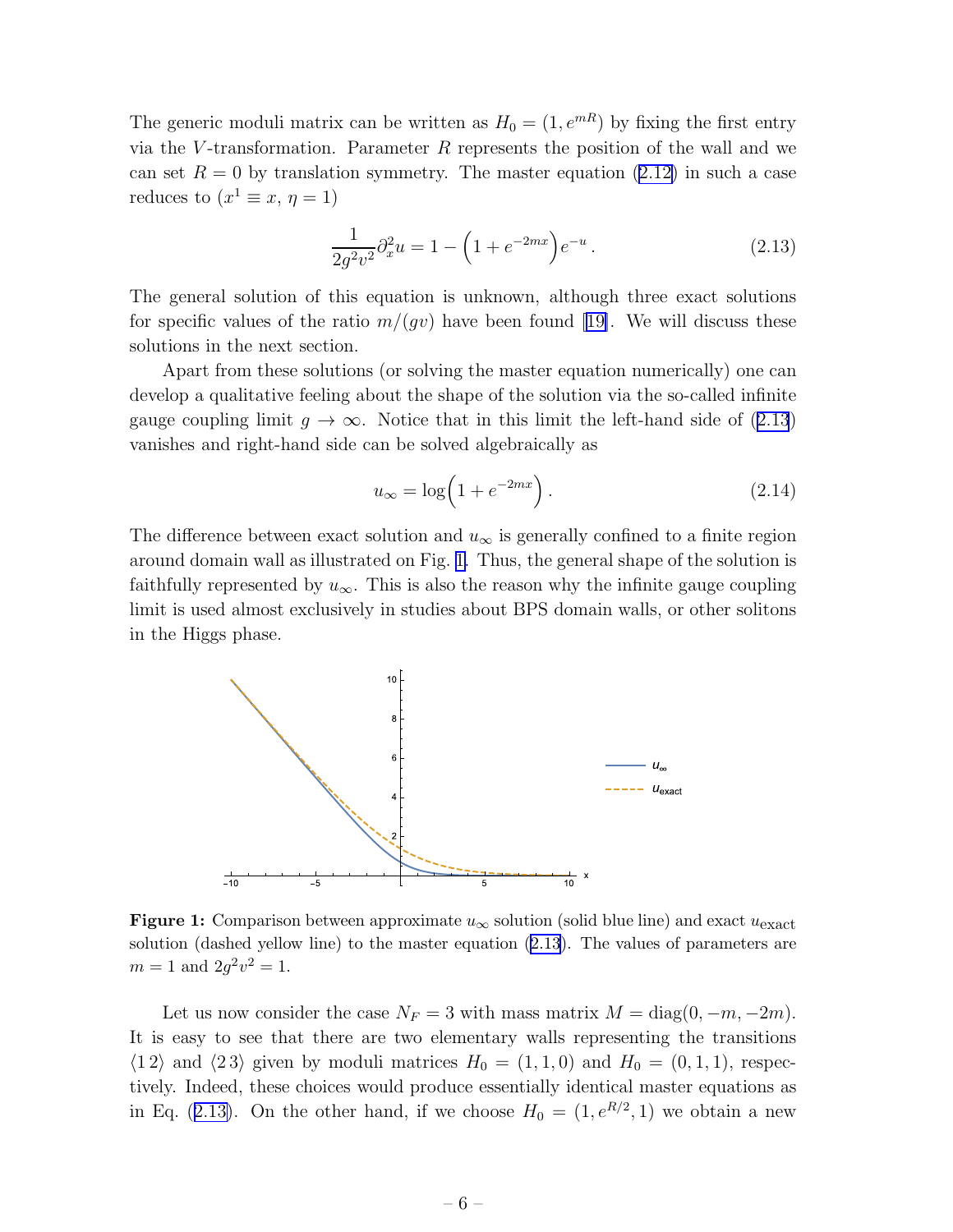<span id="page-7-0"></span>master equation

$$
\frac{1}{2g^2v^2}\partial_x^2 u = 1 - \left(1 + e^R e^{-2mx} + e^{-4mx}\right)e^{-u},\tag{2.15}
$$

which is the first example of the so-called composite wall. This configuration describes the transition  $\langle 13 \rangle$ . Depending on the value of the parameter R, the configuration on its way from  $\langle 1 \rangle$  vacuum at  $x \to \infty$  to  $\langle 3 \rangle$  vacuum at  $x \to -\infty$  can approach the  $\langle 2 \rangle$  vacuum arbitrarily close. For positive and large R we can interpret the configuration as a pair of elementary walls separated by the distance  $\sim R/m$ . Indeed, in the vicinity of the point  $x = R/(2m) + \tilde{x}$ , where  $|\tilde{x}| \ll R/(2m)$  we have

$$
\frac{1}{2g^2v^2}\partial_x^2 u \approx 1 - \left(1 + e^{-2m\tilde{x}} + e^{-2R}\right)e^{-u},\tag{2.16}
$$

which is nearly the transition  $\langle 12 \rangle$  up to the negligible term  $e^{-2R} \ll 1$ , while near the point  $x = -R/(2m) + \tilde{x}$  we get

$$
\frac{1}{2g^2v^2}\partial_x^2 u \approx 1 - \left(1 + e^{2R}(e^{-2m\tilde{x}} + 1)\right)e^{-u}.
$$
 (2.17)

We can shift the field  $u \to u+2R$  to make the first term in the parenthesis negligible, thus approximately obtaining equation for the elementary wall  $\langle 23 \rangle$ .

In other words, for sufficiently big  $R$  the solution describes a pair of elementary walls located at

$$
x_1 = \frac{R}{m}, \quad x_2 = -\frac{R}{m}.
$$
 (2.18)

In the region between the walls, the fields H and  $\sigma$  are nearly at the second vacuum and in the limit  $R \to \infty$ , the whole configuration becomes  $\langle 2 \rangle$ . On the other hand, when  $R$  is close to zero or negative the two walls merge together: they form socalled 'compressed' wall. In the extreme limit  $R \to -\infty$  the master equation (2.19) reduces to [\(2.13](#page-6-0)) and we have pure transition  $\langle 13 \rangle$  with a single domain wall. An exact solution of Eq. (2.15) was reported[[19\]](#page-45-0). Again, we will discuss it in the next section.

Let us now make a few comments about the general case. For ease of reference letus repeat here the master equation ([2.12\)](#page-5-0) in a fully unpacked way  $(x^1 \equiv x, \eta = 1)$ :

$$
\frac{1}{2g^2v^2}\partial_x^2 u = 1 - e^{-u}\left(\sum_{i=1}^{N_F} h_i^2 e^{-2m_ix}\right). \tag{2.19}
$$

where  $h_i$  are absolute values of moduli matrix  $H_0$  and  $m_i$  are diagonal elements of the mass matrix M. Notice that not all moduli parameters and mass parameters are independent. We can always make the following transformation

$$
u(x) \to u(x+\alpha) + \beta + \gamma x, \qquad (2.20)
$$

$$
m_i \to m_i - \gamma/2, \qquad (2.21)
$$

$$
h_i \to e^{\gamma \alpha/2 - m_i \alpha + \beta} \,, \tag{2.22}
$$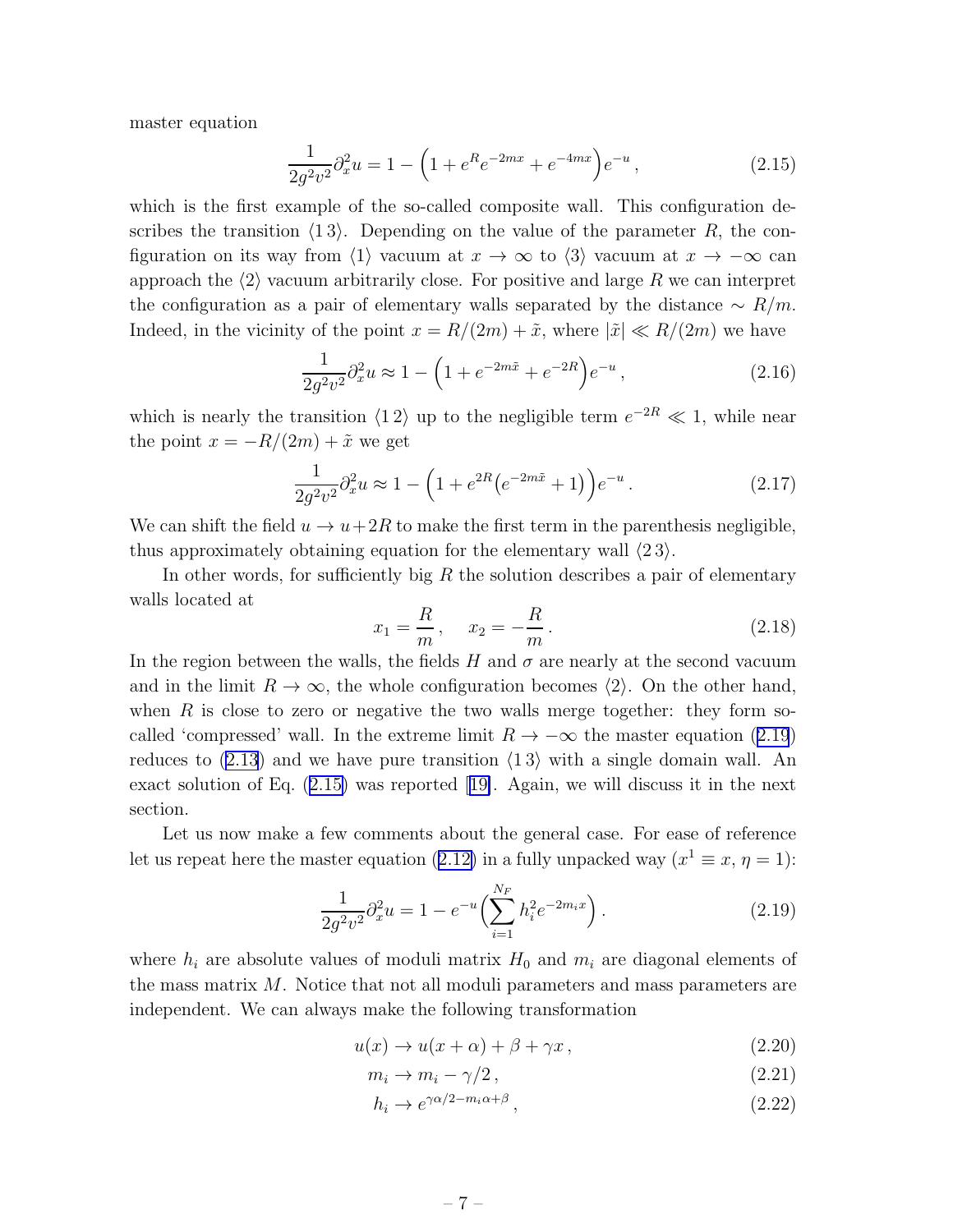<span id="page-8-0"></span>without changing the equation. This redundancy is a manifestation of V-transformation, translation invariance and reparametrization freedom of the mass matrix.

Generalizing what we learned in particular cases, there are  $N_F - 1$  elementary walls  $\langle i \, i + 1 \rangle$ , which are obtained by setting  $h_i = 1$ ,  $h_{i+1} = 1$  for  $i = (1, \ldots, N_F - 1)$ and  $h_i = 0$  otherwise. On the other hand, if there are three or more non-zero moduli parameters, we have a configuration of two or more elementary walls. In maximal case where all moduli are non-zero, we have everything between a system of well separated  $N_F - 1$  elementary walls and a single domain wall  $\langle 1 N_F \rangle$ .

Can we tell which elementary walls are compressed, which are isolated and at what positions walls (compressed or elementary) roughly are just from moduli parameters? Yes. Let us concentrate on  $i$ -th elementary domain wall. We can estimate its position by comparing the factors  $h_i^2 e^{2m_i x}$  and  $h_{i+i}^2 e^{2m_{i+i} x}$  on the right-hand side ofEq.  $(2.19)$  $(2.19)$ . If neither of these numbers  $(at\text{ given }x)$  is significantly bigger than the remainingfactors in Eq. ([2.19\)](#page-7-0) we are nowhere close to either  $\langle i \rangle$  or  $\langle i + 1 \rangle$  vacuum and hence we are also far away from  $\langle i\,i+1\rangle$ -th wall. On the other hand, if one of these numbers is much bigger then the rest, we are close to the corresponding vacuum, but again not close to the wall. Obviously, both factor must be equally dominant over remaining terms, in order to be close to  $i$ -th elementary wall. The point where both factors equal is

$$
x_i = \log(h_{i+1}/h_i)/(m_i - m_{i+1}).
$$
\n(2.23)

But  $x_i$  will faithfully represent position of the wall only if the numbers  $h_i^2 e^{2m_i x_i}$  and  $h_{i+i}^2 e^{2m_{i+i}x_i}$  really are much bigger then all remaining factors. This happens when *i*-th wall is isolated from its neighbours, that is if  $x_{i-1} \ll x_i \ll x_{i+1}$ . If for example  $x_{i-1}$  is close or bigger than  $x_i$  then both elementary walls are compressed with each other and located at the center of mass of the two wall system:

$$
\tilde{x}_i = \frac{(m_i - m_{i+1})x_i + (m_{i-1} - m_i)x_{i-1}}{m_{i-1} - m_{i+1}} = \frac{1}{m_{i-1} - m_{i+1}} \log \left( h_{i+1}/h_{i-1} \right). \tag{2.24}
$$

This is so because ordering of masses  $m_i \geq m_{i+1}$  implies that vacua, which are visited by the configuration along the x-axis, must be ordered as well. Therefore, the elementary domain walls cannot have arbitrary positions and in fact i-th wall must be placed on the right side of  $(i + 1)$ -th wall.

In general, if we work out the values of all  $x_i$ ,  $i = 1, ..., N_F-1$  given in Eq. (2.23) the ordering of these points tell us which walls are isolated and which are compressed. If they are ordered as  $x_1 \gg \ldots \gg x_{N_F-1}$ , there are  $N_F-1$  isolated walls located approximately at those points. In the other extreme, if the center of mass of first  $N_F - 2$  elementary walls  $\tilde{x}$  is smaller than  $x_{N_F-1}$ , then there is only one compressed domain wall located at their mutual center of mass.

From Eq.  $(2.23)$  we see that not all  $h_i$ 's are necessary to describe positions of walls.We can use the symmetry transformation  $(2.20)-(2.22)$  $(2.20)-(2.22)$  $(2.20)-(2.22)$  $(2.20)-(2.22)$  $(2.20)-(2.22)$  to reduce their number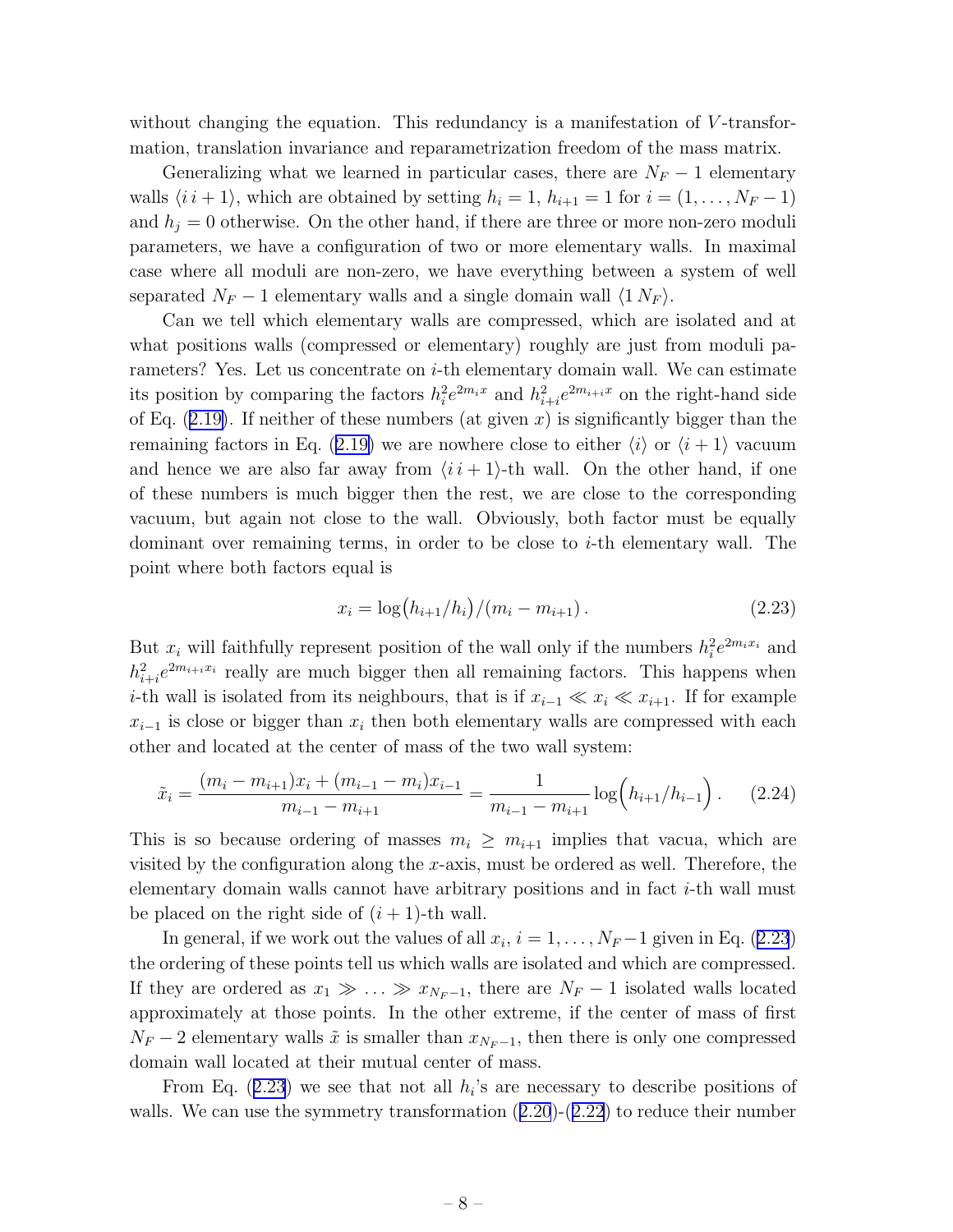<span id="page-9-0"></span>by two. Let us fix this freedom and rewrite moduli  $h_i$  into the standard form, where their meaning becomes more transparent:

$$
h_i = \prod_{j=1}^{i-1} e^{R_j}, \quad i = (1, \dots N_F - 1).
$$
 (2.25)

By virtue of this assignment  $h_1 = 1$ . New parameters  $R_i \equiv x_i(m_i - m_{i+1})$  are weighted positions of the walls. Since the position of the center-of-mass of the entire system is not very interesting moduli, let us fix it at  $x = 0$ . In other words we demand  $R_1 + \ldots + R_{N_F-1} = 0$ . This makes  $h_{N_F} = 1$ . Furthermore, we will fix the remaining symmetry by demanding that  $m_1 = 0$ . We will call a configuration of domain walls with center of mass fixed at origin and  $m_1 = 0$  a *balanced* configuration. Any initially unbalanced configuration of domain walls, that is  $h_1 \neq 1$ ,  $h_{N_F} \neq 1$  and  $m_1 \neq 0$  can be turned into a balanced one via the following transformation of the solution  $u(x) \to u(x+\alpha) + \beta + 2m_1x$ , where

$$
\alpha = \frac{1}{m_1 - m_{N_F}} \log(h_{N_F}/h_1), \qquad (2.26)
$$

$$
\beta = \frac{2m_1}{m_1 - m_{N_F}} \log(h_{N_F}) - \frac{2m_{N_F}}{m_1 - m_{N_F}} \log(h_1).
$$
 (2.27)

#### 2.4 Crude model of the domain wall

The domain wall is known to posses a three-layered structure [\[22](#page-45-0), [21\]](#page-45-0). The outer two layers of the domain wall are customary called the 'skin' and here we call the inner layer the 'core'. The skin is characterized by rapid decay of the corresponding Higgs field, from the asymptotic value  $H = v$  in the vacuum outside of the domain wall to (almost) zero. The core is a region where all Higgs fields remains very close to zero. This means that in the core the gauge symmetry is almost restored, and we can understand the skin as a transitional region from the spontaneously broken phase outside of the domain wall to the unbroken phase in the core.

The core, however, is not present for all domain walls, but it develops only when the total tension is sufficiently big. Let us again consider the  $N_F = 2$  example with the mass matrix  $M = \text{diag}(0, -m)$  and  $H_0 = (1, 1)$ . On Fig. [2](#page-10-0) we show energy density profiles of three domain walls with increasing values of total tension. The three-layered structure is most visible for the heaviest wall, where the plateau in the energy density is clearly present. The lightest wall is visibly core-less and has only skin, while the middle wall is just at the point, where core starts to develop.

The existence of the core can be partially understood from the BPS equations  $(2.9)-(2.10)$  $(2.9)-(2.10)$  $(2.9)-(2.10)$  $(2.9)-(2.10)$ . In particular, the second equation  $(2.10)$  can be seen as a condition that the value of the tension density  $v^2 \partial_x \sigma$  cannot be at any point higher than  $g^2 v^4$ (In Fig. [2](#page-10-0) this value is exactly 0.125). Notice that this upper bound can be reached only when Higgs fields are zero, which is the unbroken phase. Hence, if we assume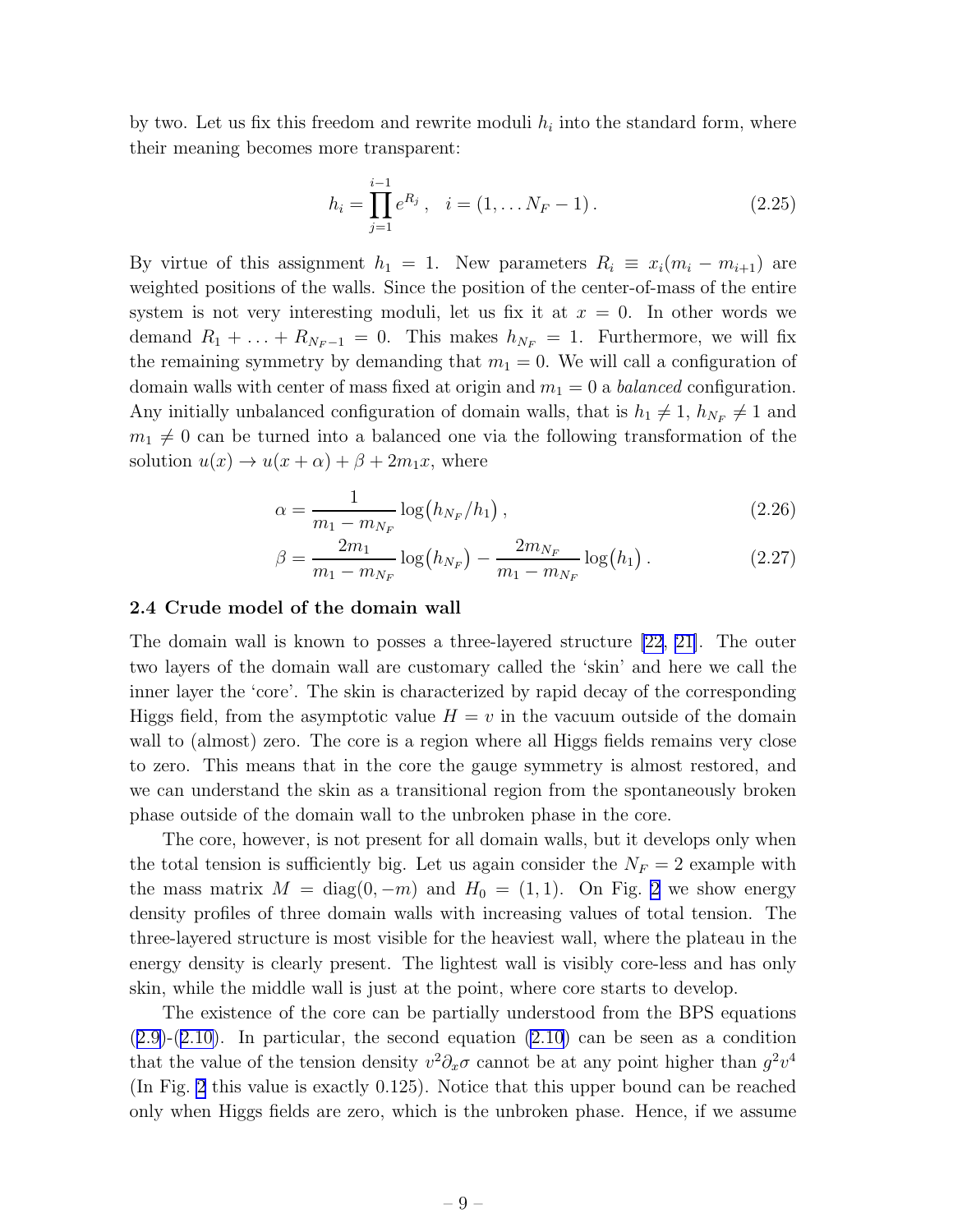<span id="page-10-0"></span>

**Figure 2:** Numerical solution of the master equation with  $\Omega_0 = 1 + e^{-2mx}$ , illustrating the difference in shape of tension density  $v^2 \partial_x^2 u/2$  for various values of total tension T. We see that core of the domain wall (the plateau) develops only when total tension is sufficiently big.

that the (maximal) skin energy is independent on the mass (as we will show is the case) and that the total tension  $v^2 \Delta m$  is significantly higher than  $gv^3$ , the core of the domain wall must develop, in order to store the excess energy.

This observation implies that the effective radius of the core is linearly proportional to the tension,  $R_c \sim \Delta m$ . In fact, ignoring skin altogether we easily estimate  $R_c$  by comparing energy inside the core  $g^2v^4R_c$  to the total energy  $v^2\Delta m$ , thus obtaining  $R_c \sim \frac{\Delta m}{g^2 v^2}$  $\frac{\Delta m}{g^2 v^2}$ .

We can gain much more insight into the structure of the domain wall by imagining very crude model as depicted on Fig. [3.](#page-11-0) There, we take the Higgs fields as piece-wise linear functions. Outside the domain wall they are exactly fixed at given vacua  $(\langle 1 \rangle$ on the right side an  $\langle 2 \rangle$  on the left side). Inside the skin they linearly fall to zero across the interval of size  $R_s$  and remains vanishing in the core of width  $R_c$ .

The  $\sigma$  field is determined by demanding that it is a continuous function and inside every region a solution of the second BPS equation [\(2.10](#page-5-0)). Carrying out the integration of Eq. [\(2.10\)](#page-5-0) in each region we find

$$
\sigma_{\text{core}} = g^2 v^2 x - \frac{m}{2},\tag{2.28}
$$

$$
\sigma_{\text{right skin}} = g^2 v^2 \left( x + \frac{(R_c - 2x)^3}{24R_s^2} \right) - \frac{m}{2},\tag{2.29}
$$

$$
\sigma_{\text{left skin}} = g^2 v^2 \left( x - \frac{(R_c + 2x)^3}{24R_s^2} \right) - \frac{m}{2},\tag{2.30}
$$

$$
\sigma_{\langle 1 \rangle} = 0, \tag{2.31}
$$

$$
\sigma_{\langle 2 \rangle} = -m \,. \tag{2.32}
$$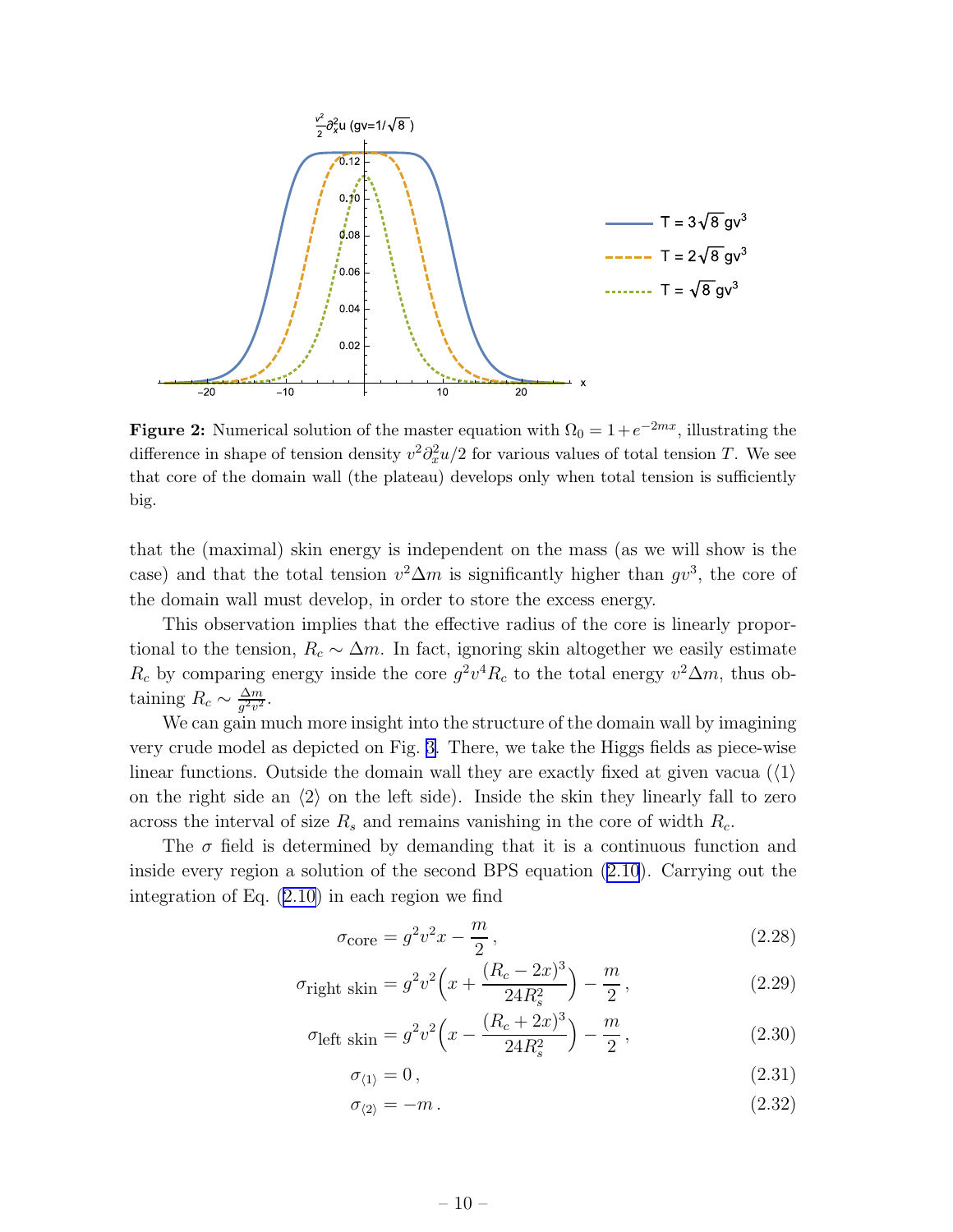<span id="page-11-0"></span>

Figure 3: The crude model of the domain wall, where Higgs fields are pice-wise linear functions.

The integration constants are fixed in the following way. In the core we demand  $\sigma_{\rm core}(0) = -m/2$  by reflection symmetry. In both skins we determine the integration constants by sewing the  $\sigma_{\text{right}}$  skin and  $\sigma_{\text{left}}$  skin with  $\sigma_{\text{core}}$  at the points  $x = \pm R_c/2$ . Interestingly, remaining continuity conditions  $\sigma_{\text{right skin}} = \sigma_{\langle 1 \rangle}$  and  $\sigma_{\text{left skin}} = \sigma_{\langle 2 \rangle}$ at the points  $x = \pm R_c/2 \pm R_s$  gives a unique relation between  $R_s$  and  $R_c$  in the form

$$
R_c = \frac{m}{g^2 v^2} - \frac{4}{3} R_s \,. \tag{2.33}
$$

Using this relation we can calculate the tension of the right skin to be

$$
T_{\text{right skin}} = v^2 \int_{R_c/2}^{R_c/2 + R_s} \partial_x \sigma_{\text{right skin}} dx = v^2 \sigma_{\text{right skin}} \Big|_{R_c/2}^{R_c/2 + R_s}
$$

$$
= v^2 \left( 0 - g^2 v^2 R_c / 2 + m / 2 \right) = \frac{v^2 m}{2} - \frac{g^2 v^4 R_c}{2}. \tag{2.34}
$$

By symmetry we have  $T_{\text{skin}} = 2T_{\text{right skin}} = v^2 m - g^2 v^2 R_c$ . Combining this with the tension of the core  $T_{\text{core}} = g^2 v^2 R_c$  we see that in total we have  $T = T_{\text{skin}} + T_{\text{core}} =$  $v^2m$ , as it should be.

However, not all of the energy has been accounted for. Notice that at the core and in the vacua our fields are exact BPS solutions, while in the skin only the second BPSequation  $(2.10)$  $(2.10)$  is satisfied. This means that besides the tension T there is an additional energy contribution  $E_{\text{extra}}$  coming from the violation of of the first BPS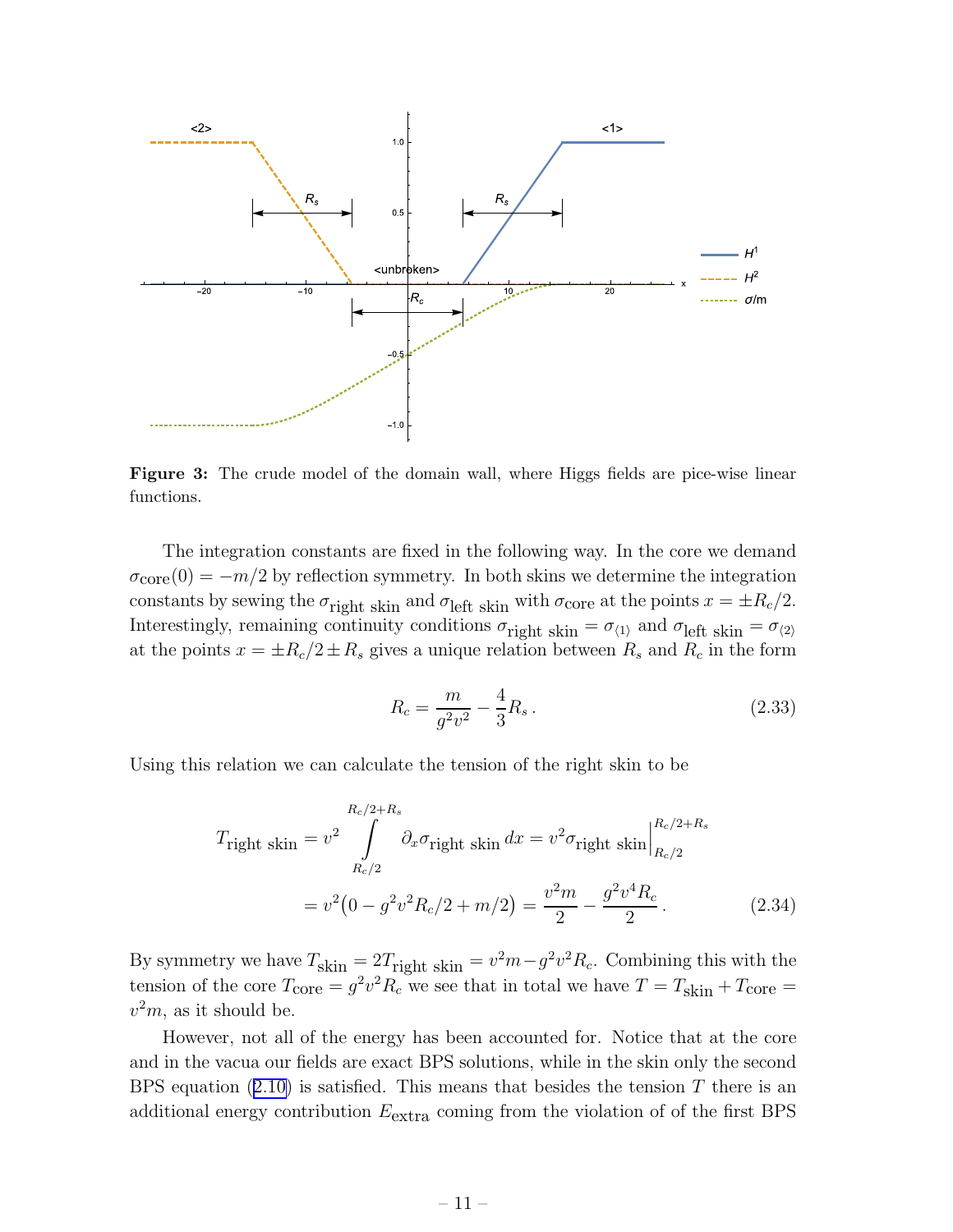equation.

$$
E_{\text{extra}} = \int \limits_{\text{skin}} |\partial_x H + \sigma H - H M|^2 = \frac{2v^2}{R_s} - \frac{4g^2v^4}{15}R_s + \frac{34g^4v^6}{2835}R_s^3, \tag{2.35}
$$

where we have used the relation([2.33\)](#page-11-0). We want this term to be as small as possible. Remarkably,  $E_{\text{extra}}$  is strictly positive with a unique minimum at

$$
R_s = \frac{c_s}{gv}, \quad c_s = \sqrt{\frac{63 + 3\sqrt{2226}}{17}}.
$$
\n(2.36)

Thus, using our crude model we managed to find formulas relating width of the core  $R_c$  and of the skin  $R_s$  to the parameters of the model as

$$
R_c = \frac{m}{g^2 v^2} - \frac{4c_s}{3gv}, \quad R_s = \frac{c_s}{gv}, \quad c_s \approx 3.47, \tag{2.37}
$$

which are in full accordance with the previous estimates found in [\[22](#page-45-0), [21](#page-45-0)]. As per our intuitive understanding, the core develops only when tension of the domain wall is sufficiently big. More precisely, the crude model gives us an estimate  $T_{\text{min}} \approx 4.63gv^3$ , which corresponds to  $R_c = 0$  value.<sup>3</sup> The numerical analysis confirms that the formulas in Eq. (2.37) are working. For illustration, we show the comparison of the crude model with a particular numerical solution on Fig. [4](#page-13-0).

$$
R_c = \frac{m}{g^2 v^2} - \frac{5}{4} R_s \,, \qquad R_s = \frac{c_s}{gv} \,, \qquad c_s \approx \pi \sqrt{\frac{2}{75\pi^2 - 705} \left( 13 + \sqrt{1200\pi^2 - 11111} \right)} \,, \tag{2.38}
$$

which gives slightly larger estimate  $T_{\min} \approx 5.9gv^3$ . Intuitively, more closer to the actual solution the profile in the skin is, more energy is shifted from the core to the skin, giving us higher values for  $T_{\min}$ . In that sense, the value of the crude model  $T_{\min} \approx 4.63gv^3$  can be seen as a lower bound.

<sup>3</sup>One can imagine modified versions of the crude model, where the Higgs fields in the skin can deviate from a straight line. For example, if we assume sine-like profile and follow the same procedure as in the linear case, we obtain the formulas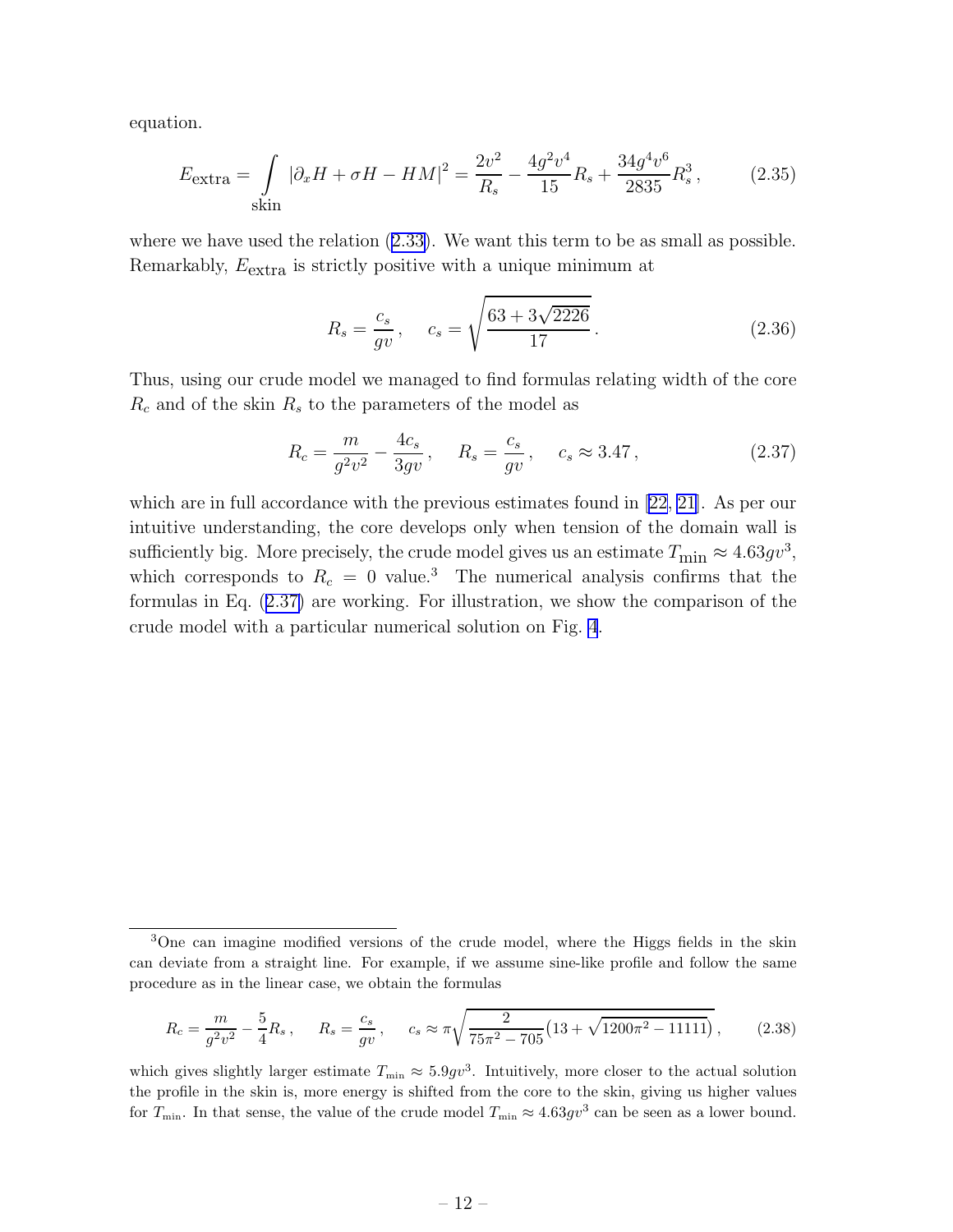<span id="page-13-0"></span>

Figure 4: Comparison of the crude model and numerical solution (gray dashed-dotted line). The parameters are fixed as  $\sqrt{2}gv = 1/2$  and  $m = 3$ , which corresponds to the values  $R_c \approx 10.9$  and  $R_s \approx 9.8$ .

# 3. Chains of walls

Any domain wall solution of the master equation([2.12\)](#page-5-0) is fully specified by the source term  $\Omega_0$ , which in turn depends on the mass matrix M and on (absolute value of) the moduli matrix  $H_0$ . However, given  $\Omega_0$  it is not possible to reconstruct M and  $H_0$ unambiguously, as we can always include any number of zero elements inside  $H_0$  or degenerate entries in  $M$ . This effectively lifts the solution to a model with arbitrary large number of Higgs fields  $N_F$ . Thus, in the rest of the paper, when we specify a mass matrix M or a moduli matrix  $H_0$  we always refer to the *minimal* model, which can be ascertain unambiguously.

In this section we present an infinite amount of exact solutions for the master equation $(2.12)$  $(2.12)$  $(2.12)$ . We do this by first presenting two new single wall solutions – or one-chains – and then we show that simple addition of these yields new multi-wall solutions – or multi-chains – provided that certain restriction on parameters holds.

The existence of such solutions might be surprising, given the non-linearity of the master equation. However, it is important to keep in mind, that for each solution the source term  $\Omega_0$  is different. To be precise, if we link a single wall solution to an existing chain, two things happen. First the (minimal) model, where the solution lives, is enlarged. If we denote the mass matrix of the *n*-chain as  $M^{(n)}$ and a mass matrix of the link as  $M^{(1)}$ , the new chain's mass matrix is given as  $M^{(n+1)} = M^{(n)} \oplus M^{(1)}$ , where by  $\oplus$  we mean all possible pairings of elements from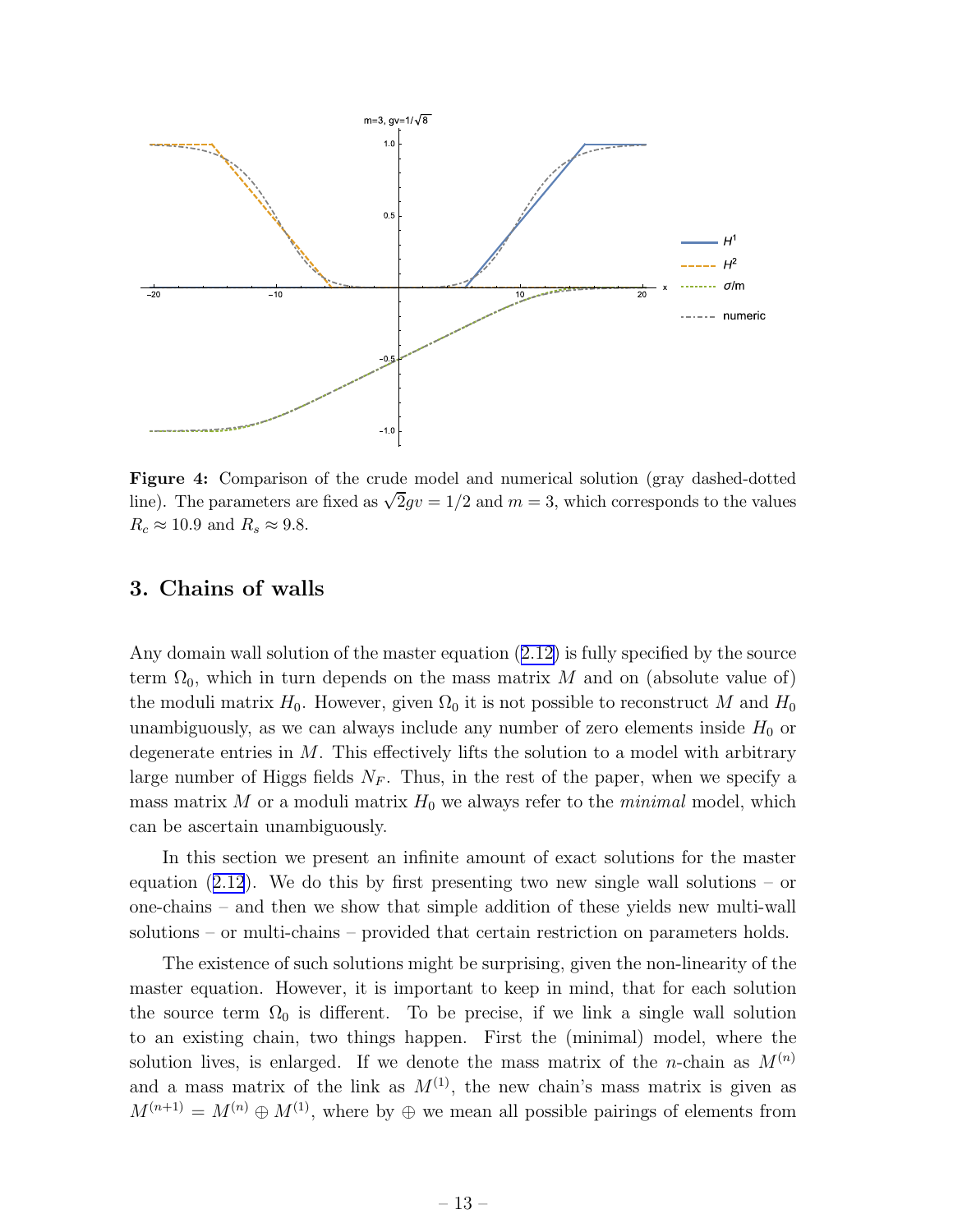<span id="page-14-0"></span>both matrices.<sup>4</sup> The moduli matrices of the chain and newly added link combine in a much more complicated fashion.

Second, the constraint on the parameters, which is present to ensure the validity of the solution, becomes more strict. Roughly speaking, the maximum tension per individual wall is decreased. As we will argue, this tightening occurs primarily to prevent a violation of the no-go policy:

# No cores for exact walls

This is the key observation of this paper. As far as we know there is no exact solution of domain wall with a core. If such solutions exist at all, they are certainly out of the reach of methods used in this paper. The search for an exact domain wall solution with a core remains an interesting open problem.

Another peculiarity of exact solutions presented in this paper is that there are always non-elementary walls. Expect few cases, which we show in the next subsection and which were already reported elsewhere[[19\]](#page-45-0), we have found no exact solution with isolated elementary walls. In fact, the number of separable wall through the moduli parameters in the solutions themselves is always less than the number of elementary domain wall of the model. In short, our solutions cover only subspaces of the full moduli space.

In the following two subsections we present all one-chains, two-chains and threechains. We will shortly discuss their properties, but we mainly focus on three characteristics: 1) the minimal number of flavors, 2) the condition that ensures their validity and 3) check that they have no cores. Based on these particular examples, in the third subsection we provide general formulas of these characteristic for arbitrary N-chains.

#### 3.1 Exact one-chains

In the paper[[19](#page-45-0)] three exact single wall solutions were presented. In our notation, they read

$$
u_I^{2F}(x) = 2\log(1 + e^{-mx}), \qquad T = \sqrt{2}gv^3, \qquad (3.2)
$$

$$
u_{II}^{2F}(x) = 2\log\left(1 + \sqrt{6}e^{-mx} + e^{-2mx}\right), \qquad T = \sqrt{8}gv^3, \qquad (3.3)
$$

$$
u_{III}^{2F}(x) = 3\log\left(1 + e^{-mx}\right), \qquad T = \frac{3}{2}\sqrt{2}gv^3. \qquad (3.4)
$$

Here we have decorated each solution by the number of flavors in the superscript and by a roman numeral in the subscript for ease of reference. We have also kept the

diag
$$
(m_1, m_2)
$$
  $\oplus$  diag $(n_1, n_2)$  = diag $(m_1 + n_1, m_1 + n_2, m_2 + n_1, m_2 + n_2)$ . (3.1)

<sup>4</sup>That is, for example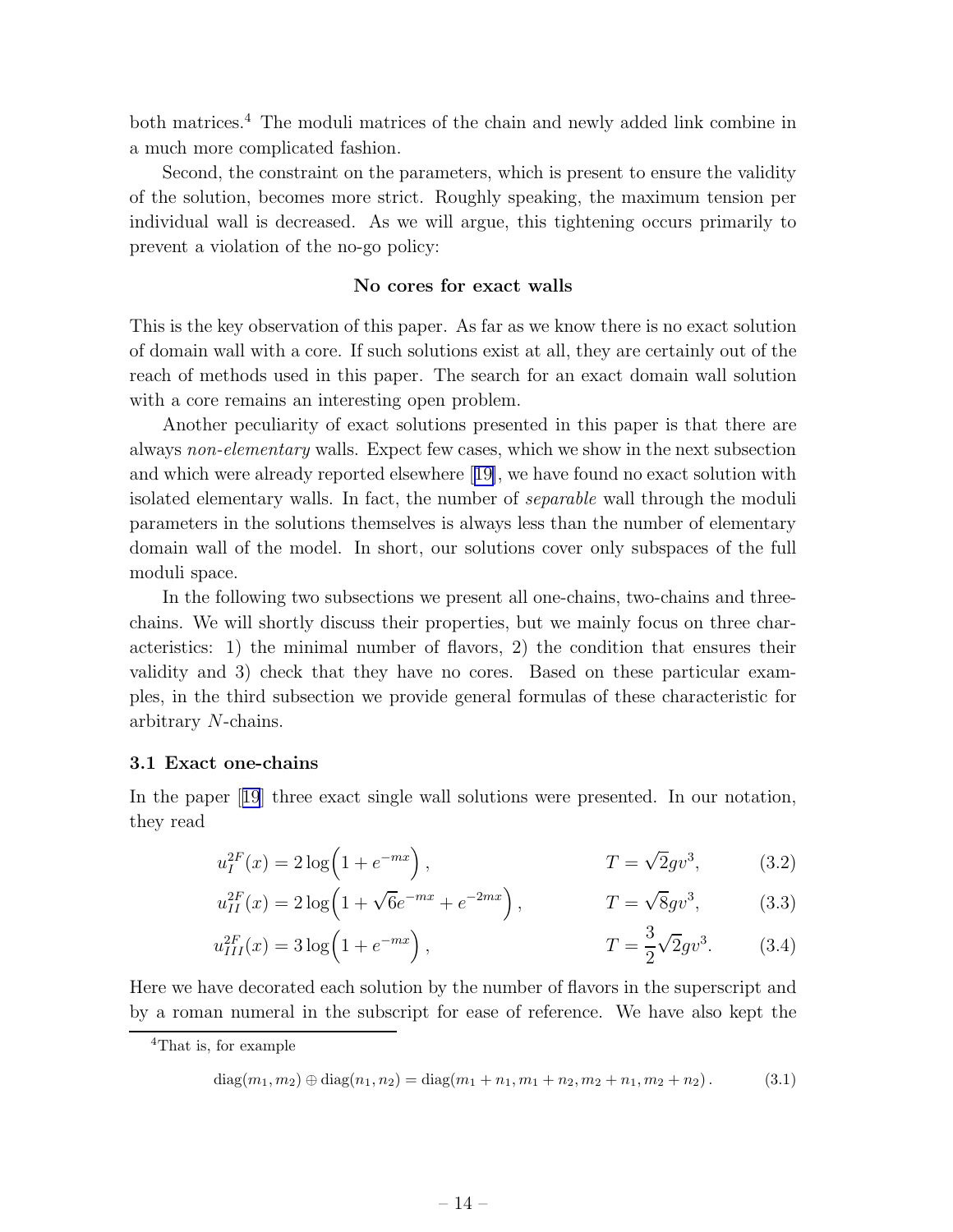<span id="page-15-0"></span>parameter m, although  $m = \sqrt{2}gv$  holds for all three solutions, to keep the formulas simple.

Solutions [\(3.2](#page-14-0))-[\(3.4](#page-14-0)) are remarkable for many reasons, two of which are particularly relevant here. First, they are the only instances of exact elementary domain walls. As we stated, all other exact solutions presented in this paper are non-elementary walls. Secondly, all walls are core-less, since  $T < T_{\text{min}} \approx 4.63gv^3$ . In other words, these walls are not heavy enough to have cores, as we discussed in subsection [2.4](#page-9-0).

Can we make chains out of  $u_I^{2F}$ ,  $u_{II}^{2F}$  or  $u_{III}^{2F}$ ? In general, no. The only exception is a remarkable double wall solution also reported in[[19\]](#page-45-0), which in our notation reads

$$
u_I^{3F}(x) = 2\log\left(1 + \sqrt{6 + e^R} \, e^{-mx} + e^{-2mx}\right),\tag{3.5}
$$

$$
\Omega_0 = 1 + e^R e^{-2mx} + e^{-4mx}, \quad m = \sqrt{2}gv. \tag{3.6}
$$

The parameter  $R/m$  can be interpreted as a separation of walls if  $R \gg m$ , while for  $R \sim m$  or less the walls are compressed. As already noted in [\[19\]](#page-45-0),  $u_I^{3F}$  can be rewritten as:

$$
u_I^{3F}(x) = u_I^{2F}(x+S) + u_I^{2F}(x-S), \quad S = \frac{1}{2m} \operatorname{arcosh}(2 + e^R/2). \tag{3.7}
$$

This is a first example of a two-chain. Indeed,  $u_I^{3F}$  is a solution of a 3F model, written as a sum of two 2F domain walls and the mass matrix equals to the direct sum:  $M = \text{diag}(0, m, 2m) = \text{diag}(0, m) \oplus \text{diag}(0, m)$ . A peculiar feature of  $u_I^{3F}$  is that it is undefined for  $|S| < |S_{\text{min}}| \equiv \frac{1}{2m} \text{arcosh}(2)$ , which would cause R to be complex. In fact, at  $|S| = |S_{\text{min}}|$  the solution  $u_I^{3F}$  becomes  $u_{II}^{2F}$ , which is an elementary wall. This peculiarity, however, seems to be isolated only to this 2-chain.

Withthe exception of  $(3.7)$ , no other chains can be constructed out of  $(3.2)$  $(3.2)$ -([3.4\)](#page-14-0). Let us illustrate this on  $u_{III}^{2F}$ . Quick calculation reveals that the function  $u_{III}^{2F}(x-S) + u_{III}^{2F}(x+S)$  is a solution to the master equation for the source term

$$
\Omega_0 = 1 - 9e^{-2mx} + e^R e^{-3mx} - 9e^{-4mx} + e^{-6mx}, \qquad (3.8)
$$

where R is again a function of S. As we see,  $H_0$  is ill-defined given the negative signs in front of  $e^{-2mx}$  and  $e^{-4mx}$ . Indeed, these would imply complex positions for first and third elementary domain walls (see Eq.  $(2.23)$ ). Therefore,  $u_{III}^{2F}$  cannot be chained. Same problems arise for any different combination of solutions([3.2\)](#page-14-0)-([3.4\)](#page-14-0).

At this point we need new exact solutions. There are two, which we have found. The first is obtained by relaxing the constraint on the parameter m in  $u_I^{2F}(x)$ :

$$
u_{II}^{3F}(x) = 2\log(1 + e^{-mx}),\tag{3.9}
$$

$$
\Omega_0 = 1 + 2e^{-mx} \left( 1 - \frac{m^2}{2g^2 v^2} \right) + e^{-2mx}, \quad m \le \sqrt{2}gv. \tag{3.10}
$$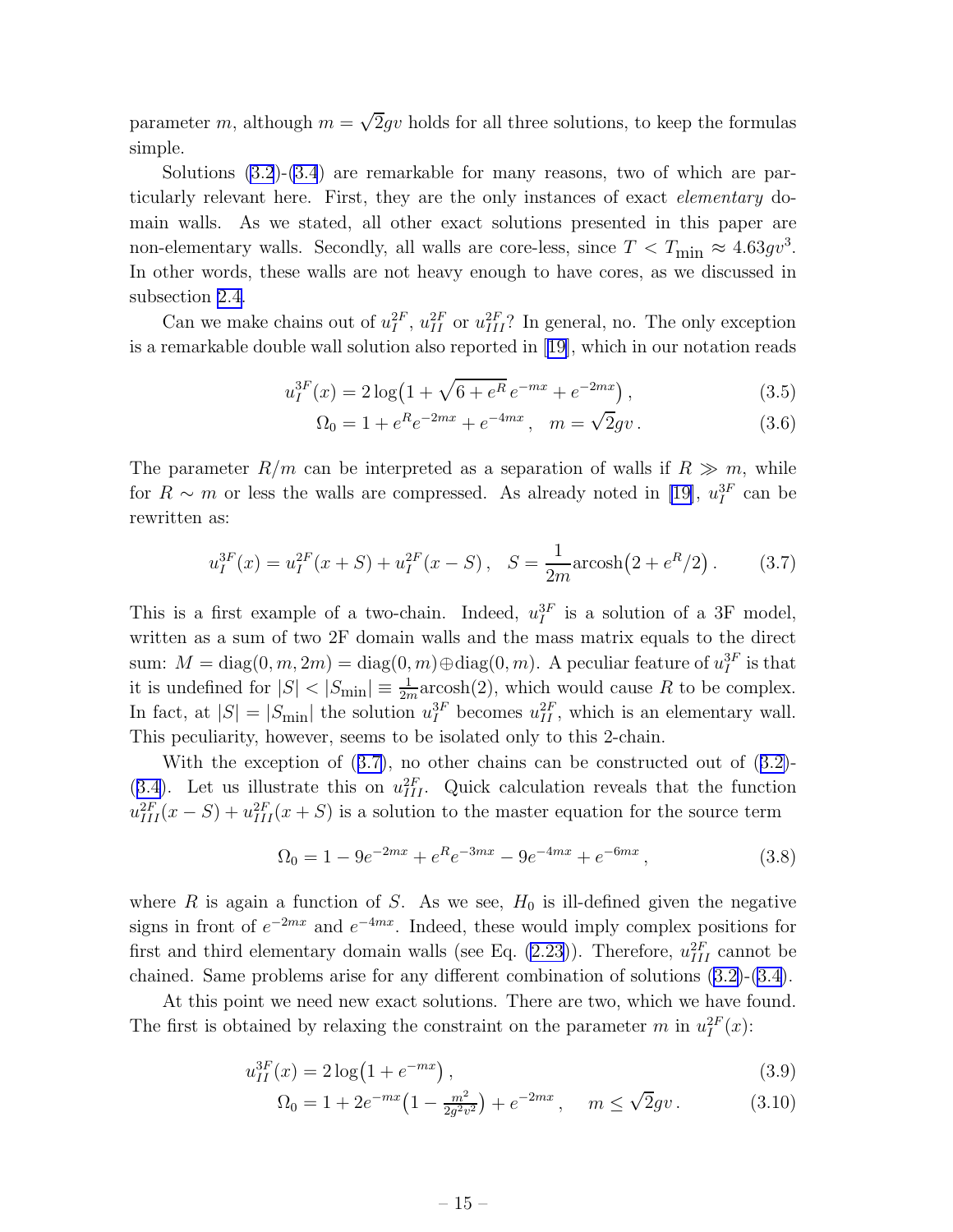<span id="page-16-0"></span>Although very similar to  $u_I^{2F}$ , the mass parameter in  $u_{II}^{3F}$  can be chosen arbitrarily within the range  $0 < m^2 \leq 2g^2v^2$ . This solution lives in 3F model with the mass matrix  $M^{(1)} = -\text{diag}(0, m, 2m)/2$ . From Eq. [\(2.23](#page-8-0)) we can calculate (naive) positions of elementary walls to be

$$
x_1 = \frac{1}{m} \log \left( 2 - \frac{m^2}{g^2 v^2} \right), \quad x_2 = -\frac{1}{m} \log \left( 2 - \frac{m^2}{g^2 v^2} \right). \tag{3.11}
$$

But since  $x_1 < x_2$  both walls are compressed and there is, in fact, only a single wall with the tension  $T_{II}^{3F} \equiv mv^2 \leq \sqrt{2}gv^3$  located at  $mx_1 + mx_2 = 0$ . In the limit  $m^2 \to 2g^2v^2$  the compression becomes infinite  $x_1 \to -\infty$ ,  $x_2 \to \infty$  and we return to the original solution  $u_I^{2F}$ .

Unlike  $u_I^{3F}$ , our new solution does not have a moduli, which controls separation of elementary walls. In other words, this solution covers only a subspace of the full moduli space of the (minimal) model, where it lives. Also notice that the amount of compression for both elementary walls is very specific m-dependent number. If the numbers  $x_1$  and  $x_2$  in Eq. (3.11) were only slightly different, no corresponding exact solution is known to the author. The reason – if there is one – why only such a special arrangement of elementary walls allows exact solution, while other arrangements do not, remains elusive.

The second exact solution is constructed similarly by relaxing mass constraint in  $u_{III}^{2F}$ :

$$
u_I^{4F}(x) = 3\log(1 + e^{-mx}), \quad m \le \sqrt{2}gv,
$$
\n(3.12)

$$
\Omega_0 = 1 + 3e^{-mx} \left( 1 - \frac{m^2}{2g^2 v^2} \right) + 3 \left( 1 - \frac{m^2}{2g^2 v^2} \right) e^{-2mx} + e^{-3mx} \,. \tag{3.13}
$$

This solution lives in 4F model with the mass matrix  $M^{(2)} = -\text{diag}(0, m, 2m, 3m)/2$ . The ordering of elementary walls

$$
x_1 = \frac{1}{m} \log \left( 3 - \frac{3m^2}{2g^2 v^2} \right) < 0, \quad x_2 = 0, \quad x_3 = -\frac{1}{m} \log \left( 3 - \frac{3m^2}{2g^2 v^2} \right) > 0, \quad (3.14)
$$

again implies that there is only one compressed wall at the origin. The original solution is restored in the limit  $m^2 \to 2g^2v^2$ , as before. The tension is never greater than  $T_I^{4F} \equiv 3mv^2/2 \leq 3\sqrt{2}gv^3/2$ .

Both our new solutions  $u_{II}^{3F}$  and  $u_{I}^{4F}$  are obviously core-less, since their are no heavier than  $u_I^{2F}$  and  $u_{III}^{2F}$ , respectively. But before we discuss two-chains made of  $u_{II}^{3F}$  and  $u_{I}^{4F}$ , let us introduce a simple check that given exact solution has no core. The trick is to find the maximum value of the tension density

$$
\mathcal{T}_{\text{max}} \equiv \frac{v^2}{2} u''(0) \Big|_{\text{coincident walls}} \tag{3.15}
$$

with all walls fixed at, say, the origin  $x = 0$ . Since inside the core (as discussed in subsection [2.4](#page-9-0)) the tension density is practically equal to  $g^2v^4$ , it is sufficient to show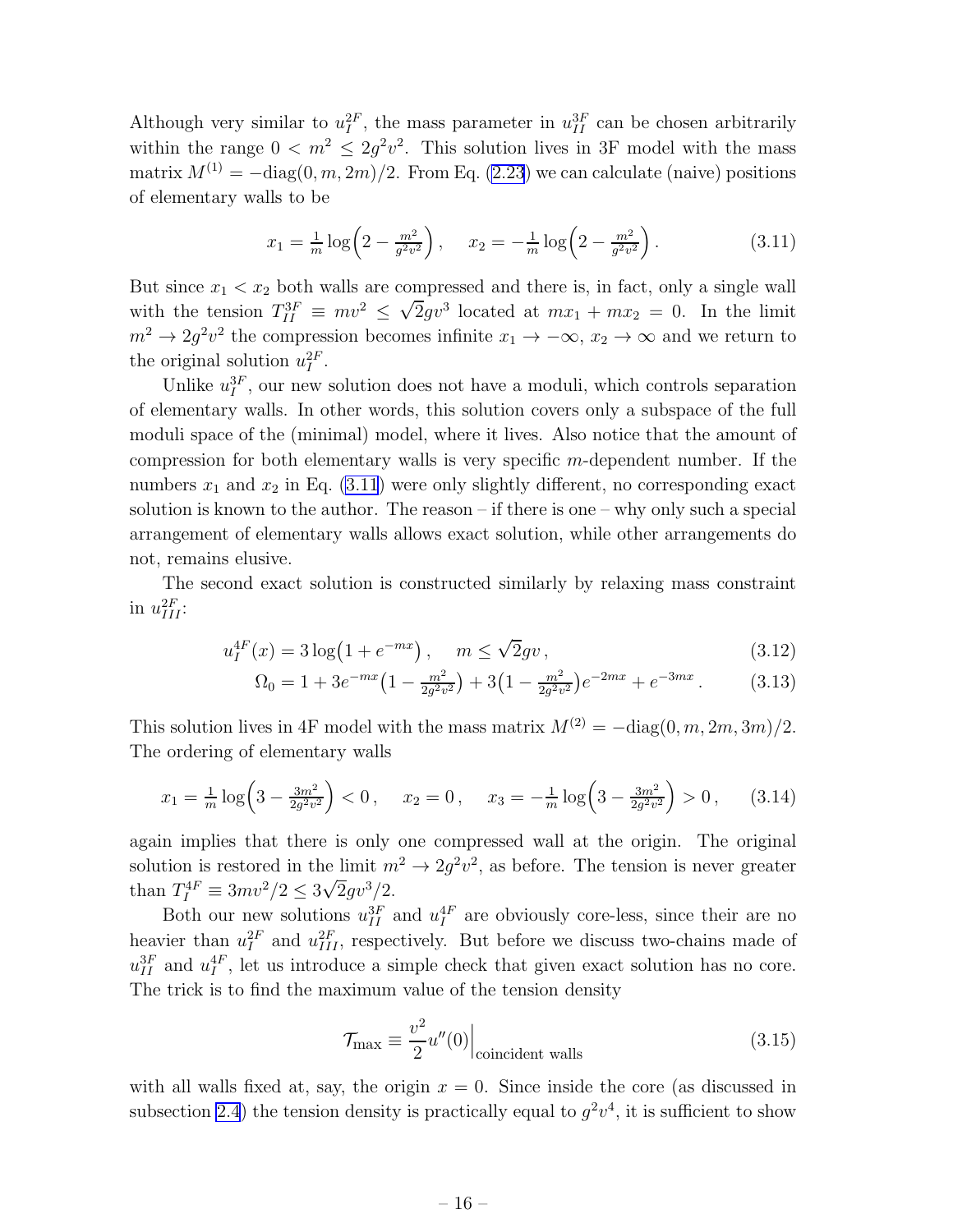<span id="page-17-0"></span>that  $\mathcal{T}_{\text{max}}$  is lower that this value. Indeed, short calculation reveals that all exact single wall solutions given in this subsection have their maximal values

$$
\mathcal{T}_I^{2F}(0) = 0.5g^2v^4, \quad \mathcal{T}_{II}^{2F}(0) \approx 0.89g^2v^4, \quad \mathcal{T}_{III}^{2F}(0) = 0.75g^2v^4, \tag{3.16}
$$

$$
\mathcal{T}_{II}^{3F}(0) = \frac{m^2 v^2}{4} \le 0.5g^2 v^4 \,, \quad \mathcal{T}_I^{4F}(0) = \frac{3m^2 v^2}{8} \le 0.75g^2 v^4 \tag{3.17}
$$

markedly lower than  $g^2v^4$ .

#### 3.2 Exact two-chains and three-chains

Let us first investigate a two-chain made of equal tension  $u_{II}^{3F}$  walls. That is:

$$
u_I^{5F}(x) = u_{II}^{3F}(x+S;m) + u_{II}^{3F}(x-S;m),
$$
\n(3.18)  
\n
$$
\Omega_0 = 1 + 4e^{-mx}\cosh(mS)\left(1 - \frac{m^2}{2g^2v^2}\right) + 2e^{-2mx}\left(2 + \cosh(2mS) - \frac{2m^2}{g^2v^2}\right)
$$
\n
$$
+ 4e^{-3mx}\cosh(mS)\left(1 - \frac{m^2}{2g^2v^2}\right) + e^{-4mx}.
$$
\n(3.19)

This two-chain lives in 5F model with the mass matrix

$$
M = M^{(1)}(m) \oplus M^{(1)}(m) = -\text{diag}(0, m, 2m, 3m, 4m)/2.
$$

Notice that the (minimal) number of flavors of  $u_I^{5F}$  is not always five, but can be lower for special values of m or S (or both). For example, taking the limit  $m^2 \to 2g^2v^2$ eliminates two factors from its  $\Omega_0$ , which means that the resulting solution has only three flavors. Incidentally, this solution is  $u_I^{3F}$ . Also, by choosing  $S = \frac{1}{2n}$  $\frac{1}{2m}$ arcosh $(2 2m^2$  $\frac{2m^2}{g^2v^2}$ ) we can nullify third term in (3.18), which gives us a new 4F solution

$$
u_{II}^{4F}(x) = 2\log\left(1 + 2e^{-mx}\sqrt{\frac{m^2}{g^2v^2} - \frac{1}{2}} + e^{-2mx}\right), \quad \frac{1}{4} \le \frac{m^2}{2g^2v^2} \le 1,
$$
 (3.20)

$$
\Omega_0 = 1 + 4e^{-mx} \left( 1 + e^{-2mx} \right) \left( 1 - \frac{m^2}{2g^2 v^2} \right) \sqrt{\frac{m^2}{g^2 v^2} - \frac{1}{2}} + e^{-4mx} \,. \tag{3.21}
$$

and taking again the limit  $m^2 \to 2g^2v^2$  in this solution gives us  $u_{II}^{2F}$ .

Generally, all chains can be reduced in a similar manner to a sequence of new exact solutions, which however possess less parameters than their parent solutions. We will investigate these 'reductions' in detail in Sec. [4,](#page-25-0) since their exact structure becomes quickly very complicated for higher number of flavors. In the remainder of this section, we will skip these considerations entirely, for brevity.

Before going further, let us discuss a methodology, how we determine under whichcondition *any* chain is a valid solution of the master equation  $(2.12)$  $(2.12)$ . For simple solutions such as  $u_I^{5F}$  and  $u_{II}^{4F}$  this can be done by inspection, but for more complicated ones, we need to establish a clear criterium.

As we saw in the example of a false two-chain made out of  $u_{III}^{2F}$  in Eq. [\(3.8](#page-15-0)), the issue is that we have to guarantee that moduli matrix  $H_0$  is well defined or, more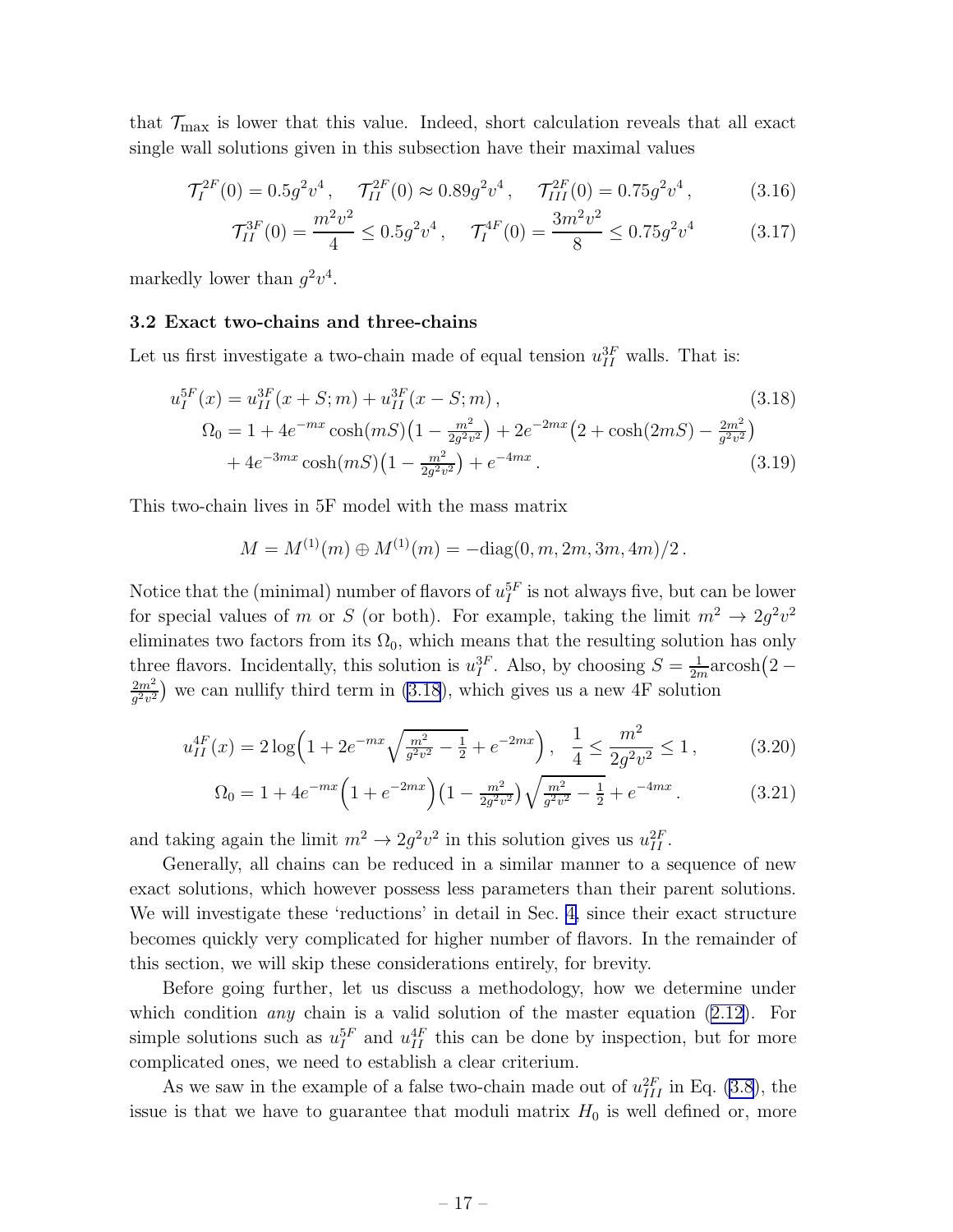<span id="page-18-0"></span>simply, that all coefficients multiplying exponential factors in  $\Omega_0$  are positive numbers. These coefficients, however, are generally complicated functions of distances between walls, which makes the analysis very cumbersome. Fortunately, in order to obtain a general condition for any arrangement of walls we only need to look at the coincident case, where all walls sits on the same point on the x-axis, say the origin. At this limit, all coefficients in  $\Omega_0$  reach their lowest values.

Why it is so? Let us illustrate this on an example of a generic two-chain made of single-wall solutions  $u_1$  and  $u_2$ , where

$$
\frac{1}{2g^2v^2}\partial_x^2u_1 = 1 - \Omega_0^{(1)}e^{-u_1}, \quad \frac{1}{2g^2v^2}\partial_x^2u_2 = 1 - \Omega_0^{(2)}e^{-u_2}.
$$
 (3.22)

The master equation for  $u_1 + u_2$  can be rewritten as

$$
\frac{1}{2g^2v^2}\partial_x^2(u_1+u_2) = 2 - \Omega_0^{(1)}e^{-u_1} - \Omega_0^{(2)}e^{-u_2}
$$
\n
$$
= 1 - \Omega_0^{(1)}\Omega_0^{(2)}e^{-u_1-u_2} + \left(1 - \Omega_0^{(1)}e^{-u_1}\right)\left(1 - \Omega_0^{(2)}e^{-u_2}\right)
$$
\n
$$
= 1 - \Omega_0^{(1)}\Omega_0^{(2)}e^{-u_1-u_2} + \frac{1}{4g^4v^4}\partial_x^2u_1\partial_x^2u_2
$$
\n
$$
= 1 - \left(\Omega_0^{(1)}\Omega_0^{(2)} - \frac{1}{4g^4v^4}\partial_x^2u_1\partial_x^2u_2e^{u_1+u_2}\right)e^{-u_1-u_2}.
$$
\n(3.23)

Thus, the two-chain  $u_1 + u_2$  solves the master equation with the source term

$$
\Omega_0^{(1+2)} = \Omega_0^{(1)} \Omega_0^{(2)} - \frac{1}{4g^4 v^4} \partial_x^2 u_1 \partial_x^2 u_2 e^{u_1 + u_2} \,. \tag{3.24}
$$

 $\Omega_0^{(1+2)}$  has two parts. The first part is manifestly positive since  $\Omega_0^{(1)}\Omega_0^{(2)}$  has only positive coefficients. The second part is proportional to tension densities of both solutions and hence (given the minus sign) is manifestly negative. Thus, the coefficients in  $\Omega^{(1+2)}$  are lowest if the second term is (in absolute sense) largest. But this happens precisely when domain walls from first and second solution are coincident, because the product of their tension densities  $\sim \partial_x^2 u_1 \partial_x^2 u_2$  is largest there. Hence, our claim holds. Notice that this argument can be trivially extended to any number of walls. Therefore, the criterium, which ensures well-defined  $H_0$  for any exact solution, is established by looking at the lowest coefficient in  $\Omega_0$  at the coincident point.

In case of  $u_I^{5F}$  the coincident limit reads

$$
\Omega_0 \xrightarrow{S \to 0} 1 + 4\left(1 - \frac{m^2}{2g^2 v^2}\right) e^{-mx} + 2\left(3 - \frac{2m^2}{g^2 v^2}\right) e^{-2mx} + 4\left(1 - \frac{m^2}{2g^2 v^2}\right) e^{-3mx} + e^{-4mx}, \tag{3.25}
$$

from which we see<sup>5</sup>

$$
m^2 \le 3g^2v^2/2. \tag{3.26}
$$

 ${}^{5}$ Butsee the discussion bellow Eq. ([4.53\)](#page-17-0).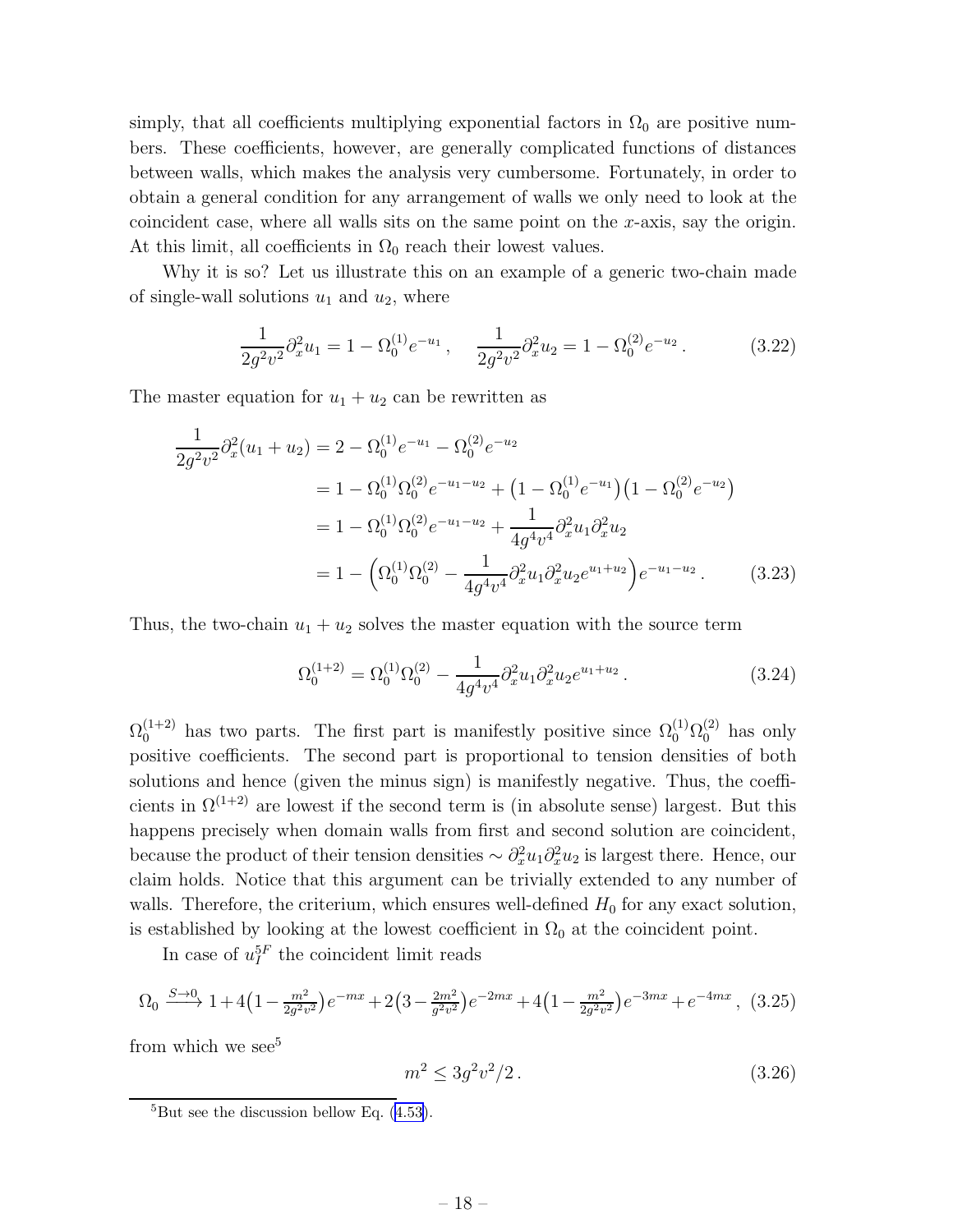Notice that this is more stringent than for individual one-chains, where the condition was  $m^2 \leq 2g^2v^2$ . This is intuitively understandable from the point of view of no-cores-for-exact-solutions philosophy. Since the tensions of individual links in the chain add up linearly, the restriction on them must be larger, compared to restrictions on links themselves. If that were not the case, a sufficiently long chain would eventually break the threshold for developing a core. And indeed, with the more stringent restriction the maximum tension density for our 2-chain is well bellow the threshold

$$
\mathcal{T}_I^{5F}(0) = \frac{v^2 m^2}{2} \le \frac{3g^2 v^4}{4}.
$$
\n(3.27)

Let us now consider a two-chain made of two  $u_{II}^{3F}$  walls with unequal tensions:

$$
u_{IV}^{9F}(x) = u_{II}^{3F}(x - S_1; m_1) + u_{II}^{3F}(x - S_2; m_2).
$$
 (3.28)

This two-chain is a special case of a more general solution designated as  $u_{IV}^{9F}(x)$ , which is studied in detail in Sec [4](#page-25-0). We count 9 flavors. The mass matrix

$$
M = M^{(1)}(m_1) \oplus M^{(1)}(m_2)
$$
  
= -diag(0, m<sub>1</sub>, m<sub>2</sub>, m<sub>1</sub> + m<sub>2</sub>, 2m<sub>1</sub>, 2m<sub>2</sub>, 2m<sub>1</sub> + m<sub>2</sub>, m<sub>1</sub> + 2m<sub>2</sub>, 2m<sub>1</sub> + 2m<sub>2</sub>)/2

is again given by considering all possible pairings between matrix elements of its single wall constituents. At the coincident point  $(S_1 = S_2 = 0)$  we have

$$
\Omega_0 = 1 + 2\left(1 - \frac{m_1^2}{2g^2v^2}\right)\left(1 + e^{-2m_2x}\right)e^{-m_1x} + 2\left(1 - \frac{m_2^2}{2g^2v^2}\right)\left(1 + e^{-2m_1x}\right)e^{-m_2x} \n+ e^{-2m_1x} + e^{-2m_2x} + 4\left(1 - \frac{m_1^2 + m_2^2}{2g^2v^2}\right)e^{-(m_1 + m_2)x} + e^{-2(m_1 + m_2)x}.
$$
\n(3.29)

Thus, the solution  $u_{IV}^{9F}$  is valid if

$$
m_1^2 + m_2^2 \le 2g^2 v^2 \,, \tag{3.30}
$$

which is again more severe than the equivalent for one-chains. The limit on the tension density is

$$
\mathcal{T}_{IV}^{9F}(0) = v^2 \frac{m_1^2 + m_2^2}{4} \le 0.5 g^2 v^4. \tag{3.31}
$$

Notice that taking limit  $m_1 = m_2 \equiv m$  does neither reproduce the condition ([3.26\)](#page-18-0) nor (3.27). This is why we have dealt with both cases separately. In fact, many characteristic of the chain changes discontinuously, for different levels of massdegeneracies. For example, the number of elementary walls is now eight, indicating that both walls are composites of four, rather than two elementary walls, as is the case when we look at each  $u_{II}^{3F}$  link independently. Thus, when  $m_1 \neq m_2$  the act of combining both solutions changes their nature. Nothing of this sort happens in equal tension case.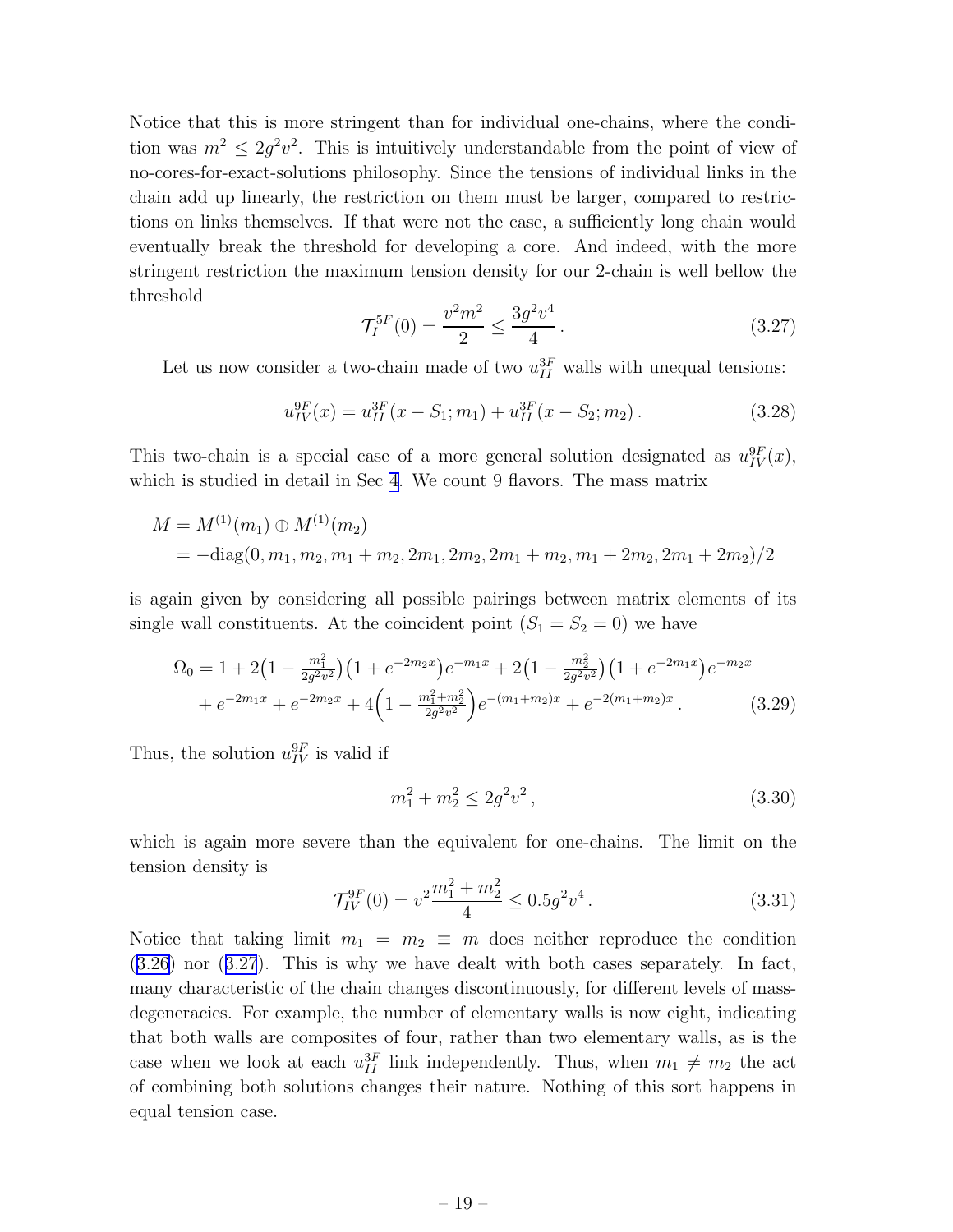<span id="page-20-0"></span>

| chain                                    | $N_F$ | cond.                        | $\mathcal{T}_{\rm max}/g^2v^4$ |
|------------------------------------------|-------|------------------------------|--------------------------------|
| $\mathbf{1}(m)$                          | 3F    | $m^2 \leq 2g^2v^2$           | 1/2                            |
| 2(m)                                     | 4F    | $m^2 \leq 2q^2v^2$           | 3/4                            |
| $\mathbf{1}(m) \oplus \mathbf{1}(m)$     | 5F    | $m^2 < 3q^2v^2/2$            | 3/4                            |
| $\mathbf{1}(m) \oplus \mathbf{2}(m)$     | 6F    | $m^2 \leq 4g^2v^2/3$         | 5/6                            |
| $2(m) \oplus 2(m)$                       | 7F    | $m^2 \leq 10g^2v^2/9$        | 5/6                            |
| $\mathbf{1}(m_1) \oplus \mathbf{1}(m_2)$ | 9F    | $m_1^2 + m_2^2 \leq 2g^2v^2$ | 1/2                            |
| $\mathbf{1}(m_1) \oplus \mathbf{2}(m_2)$ | 12F   | $m_1^2 + m_2^2 \leq 2g^2v^2$ | 3/4                            |
| $\mathbf{2}(m_1) \oplus \mathbf{2}(m_2)$ | 16F   | $m_1^2 + m_2^2 \leq 2g^2v^2$ | 3/4                            |

Table 1: All 1-chains and 2-chains.

Instead of continuing the discussion for 2-chains involving combinations of  $u_{II}^{3F}$ and  $u_I^{4F}$ , we rather collect all the relevant information about them into the table 1. There we show number of flavors  $N_F$ , condition on parameter(s) and maximum value of the tension density  $\mathcal{T}_{\text{max}}/g^2v^4$  for each solution.

In Tab. 1 we have introduced a compact notation  $\mathbf{1}(m) \equiv u_{II}^{3F}(x; m)$  and  $\mathbf{2}(m) \equiv$  $u_I^{4F}(x;m)$  for the single wall solutions. To indicate a two-chain we use  $\oplus$  symbol, which represents a plain sum for solutions, but direct sum for mass matrices  $M^{(1)}(m)$ and  $M^{(2)}(m)$ . We do not show  $\Omega_0$ , since the formulas are too long. However, one can easily reconstruct both the solution itself and the corresponding source term from the prescription given in the first column in the table and from the identity

$$
\Omega_0 = e^{u(x)} \left( 1 - \frac{1}{2g^2 v^2} \partial_x^2 u(x) \right),\tag{3.32}
$$

which holds for any solution  $u(x)$  of the master equation.

We list the same results for the 3-chains in table [2.](#page-21-0)

#### 3.3 Exact N-chain

Let us define an arbitrary  $N$ -chain as a sum of  $N$  single wall solutions formally denoted as

$$
u[\mathbf{X}] = \bigoplus_{i=1}^{N} \mathbf{X}_{i}(m_{i}), \qquad (3.33)
$$

where  $\mathbf{X} \in \{\mathbf{1} \equiv u_{II}^{3F}, \mathbf{2} \equiv u_{I}^{4F}\}\.$  The parameters  $m_i$  can be either same or different for each link  $\mathbf{X}_i(m_i)$ . But, as was the case for 2-chains and 3-chains, all characteristics of interest, such as number of flavors  $N_F$ , condition ensuring validity of solution and  $\mathcal{T}_{\text{max}}$ , change discontinuously across degeneracies. This means that taking limits of parameters  $m_i$  in formulas found for non-degenerate case does not give correct formulas for partially degenerate cases. Therefore, the goal of this subsection is to develop general formulas for all three observables, which apply for all possible degeneracies of parameters  $m_i$  from the beginning.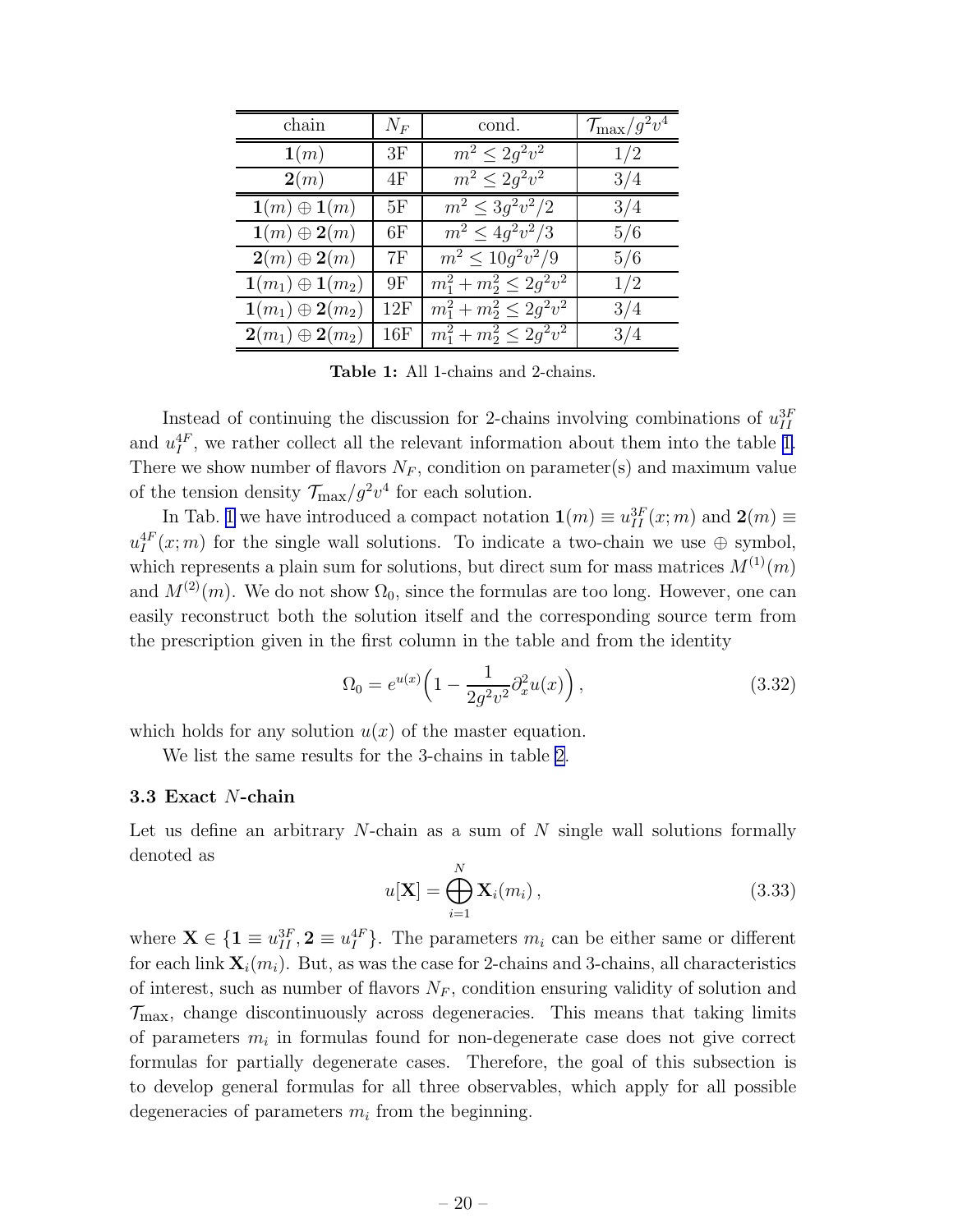<span id="page-21-0"></span>

| chain                                                                 | $N_F$          | cond.                                | $\mathcal{T}_{\rm max}/g^2v^4$ |
|-----------------------------------------------------------------------|----------------|--------------------------------------|--------------------------------|
| $\mathbf{1}(m) \oplus \mathbf{1}(m) \oplus \mathbf{1}(m)$             | 7F             | $m^2 < 10q^2v^2/9$                   | 5/6                            |
| $\mathbf{1}(m) \oplus \mathbf{1}(m) \oplus \mathbf{2}(m)$             | 8F             | $m^2 \leq g^2v^2$                    | 7/8                            |
| $\mathbf{1}(m) \oplus \mathbf{2}(m) \oplus \mathbf{2}(m)$             | 9F             | $m^2 \leq 7g^2v^2/8$                 | 7/8                            |
| $\boldsymbol{2}(m) \oplus \boldsymbol{2}(m) \oplus \boldsymbol{2}(m)$ | $10\mathrm{F}$ | $m^2 \leq 4g^2v^2/5$                 | 9/10                           |
| $\mathbf{1}(m_1) \oplus \mathbf{1}(m_1) \oplus \mathbf{1}(m_2)$       | $15\mathrm{F}$ | $4m_1^2 + 3m_2^2 \leq 6g^2v^2$       | 3/4                            |
| $\mathbf{1}(m_1) \oplus \mathbf{1}(m_2) \oplus \mathbf{2}(m_1)$       | 18F            | $3m_1^2 + 2m_2^2 \leq 4g^2v^2$       | 5/6                            |
| $\mathbf{1}(m_1) \oplus \mathbf{1}(m_1) \oplus \mathbf{2}(m_2)$       | 20F            | $4m_1^2 + 3m_2^2 \leq 6g^2v^2$       | 3/4                            |
| $\mathbf{1}(m_1) \oplus \mathbf{2}(m_2) \oplus \mathbf{2}(m_2)$       | 21F            | $5m_1^2 + 9m_2^2 \leq 10g^2v^2$      | 5/6                            |
| $\mathbf{1}(m_1) \oplus \mathbf{2}(m_1) \oplus \mathbf{2}(m_2)$       | 24F            | $3m_1^2 + 2m_2^2 \leq 4g^2v^2$       | 5/6                            |
| $\mathbf{1}(m_1) \oplus \mathbf{1}(m_2) \oplus \mathbf{1}(m_3)$       | 27F            | $m_1^2 + m_2^2 + m_3^2 \leq 2g^2v^2$ | 1/2                            |
| $\mathbf{2}(m_1) \oplus \mathbf{2}(m_1) \oplus \mathbf{2}(m_2)$       | 28F            | $9m_1^2 + 5m_2^2 \leq 10g^2v^2$      | 5/6                            |
| $\mathbf{1}(m_1) \oplus \mathbf{1}(m_2) \oplus \mathbf{2}(m_3)$       | 36F            | $m_1^2 + m_2^2 + m_2^3 \leq 2g^2v^2$ | 3/4                            |
| $\mathbf{1}(m_1) \oplus \mathbf{2}(m_2) \oplus \mathbf{2}(m_3)$       | 48F            | $m_1^2 + m_2^2 + m_2^3 \leq 2g^2v^2$ | 3/4                            |
| $\mathbf{2}(m_1) \oplus \mathbf{2}(m_2) \oplus \mathbf{2}(m_3)$       | 64F            | $m_1^2 + m_2^2 + m_2^3 \leq 2g^2v^2$ | 3/4                            |

Table 2: All 3-chains.

Let us start with the number of flavors  $N_F$ . The rule of thumb turns out to be that for the links with the same  $m_i$ , the number of flavors *minus one* add up, while for links with different  $m_i$ , flavors multiply. Let us illustrate this on two extreme examples. First, consider a totally degenerate chain made out of  $N - l$  1-links and l 2-links:

$$
\left(\bigoplus_{i=1}^{N-l} \mathbf{1}(m)\right) \oplus \left(\bigoplus_{j=1}^{l} \mathbf{2}(m)\right) \equiv \mathbf{1}^{N-l}(m) \oplus \mathbf{2}^{l}(m).
$$
 (3.34)

Here we introduced a shorthand notation  $\mathbf{X}^n(m) \equiv \bigoplus_{i=1}^n \mathbf{X}(m)$ . The solution at the coincident point is given as

$$
u = \log(1 + e^{-mx})^{2N + l}.
$$
\n(3.35)

The number of flavors  $N_F$  is simply the number of distinct exponentials in  $\Omega_0$ , or equivalently in  $e^u$ . This gives us the result

$$
N_F = 2N + l + 1, \t\t(3.36)
$$

which is simply the number of different powers of  $e^{-mx}$  in  $(1 + e^{-mx})^{2N+l}$ , including zero power. Notice that the number of elementary domain walls can be rewritten as  $N_F - 1 = 2(N - l) + 3l$ . At the same time, 1-link is composed of two, while 2-link is composed of three elementary domain walls. Therefore, in totally degenerate case the elementary walls which simply add up.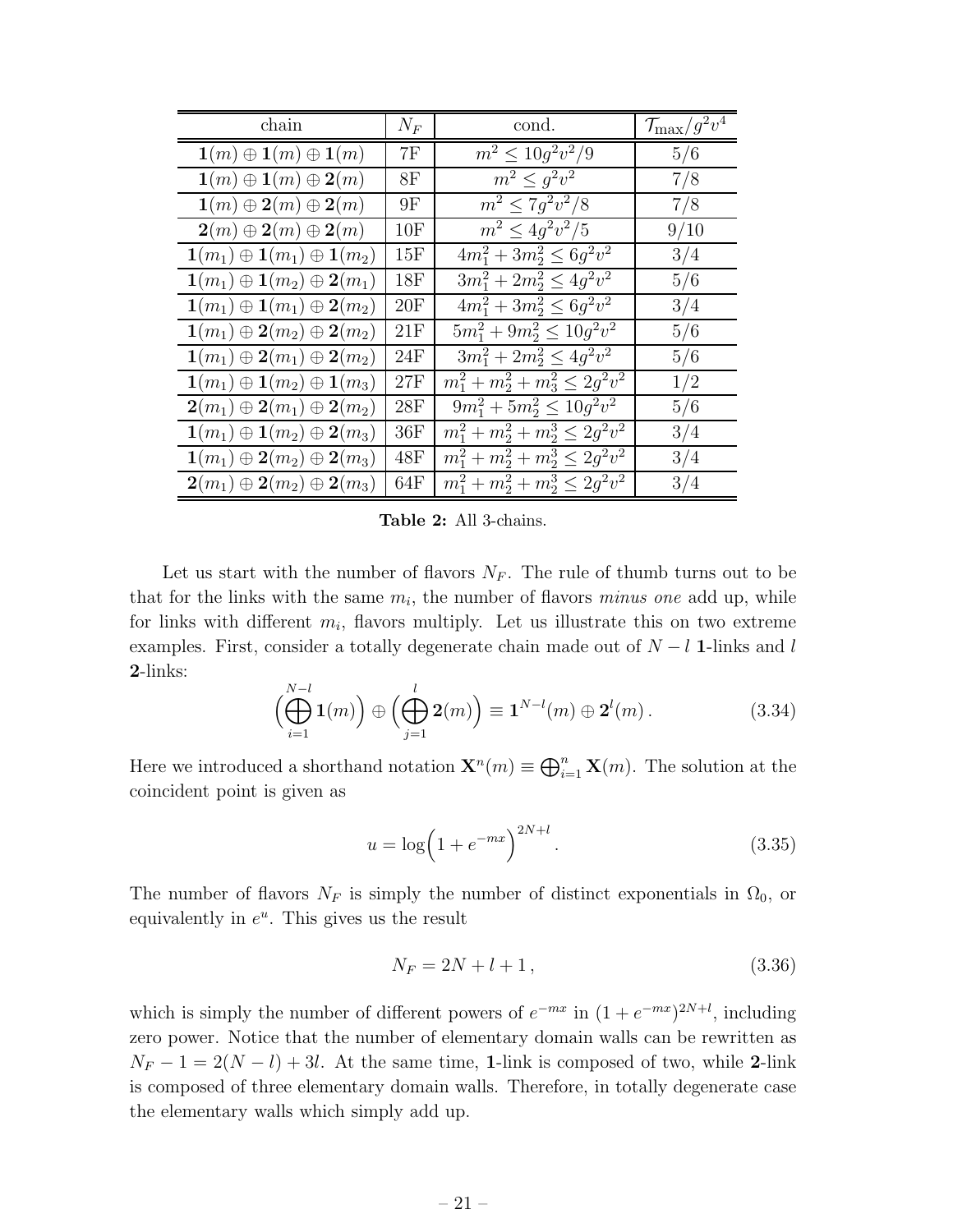<span id="page-22-0"></span>For a second example let us consider a totally non-degenerate chain:

$$
\left(\bigoplus_{i=1}^{N-l} \mathbf{1}(m_i)\right) \oplus \left(\bigoplus_{j=1}^{l} \mathbf{2}(m_j)\right) \Rightarrow u = \log \left(\prod_{i=1}^{N-l} \left(1 + e^{-m_i x}\right)^2 \prod_{j=1}^{l} \left(1 + e^{-m_j x}\right)^3\right). \tag{3.37}
$$

Counting the number of distinct exponential in  $e^u$  we obtain

$$
N_F = 3^{N-l}4^l \t\t(3.38)
$$

Here we see the multiplication rule: Each 1 links contributes three flavors and each 2 link gives four flavors.

A generic case can be characterized by partial degeneracy of the parameters  $m_i$ into  $k \leq N$  groups of size  $d_i$ , where  $N = \sum_{i=1}^{k} d_i$ . Within each group  $d_i - l_i$  are 1-links and  $l_i$  are 2-links. The solution at the coincident point of such chain reads

$$
\bigoplus_{i=1}^{k} \left( \mathbf{1}^{d_i - l_i}(m_i) \oplus \mathbf{2}^{l_i}(m_i) \right) \Rightarrow u = \log \left( \prod_{i=1}^{k} \left( 1 + e^{-m_i x} \right)^{2d_i + l_i} \right). \tag{3.39}
$$

Within a degenerate group the number of flavors follow the additive rule of Eq. [\(3.36](#page-21-0)), that is we have  $2d_i + l_i + 1$  distinct exponentials for each group. These numbers must are then multiplied as per the rule in Eq. (3.38). Thus, the most general formula for arbitrary N-chain reads

$$
N_F = \prod_{i=1}^{k} (2d_i + l_i + 1).
$$
 (3.40)

It is easy to check that the results in the second columns in tables [1](#page-20-0) and [2](#page-21-0) are concurrent to the above formula.

Let us now establish the condition under which arbitrary N-chain is a valid solution of the master equation([2.12](#page-5-0)). Following the discussion in the previous subsection we must investigate the lowest coefficient in  $\Omega_0$  at the coincident point. For the most general N chain given in Eq.  $(3.39)$  we have

$$
\Omega_0 = \prod_{j=1}^k \left( 1 + e^{-m_j x} \right)^{2d_j + l_j} \left( 1 - \sum_{i=1}^k \frac{(2d_i + l_i)m_i^2}{2g^2 v^2} \frac{e^{-m_i x}}{\left( 1 + e^{-m_i x} \right)^2} \right). \tag{3.41}
$$

Now we extract the lowest coefficient. Let us first write down the largest factor coming from the negative half (the second term in the large parenthesis) of  $\Omega_0$ :

$$
-\sum_{i=1}^{k} \binom{2d_i + l_i - 2}{d_i + \lfloor \frac{l_i}{2} \rfloor - 1} \prod_{j \neq i} \binom{2d_j + l_j}{d_j + \lfloor \frac{l_j}{2} \rfloor} \frac{(2d_i + l_i)m_i^2}{2g^2v^2} \exp\left(-\sum_{n=1}^{k} (d_n + \lfloor \frac{l_n}{2} \rfloor)m_nx\right),\tag{3.42}
$$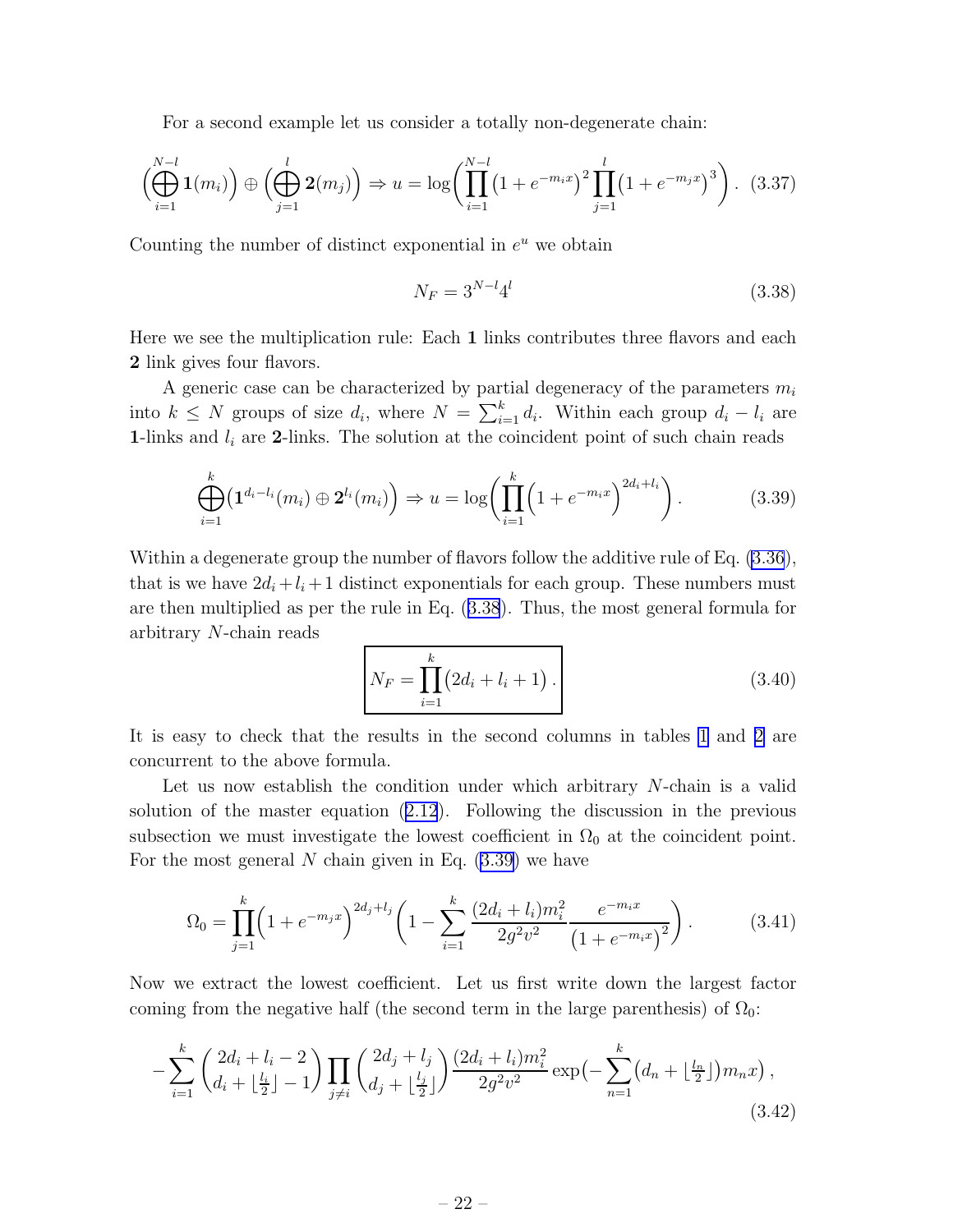<span id="page-23-0"></span>where  $x|$  is the floor function. Simply put, we have expanded each bracket in the product and picked out the largest factor, which is in the middle of the binomial series. The factor with the same power in the exponential in the positive half reads

$$
\prod_{i}^{k} \left( \frac{2d_i + l_i}{d_i + \lfloor \frac{l_i}{2} \rfloor} \right) \exp\left(-\sum_{n=1}^{k} \left(d_n + \lfloor \frac{l_n}{2} \rfloor\right) m_n x\right). \tag{3.43}
$$

Combining both factors together and demanding that the overall coefficient is nonnegative we find the condition for arbitrary N-chain to be

$$
\sum_{i=1}^{k} \frac{\left(d_i + \left\lfloor \frac{l_i + 1}{2} \right\rfloor\right) \left(d_i + \left\lfloor \frac{l_i}{2} \right\rfloor\right)}{2d_i + l_i - 1} m_i^2 \le 2g^2 v^2.
$$
\n(3.44)

Let us consider few examples. The totally degenerate case is given by setting  $k = 1, m_1 \equiv m$  and  $d_1 = N$ . Taking  $l_1 \equiv l$  out of N walls to be 2-links we have the conditions

$$
(l \text{ is even}) \ \ m^2 \le \frac{4g^2v^2}{N + \frac{l}{2}} \left(1 - \frac{1}{2N + l}\right), \quad (l \text{ is odd}) \ \ m^2 \le \frac{4g^2v^2}{N + \frac{l+1}{2}}. \tag{3.45}
$$

On the other hand in the fully non-degenerate case  $k = N$ ,  $d_i = 1$ ,  $l_i \in \{0, 1\}$  the general condition (3.44) reduces to

$$
\sum_{i=1}^{N} m_i^2 \le 2g^2 v^2, \tag{3.46}
$$

which is curiously independent on all  $l_i$ 's. Again, the validity of the condition  $(3.44)$ for two-chains and three-chains can be checked by looking at the result in Tabs. [1-](#page-20-0)[2.](#page-21-0)

The remaining task is to find a general formula for  $\mathcal{T}_{\text{max}}$ , defined as

$$
\mathcal{T}_{\text{max}} \equiv \frac{v^2}{2} u''(0) \Big|_{\text{coincident walls}} \tag{3.47}
$$

For the generic N-chain of Eq.([3.39\)](#page-22-0) we find

$$
\mathcal{T}_{\text{max}} = \frac{v^2}{8} \sum_{i=1}^{k} (2d_i + l_i) m_i^2.
$$
 (3.48)

We need to find maximum of this. From the formula (3.44) we see that the upper bound for a  $i$ -th factor in the above sum is given as

$$
(2d_i + l_i)m_i^2 \le 2g^2v^2 \frac{(2d_i + l_i - 1)(2d_i + l_i)}{(d_i + \lfloor \frac{l_i + 1}{2} \rfloor)(d_i + \lfloor \frac{l_i}{2} \rfloor)}.
$$
\n(3.49)

This can be simplified to

$$
(2d_i + l_i)m_i^2 \le 8g^2v^2\left(1 - \frac{1}{2\left(d_i + \lfloor \frac{l_i + 1}{2} \rfloor\right)}\right). \tag{3.50}
$$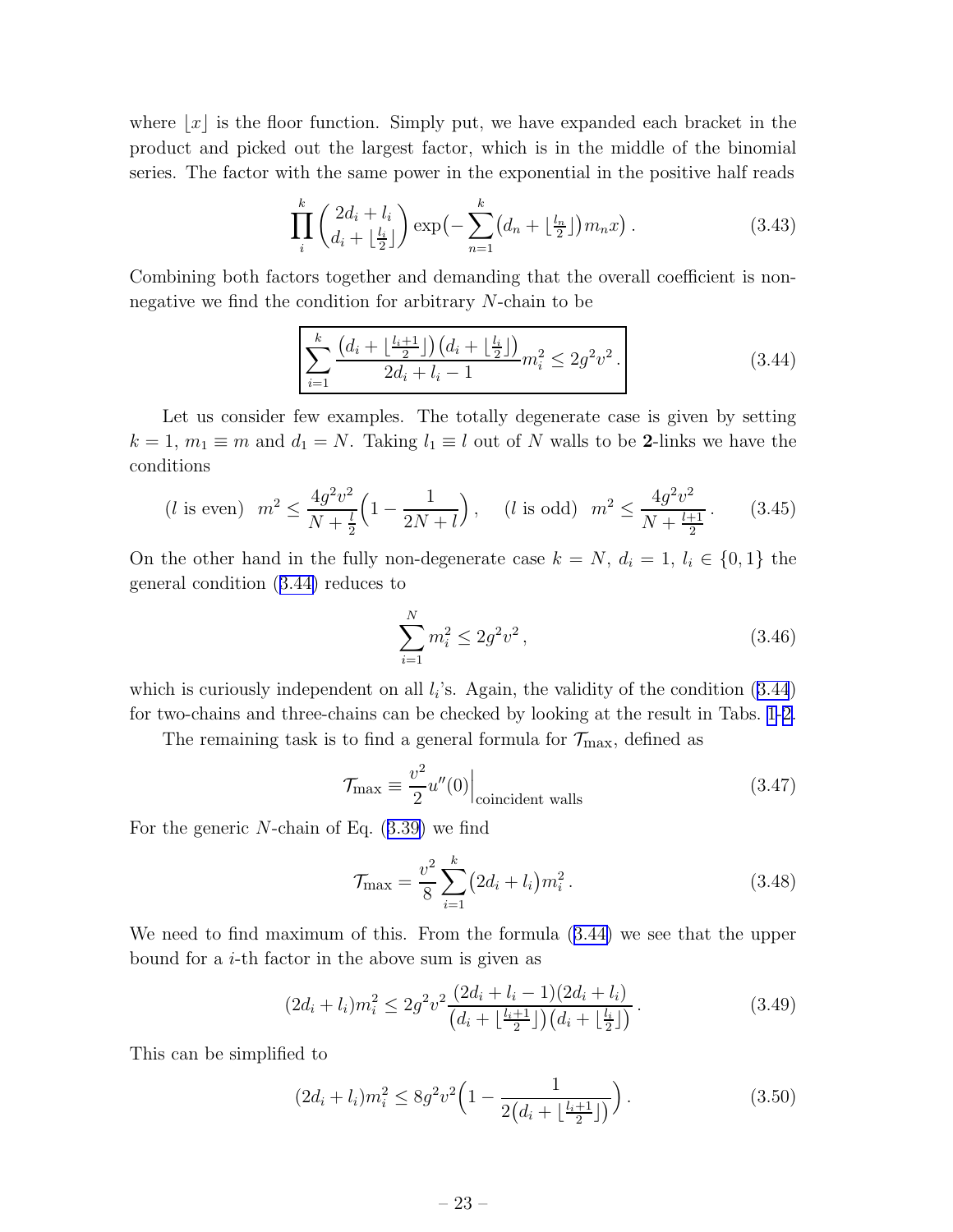Obviously, the maximum of the sum of these numbers amounts to picking up such  $i \equiv n$  for which  $2d_n + l_n \ge 2d_i + l_i$  for  $i = 1, ..., k$ . Then, the sum in Eq. [\(3.48](#page-23-0)) is maximized by taking  $m_i = 0$  for  $i \neq n$ . In summary, the formula for maximum of the tension density for generic N-chain reads

$$
\mathcal{T}_{\text{max}} = g^2 v^4 \left( 1 - \frac{1}{2\left(d_n + \left\lfloor \frac{l_n + 1}{2} \right\rfloor\right)} \right). \tag{3.51}
$$

Its validity for 2-chains and 3-chains can be checked by comparing with the findings in the third columns of Tabs. [1](#page-20-0)[-2](#page-21-0). We see that  $\mathcal{T}_{\text{max}}$  is always less than  $g^2v^4$  as expected. The closest approach is achieved by fully degenerate 2 chains, that is  $d_n = N$  and  $l = N$ :

$$
\mathcal{T}_{\text{max}} = g^2 v^4 \left( 1 - \frac{1}{3N} \right),\tag{3.52}
$$

$$
\mathcal{T}_{\text{max}} = g^2 v^4 \left( 1 - \frac{1}{3N + 1} \right). \tag{3.53}
$$

In other words  $|\mathcal{T}_{\text{max}} - g^2 v^4| \sim 1/N$  for  $N \gg 1$ . This might seem that for sufficiently big chains, the core should appear as the gap between  $\mathcal{T}_{\text{max}}$  and  $g^2v^4$  closes. However, this is misleading, because we are only looking at the hight of the peak. But its full shape for fully degenerate 2-chain is

$$
\mathcal{T} = \frac{v^2}{2} \partial_x^2 u = \frac{m^2 v^2}{8} \frac{3N}{\cosh^2(mx/2)} \le g^2 v^4 \frac{1}{\cosh^2(gv\sqrt{\frac{2}{3N}x})}, \quad N \gg 1. \tag{3.54}
$$

In other words, increase in N causes only widening of the peak and not development of the plateau as seen in Fig. [2.](#page-10-0) This clearly confirms no-core rule for exact solution, as far as chains are concerned.

Let us close this section by commenting on the issue of infinite chains. Periodic domain wall solutions, or other exact infinite wall configurations are potentially very interesting objects, worth studying on their own. However, the chains presented here cannot be extended to infinite case. The obstacle can be clearly seen from the condition([3.44](#page-23-0)), which implies that as  $N \to \infty$ , the parameters vanish  $m_i \to 0$ . More simply, if we look again at fully degenerate 2 chain as an illustrative example, we see that the amount of tension per wall decreases:

$$
T_{\text{max}}/N \sim \sqrt{\frac{6}{N}} g v^3, \quad N \gg 1. \tag{3.55}
$$

In other words, taking N to infinity, the chain disappears.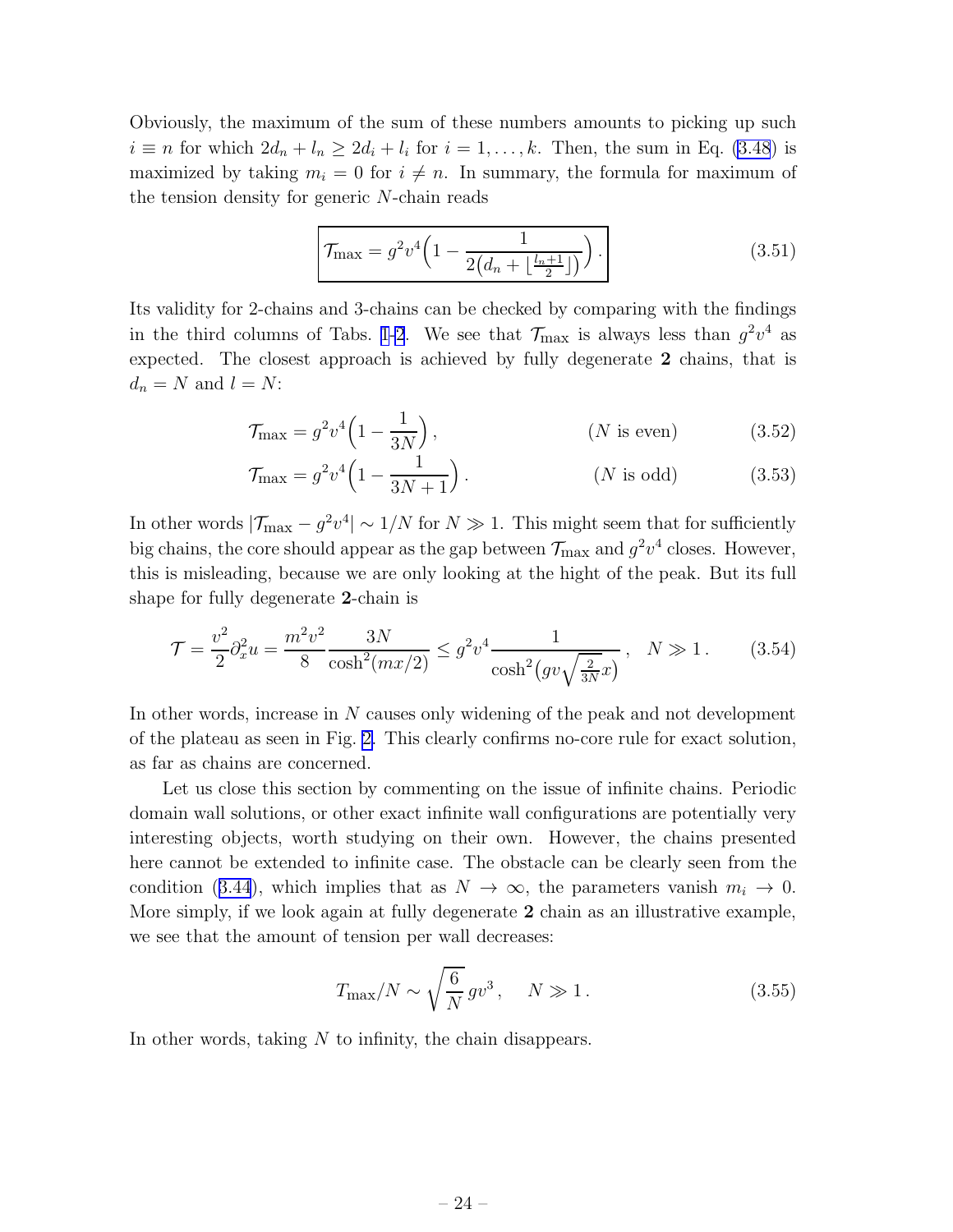## <span id="page-25-0"></span>4. Hierarchy of exact solutions

Rather than focusing on particular type of exact solutions – like chains of the previous section – in this part we want to *exhaust* all exact solutions, which can be written as logarithm of sum of exponentials. To that goal, in the first subsection we present a convenient ansatz, or rather a class of ansatzes. We devote later subsections to investigate first few smallest domain wall configurations as examples, highlighting the main point of this section. That it, that all exact solutions form hierarchy, where any particular solution might be seen as a special limit in parameter space of another solution, living in larger model. Unlike for chains, these relations turn out to be increasingly complicated as the minimal number of flavors of the underlying model increases. In particular, in this section we explore these relations in detail up to  $N_F = 10$  flavors.

For simplicity, throughout this section we fix the effective gauge coupling param-eter $\tilde{g} \equiv \sqrt{2}gv$  appearing in the master equation ([2.19\)](#page-7-0) to  $\tilde{g} = 1$  unless otherwise stated. Any solution  $u(x; m<sub>i</sub>)$  at unit effective gauge coupling can be rescaled to arbitrary case as  $u(\tilde{g} x; m_i/\tilde{g})$ .

## 4.1 Ansatz

Let us consider the function

$$
u_1^{(N)}(x) \equiv 2 \log F_N(x) \equiv 2 \log \left( 1 + \sum_{i=1}^N \prod_{j=1}^i e^{R_i - m_i x} \right) \tag{4.1}
$$

That is in particular

$$
u_1^{(1)}(x) = 2\log\left(1 + e^{R_1}e^{-m_1x}\right),\tag{4.2}
$$

$$
u_1^{(2)}(x) = 2\log\left(1 + e^{R_1}e^{-m_1x} + e^{R_1 + R_2}e^{-(m_1 + m_2)x}\right),\tag{4.3}
$$

$$
u_1^{(3)}(x) = 2\log\left(1 + e^{R_1}e^{-m_1x} + e^{R_1 + R_2}e^{-(m_1 + m_2)x} + e^{R_1 + R_2 + R_3}e^{-(m_1 + m_2 + m_3)x}\right). \tag{4.4}
$$

The reason why we choose the ansatz  $(4.1)$  in this way is that vanishing of any of  $m_i$ 's reduce the N-th solution to the  $N-1$  case. Therefore, it is sufficient just to study strictly positive values of  $m_i$ 's. Also, all powers of  $e^{-x}$  are automatically ordered since  $0 < m_1 < m_1 + m_2 < \ldots$  This allow us to easily estimate the positions of all (separable) walls, using similar arguments to those in Sec. [2:](#page-3-0) we look at points where a pair of neighbouring exponentials equals:

$$
\tilde{x}_1 = \frac{R_1}{m_1}, \quad \tilde{x}_2 = \frac{R_2}{m_2}, \quad \dots \quad \tilde{x}_N = \frac{R_N}{m_N}.
$$
\n(4.5)

Of course, these numbers represents actual locations of domain walls if they are ordered  $\tilde{x}_1 \gg \tilde{x}_2 \gg \ldots \gg \tilde{x}_N$ , in the same way as we discussed for positions of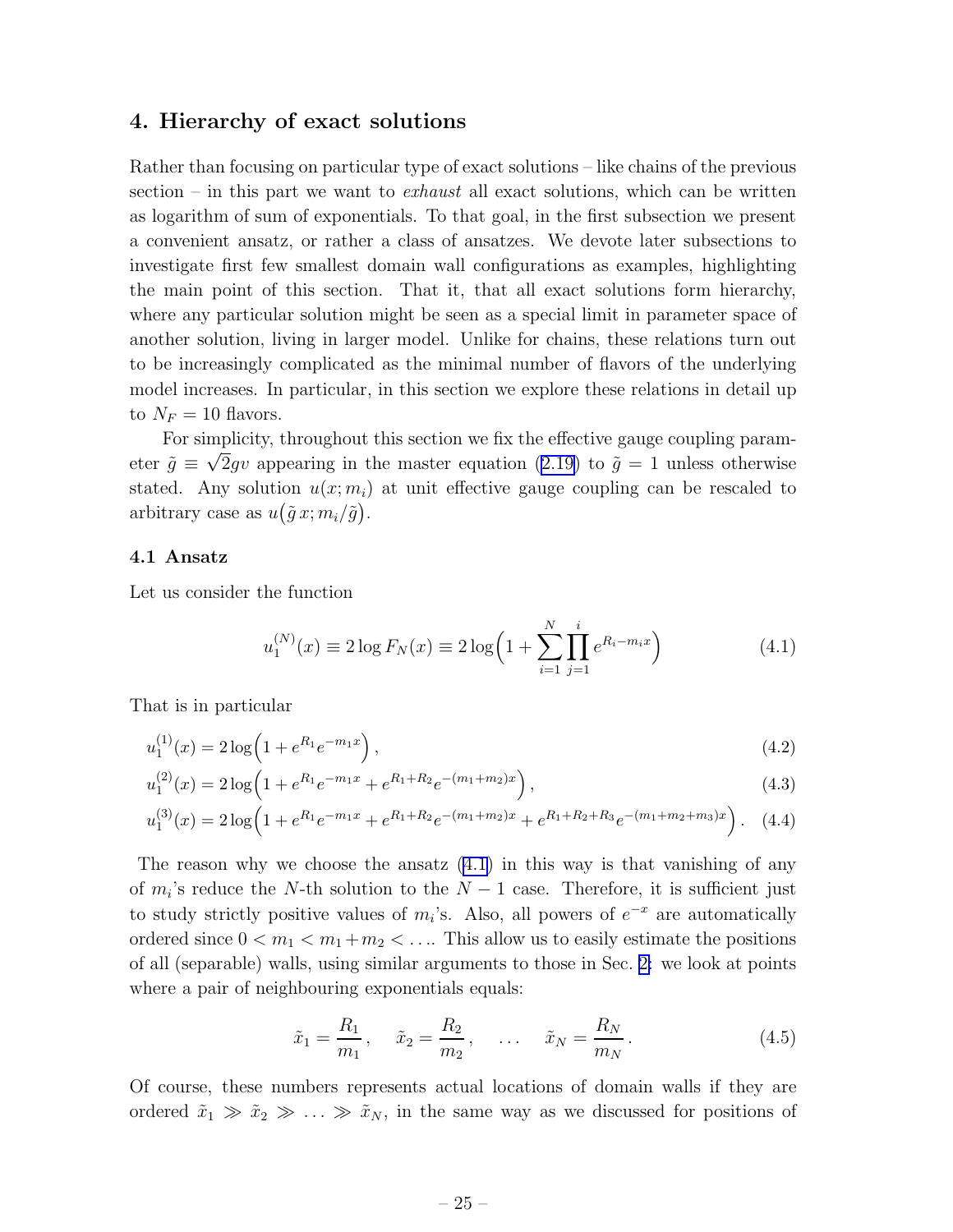elementary walls in Eq.  $(2.23)$ . Also notice that parameters  $m_i$  entering  $(4.1)$  are not equal to the masses of the model, but they are related to them (see Eq.([4.16\)](#page-27-0)).

The crucial detail in our ansatz is the factor 2 in front of the logarithm, since it makes  $\Omega_0$  automatically a finite sum of exponentials. Indeed, one can easily see that the general form is given as

$$
\Omega_0^{(N)} = F_N^2 + 2(F_N')^2 - 2F_N''F_N.
$$
\n(4.6)

Let as expand first few lowest cases

$$
\Omega_0^{(1)} = 1 + 2e^{R_1}e^{-m_1x}(1 - m_1^2) + e^{2R_1}e^{-2m_1x},
$$
\n
$$
\Omega_0^{(2)} = 1 + 2e^{R_1}e^{-m_1x}(1 - m_1^2) + e^{2R_1}e^{-2m_1x} + 2e^{R_1+R_2}e^{-(m_1+m_2)x}(1 - (m_1+m_2)^2) + 2e^{2R_1+R_2}e^{-(2m_1+m_2)}(1 - m_2^2) + e^{2R_1+2R_2}e^{-(2m_1+2m_2)x},
$$
\n(4.8)

$$
\Omega_0^{(3)} = 1 + 2e^{R_1}e^{-m_1x}(1 - m_1^2) + e^{2R_1}e^{-2m_1x} + 2e^{R_1+R_2}e^{-(m_1+m_2)x}(1 - (m_1+m_2)^2) \n+ 2e^{2R_1+R_2}e^{-(2m_1+m_2)}(1 - m_2^2) + 2e^{R_1+R_2+R_3}e^{-(m_1+m_2+m_3)x}(1 - (m_1+m_2+m_3)^2) \n+ e^{2R_1+2R_2}e^{-(2m_1+2m_2)x} + 2e^{2R_1+R_2+R_3}e^{-(2m_1+m_2+m_3)x}(1 - (m_2+m_3)^2) \n+ 2e^{2R_1+2R_2+R_3}e^{-(2m_1+2m_2+m_3)x}(1 - m_3^2) + e^{2R_1+2R_2+2R_3}e^{-2(m_1+m_2+m_3)x}.
$$
\n(4.9)

We count 3, 6 and 10 independent flavors (terms) respectively, assuming generic  $m_i$ 's. The (unordered) mass matrix and the real part of the moduli matrix are given in each case as:

$$
M^{(1)} = -\text{diag}\left(0, m_1, 2m_1\right)/2\,,\tag{4.10}
$$

$$
M^{(2)} = -\text{diag}\left(0, m_1, 2m_1, m_1 + m_2, 2m_1 + m_2, 2m_1 + 2m_2\right)/2, \tag{4.11}
$$

$$
M^{(3)} = -\text{diag}\left(0, m_1, 2m_1, m_1 + m_2, 2m_1 + m_2, 2m_1 + 2m_2, m_1 + m_2 + m_3, \right.
$$
  

$$
2m_1 + m_2 + m_3, 2m_1 + 2m_2 + m_3, 2m_1 + 2m_2 + 2m_3\right)/2, \quad (4.12)
$$

and

$$
H_0^{(1)} = \left(1, e^{R_1/2}\sqrt{2 - 2m_1^2}, e^{R_1}\right),
$$
  
\n
$$
H_0^{(2)} = \left(1, e^{R_1/2}\sqrt{2 - 2m_1^2}, e^{R_1}, e^{(R_1 + R_2)/2}\sqrt{2 - 2(m_1 + m_2)^2}, e^{R_1 + R_2/2}\sqrt{2 - 2m_2^2}, e^{R_1 + R_2}\right),
$$
\n(4.14)

$$
H_0^{(3)} = \left(1, e^{R_1/2}\sqrt{2 - 2m_1^2}, e^{R_1}, e^{(R_1 + R_2)/2}\sqrt{2 - 2(m_1 + m_2)^2},\right.
$$
  
\n
$$
e^{R_1 + R_2/2}\sqrt{2 - 2m_2^2}, e^{R_1 + R_2}, e^{(R_1 + R_2 + R_3)/2}\sqrt{2 - 2(m_1 + m_2 + m_3)^2},\right.
$$
  
\n
$$
e^{R_1 + R_2/2 + R_3/2}\sqrt{2 - 2(m_2 + m_3)^2}, e^{R_1 + R_2 + R_3/2}\sqrt{2 - 2m_3^2}, e^{R_1 + R_2 + R_3}.
$$
 (4.15)

Inspection of the above moduli matrices reveals that in order to have well defined solution the parameters  $m_1$ ,  $m_2$  and  $m_3$  must be constrained. In the  $N = 1$  case,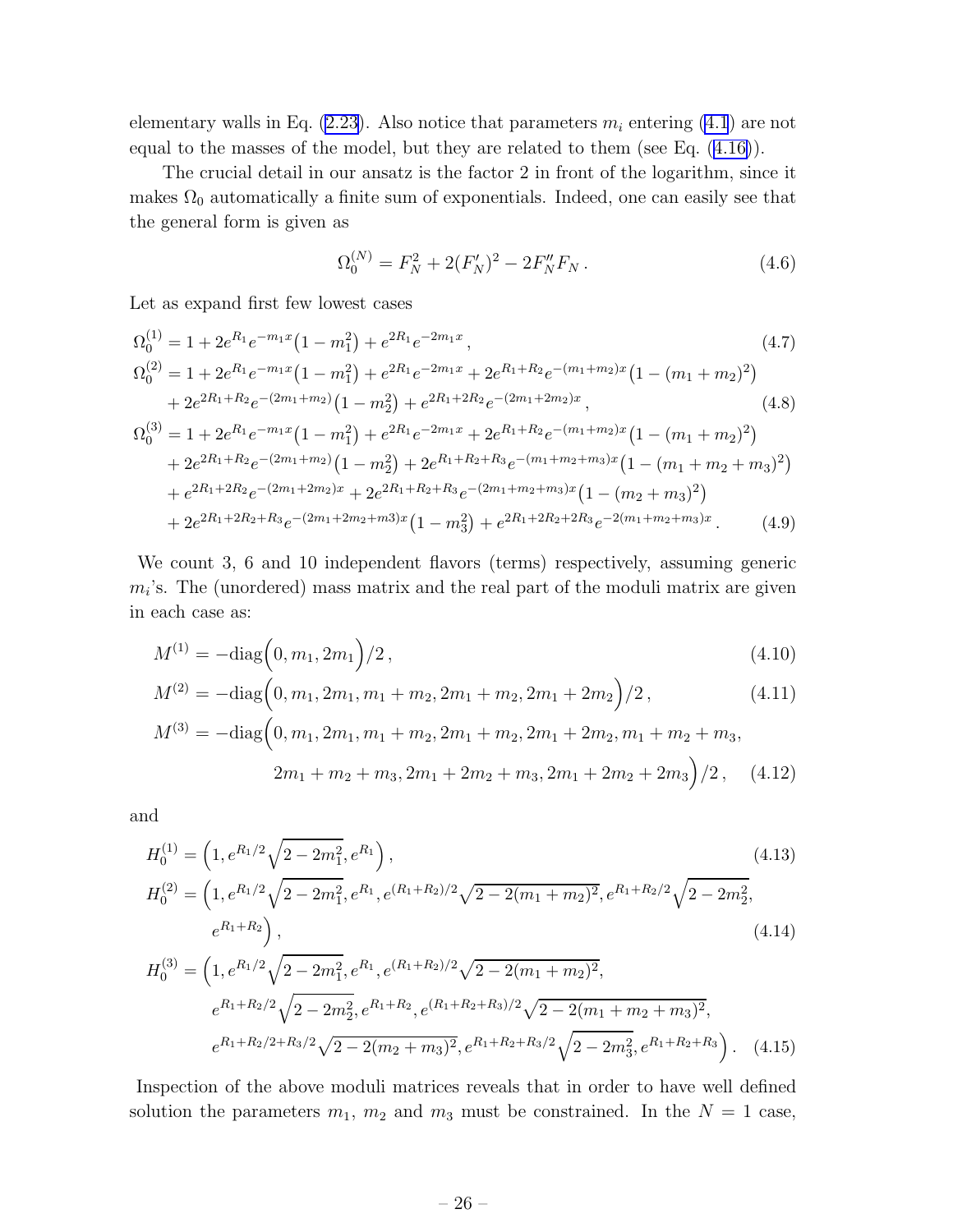<span id="page-27-0"></span>only  $m_1 \leq 1$  is allowed due to the square root in the second entry. In  $N = 2$  case the similar condition reads  $m_1 + m_2 \leq 1$ , while in the  $N = 3$  case it is  $m_1 + m_2 + m_3 \leq 1$ . In other words, within the parameter  $m$ -space the regions corresponding to sensible solutions are *N*-simplexes.

For general case the number of flavors is  $N_F = \binom{N+2}{2}$ . The mass matrix and the real part of the moduli matrix can be schematically written as (restoring generic  $\tilde{g} \neq 1$ 

$$
M = -\text{diag}\left\{\sum_{j=0}^{k_1} m_j + \sum_{j=0}^{k_2} m_j\right\}/2\,,\tag{4.16}
$$

$$
H_0 = \left\{ \exp\left(\sum_{j=0}^{k_1} R_j + \sum_{j=k_1+1}^{k_2} R_j / 2\right) \sqrt{2 - \left(\sum_{j=k_1+1}^{k_2} \frac{m_j}{gv}\right)^2} \right\},\tag{4.17}
$$

where  $k_1, k_2$  are whole numbers in the range  $k_1 \leq k_2 \in [0, N]$ . The condition on  $m_i$ 's that ensures validity of the solution is

$$
\sum_{i=1}^{N} m_i \le \sqrt{2}gv. \tag{4.18}
$$

Notice that this condition restrict the total tension  $T = v^2 \sum_i m_i$  to be at most  $T \n\t\leq \sqrt{2}gv^3$ . This confirms, at lest for generic parameters, that no domain wall in ([4.1\)](#page-25-0) has a core (see discussion in Sec. [2.4\)](#page-9-0).

In summary, the solution  $(4.1)$  describe a configuration of N domain walls with tensions  $T_i = v^2 m_i$  at (naive) positions  $x_i$  given in Eq. [\(4.5](#page-25-0)), provided that (4.18) is satisfied. The minimal model, where the solution lives has  $N_F = \binom{N+2}{2}$  flavors and mass matrix M and moduli matrix  $H_0$  given in (4.16)-(4.17), respectively.

Interestingly,we could view any  $N > 1$  solution in Eq. ([4.1\)](#page-25-0) as a combination of  $N-1$  building blocks  $u_1^{(1)}$  $u_1^{(1)}(x) \equiv u_{II}^{3F}(x)$ . Indeed, we can rewrite Eqs. [\(4.3](#page-25-0))-[\(4.4](#page-25-0)) as

$$
u_1^{(2)}(x) = 2 \log \left(e^{u_{II}^{3F}(x;m_1)/2} + e^{u_{II}^{3F}(x;m_1+m_2)/2} - 1\right),
$$
\n
$$
u_1^{(3)}(x) = 2 \log \left(e^{u^{N=2}(x)/2} + e^{u_{II}^{3F}(x;m_1+m_2+m_3)/2} - 1\right) = 2 \log \left(e^{u_{II}^{3F}(x;m_1)/2} + e^{u_{II}^{3F}(x;m_1+m_2+m_3)/2} - 2\right).
$$
\n(4.20)

And similar relations apply for higher N cases. We can understand this as a kind of 'non-linear' chains. However, if we rephrase everything in terms of  $v(x) \equiv e^{u(x)/2} - 1$ everything becomes linear too. In particular, the master equation turns into

$$
\frac{1}{g^2v^2} \left(\partial_x^2 v + v \partial_x^2 v - (\partial_x v)^2\right) = (v+1)^2 - \Omega_0(x) \tag{4.21}
$$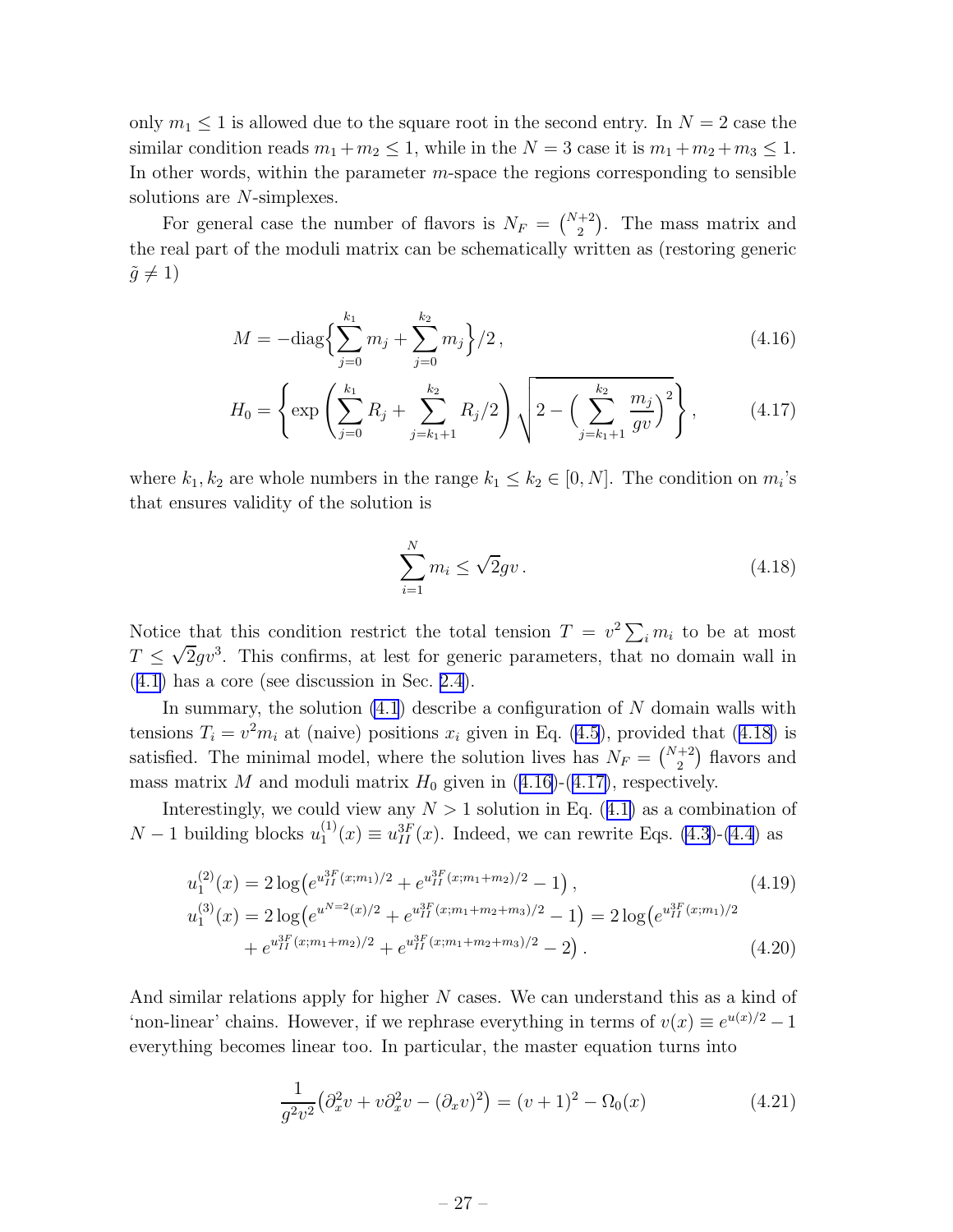<span id="page-28-0"></span>and denoting  $v_1^{(1)}$  $u_1^{(1)}(x) \equiv v_1(x) \equiv e^{u_{II}^{3F}(x)/2} - 1$  we can see that solutions corresponding to  $N = 2$  and  $N = 3$  case are simply given as

$$
v_1^{(2)}(x) = v_1(x; m_1) + v_1(x; m_1 + m_2), \qquad (4.22)
$$

$$
v_1^{(3)}(x) = v_1(x; m_1) + v_1(x; m_1 + m_2) + v_1(x; m_1 + m_2 + m_3). \tag{4.23}
$$

And analogously for higher N.

The ansatz([4.1\)](#page-25-0) is not the only one we can consider. We may also take

$$
u_2^{(N)}(x) = 3\log F_N(x), \qquad (4.24)
$$

where  $F_N$  is the same function as in [\(4.1](#page-25-0)). The corresponding source term is given as

$$
\Omega_0 = F_N^3 + 3(F_N')^2 F_N - 3F_N'' F_N^2. \tag{4.25}
$$

The minimal model has  $N_F = \binom{N+3}{3}$  flavors. This solution also describes a configurationof N domain walls at (naive) positions  $x_i$  of Eq. ([4.5\)](#page-25-0). However, the tension of each wall is now  $T_i = 3v^2 m_i/2$  and the condition of validity is again

$$
\sum_{i=1}^{N} m_i \le \sqrt{2}gv \,,\tag{4.26}
$$

which places an upper bound on the total tension  $T \n\leq 3gv^3/\sqrt{2}$ . The solutions  $v_2^{(N)}$  $2^{(N)}(x) \equiv e^{u_2^{(N)}(x)/3} - 1$  can also be written as chains of single-wall solution  $v_2^{(1)}$  $2^{(1)}(x) \equiv$  $v_2(x) = e^{u_1^{4F}(x)/3} - 1$  in complete analogy to the previous results:

$$
v_2^{(2)}(x) = v_2(x; m_1) + v_2(x; m_1 + m_2), \qquad (4.27)
$$

$$
v_2^{(3)}(x) = v_2(x; m_1) + v_2(x; m_1 + m_2) + v_2(x; m_1 + m_2 + m_3).
$$
 (4.28)

The most generic configuration, however, can be achieved by combination of both:

$$
u_3^{(N,\tilde{N})}(x) = u_1^{(N)}(x) + u_2^{(\tilde{N})}(x) = 2\log F_N(x) + 3\log \tilde{F}_{\tilde{N}}(x).
$$
 (4.29)

This solution lives in a model with  $N_F = \binom{N+2}{2} \binom{\tilde{N}+3}{3}$  flavors. It depicts a configuration of N domain wall with tensions  $T_i = v^2 m_i$  and  $\tilde{N}$  domain walls with tensions  $T_i = 3v^2\tilde{m}_i/2$ . The condition now reads

$$
\left(\sum_{i=1}^{N} m_i\right)^2 + \left(\sum_{j=1}^{\tilde{N}} \tilde{m}_i\right)^2 \le 2g^2 v^2.
$$
 (4.30)

Interestingly, the solutions  $v_3^{(N,\tilde{N})} \equiv e^{u_3^{(N,\tilde{N})}(x)} - 1$  cannot be written as linear chains. We believe that the class of functions (4.29) exhaust all exact solutions given as

a logarithm of sum of exponentials. This is the main result of this paper.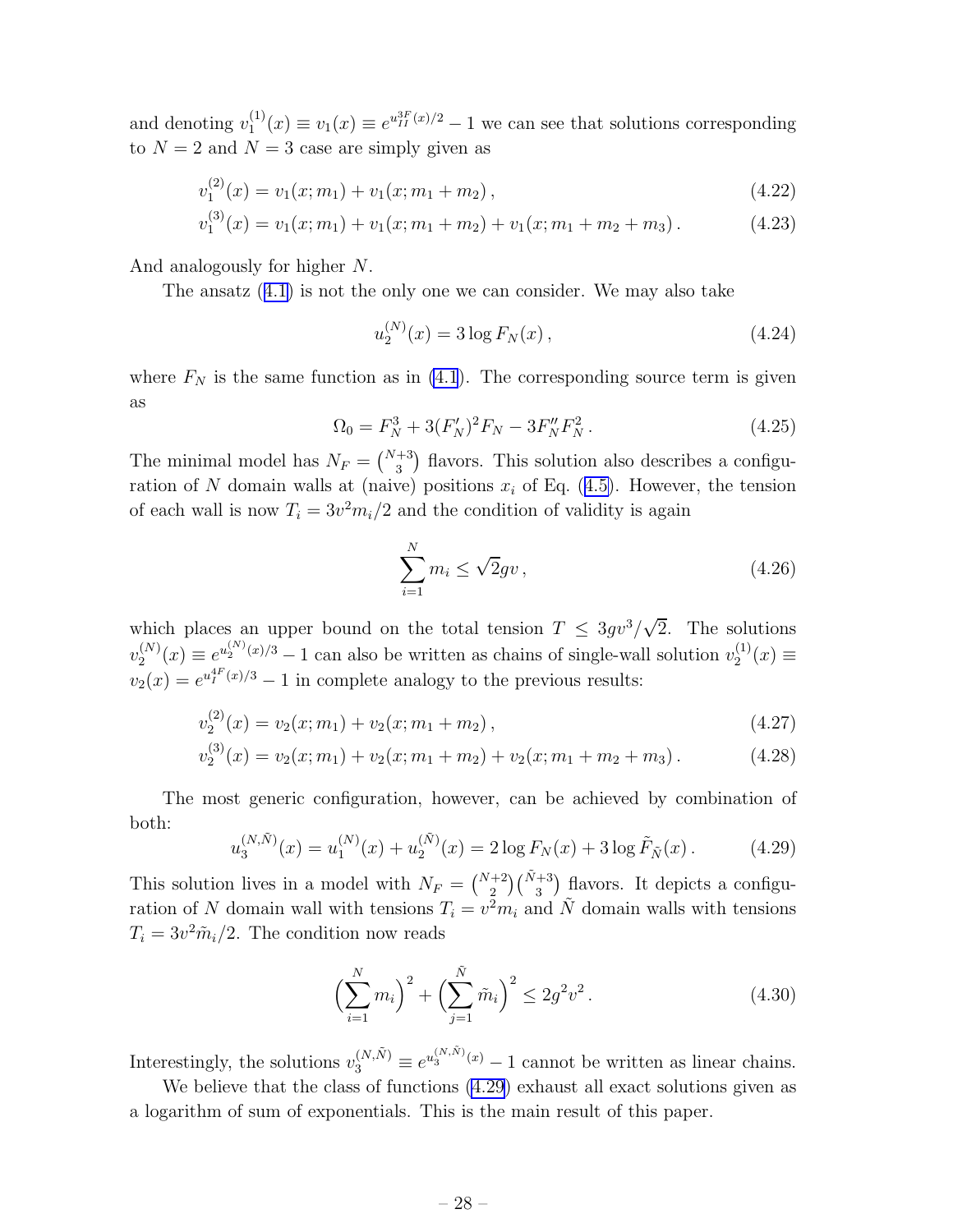#### <span id="page-29-0"></span>4.2 Exact multi-wall solutions up to  $N_F = 10$  flavors

In this subsection we will investigate solutions  $u_1^{(N)}$  $_1^{(N)}$  for  $N = 1, N = 2$  and  $N = 3$  in detail. We are not going to study any solutions in the families  $u_2^{(N)}$  $_{2}^{(N)}$  or  $u_{3}^{(N)}$  $_3^{\left(N\right)}$  for the sake of simplicity.

The main focus of our analysis is to find special relations between parameters  $m_i$ and  $R_i$ , which reduce the given solution to another solution in the model with lesser number of flavors. These reductions can be achieved in two complementary ways. First,we can make some entries of the moduli matrix  $(4.17)$  $(4.17)$  to vanish. In m-space such instances corresponds to the (part of) the boundary of the N-simplex, within which the solutions are valid. The second way is to make some entries of the mass matrix  $(4.16)$  equal. As we will see, these relations represents special 'cuts' of the Nsimplex. If two such cuts intersects, further reduction occurs along this intersection, etc. The biggest reduction within this approach occurs when all  $m_i$ 's are equal. In suchcase the ansatz  $(4.1)$  $(4.1)$  is reduced to a degenerate 1 N-chain, described in the previous section.

The combination of both way leads to an intricate web of exact solutions, which wecall the *hierarchy*. We can view each solution in the family  $(4.1)$  $(4.1)$  as a special parent solution, which gives many *child* solutions via applying these reductions. Furthermore, each child can have their own children. Each reduction effectively represents a loss of one freedom, either the freedom to control tensions of individual walls (given by parameters  $m_i$ ) or their mutual separations (parameters  $R_i$ ). Solutions, which does not have any free parameters are irreducible and they are terminating points of the hierarchy.

Let us illustrate these general remarks on the concrete examples. Throughout this subsection we will revive the practice, which we introduced below Eq. [\(3.4](#page-14-0)), that we decorate each new solution by the number of flavors in the superscript and by a roman numeral in the subscript (distinguishing solutions of the same flavor number) for ease of reference.

# 4.2.1  $N = 1$

Let us repeat the solution and  $\Omega_0$  for reference:

$$
u_1^{(1)} \equiv u_{II}^{3F}(x) = 2\log(1 + e^{-mx}), \quad \Omega_0 = 1 + 2(1 - m^2)e^{-mx} + e^{-2mx}. \tag{4.31}
$$

For simplicity we have denoted  $m_1 \equiv m$  and set the moduli  $R_1 = 0$ . The mass matrix and (real part of) the moduli matrix reads

$$
M = -\text{diag}(0, m, 2m)/2, \qquad (4.32)
$$

$$
H_0 = (1, \sqrt{2 - 2m^2}, 1). \tag{4.33}
$$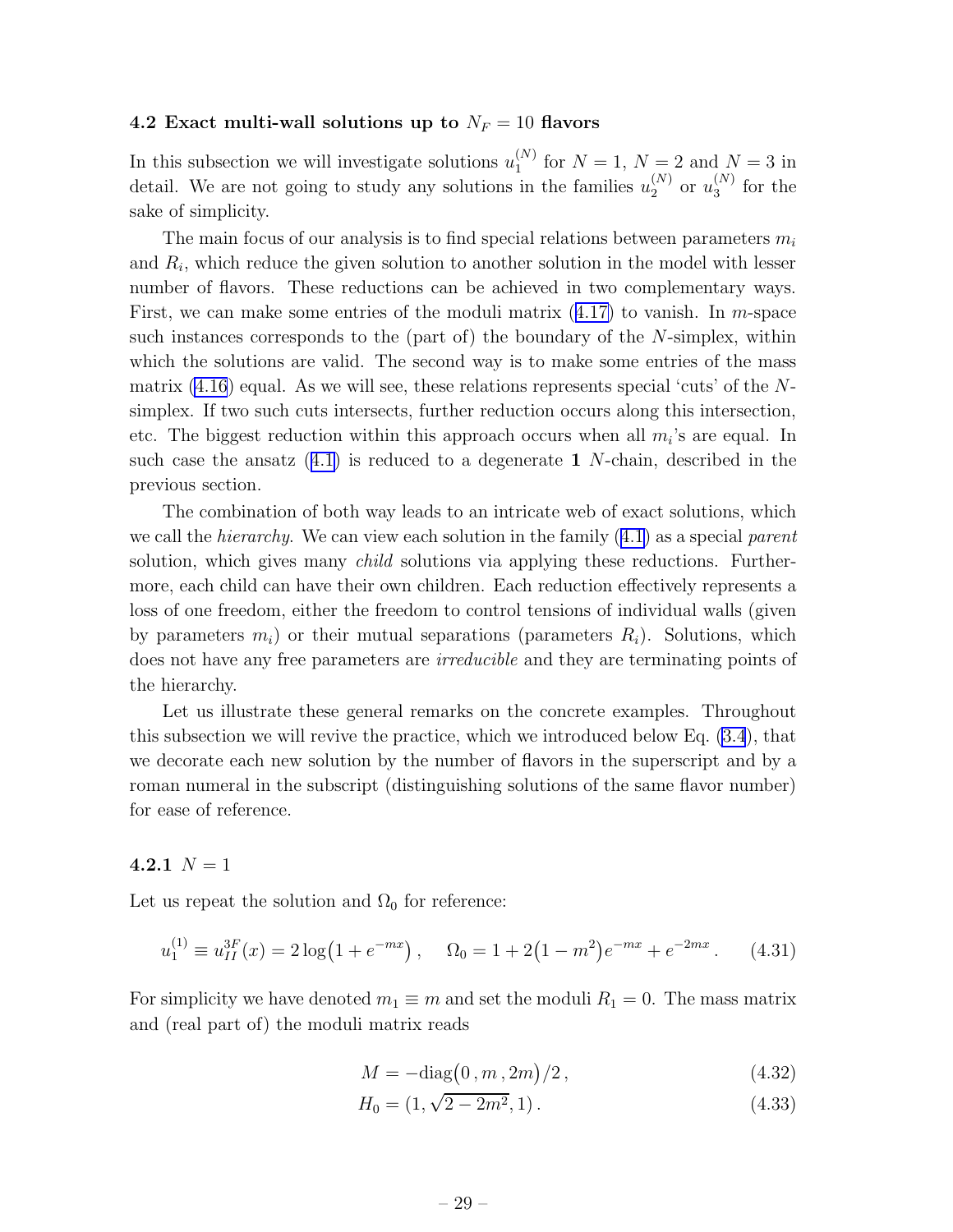<span id="page-30-0"></span>The allowed range of the parameter m is the 1-simplex, the interval  $[0, 1]$ . The (naive) positions of elementary walls are

$$
x_1 = \frac{1}{m} \log(2 - 2m^2), \qquad (4.34)
$$

$$
x_2 = -\frac{1}{m}\log(2 - 2m^2). \tag{4.35}
$$

Within the 1-simplex  $x_1 \leq x_2$ , so elementary walls are compressed into a single wall located at origin (their center of mass). The only reduction of number of flavors can be achieved by setting  $m = 1$ , which makes the second entry in the moduli matrix zero. From the above formulas we can see that in this limit the compression becomes infinite  $x_1 \to -\infty$ ,  $x_2 \to \infty$  and the solution  $u_{II}^{3F}(m = 1) = u_I^{2F}$  can be identified with previously known  $2F$  solution. We visualise these findings diagrammatically in Fig. 5.



**Figure 5:** Allowed region of mass parameter m for  $N = 1$  case. The corresponding solution for each region is indicated.

#### 4.2.2  $N = 2$

The solution and  $\Omega_0$  reads:

$$
u_1^{(2)} \equiv u_I^{6F}(x) = 2\log\left(1 + e^R e^{-m_1 x} + e^{-(m_1 + m_2)x}\right),\tag{4.36}
$$

$$
\Omega_0 = 1 + 2e^R \left( 1 - m_1^2 \right) e^{-m_1 x} + e^{2R} e^{-2m_1 x} + 2e^R e^{-(2m_1 + m_2)x} \left( 1 - m_2^2 \right) + 2e^{-(m_1 + m_2)x} \left( 1 - (m_1 + m_2)^2 \right) + e^{-2(m_1 + m_2)x} .
$$
\n(4.37)

We have set  $R_2 = -R_1$  to put the center of mass at the origin and relabel  $R_1 \equiv R$ for simplicity.

First, let us verify that the solution  $u_I^{6F}(x)$  describes a configuration of two non-elementary wall located at

$$
\tilde{x}_1 = \frac{R}{m_1}, \quad \tilde{x}_2 = -\frac{R}{m_2}.
$$
\n(4.38)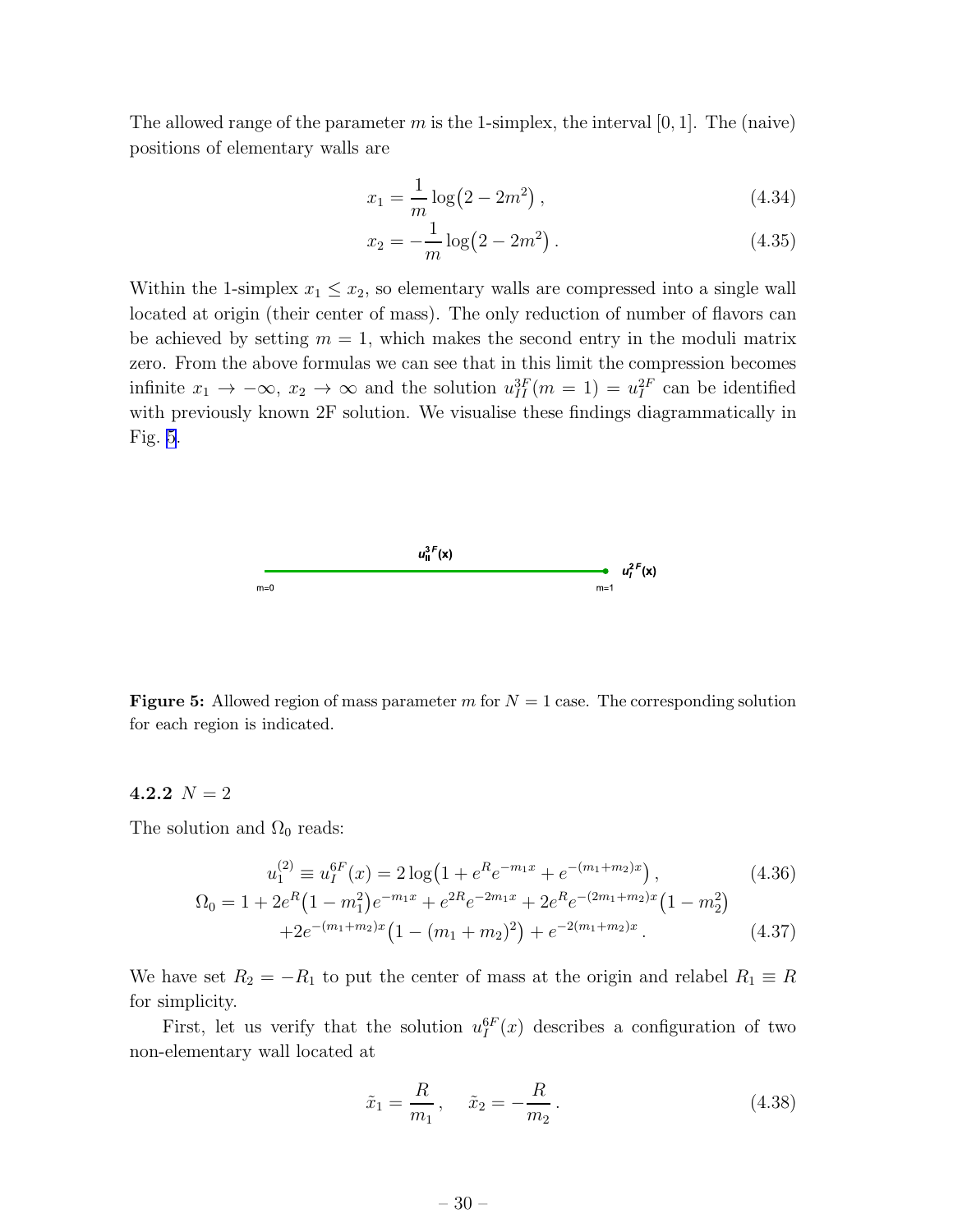Contrary to the previous case the mass matrix cannot be ordered in the same way for all values of the parameters  $m_1$  and  $m_2$ . In fact, there are two possible orderings:

$$
M = -\operatorname{diag}\bigl(0, m_1, 2m_1, m_1 + m_2, 2m_1 + m_2, 2m_1 + 2m_2\bigr)/2, \quad m_2 > m_1, \quad (4.39)
$$

$$
M = -\operatorname{diag}\bigl(0, m_1, m_1 + m_2, 2m_1, 2m_1 + m_2, 2m_1 + 2m_2\bigr)/2, \quad m_2 \le m_1. \tag{4.40}
$$

The positions of elementary walls in the first case reads

$$
x_1 = \frac{1}{m_1} \left[ R + \log(2 - 2m_1^2)/2 \right],\tag{4.41}
$$

$$
x_2 = \frac{1}{m_1} \left[ R - \log(2 - 2m_1^2)/2 \right],\tag{4.42}
$$

$$
x_3 = \frac{1}{m_2 - m_1} \left[ -2R + \log(2 - 2(m_1 + m_2)^2)/2 \right],\tag{4.43}
$$

$$
x_4 = \frac{1}{m_1} \left[ R + \log \left( \frac{1 - m_2^2}{1 - (m_1 + m_2)^2} \right) / 2 \right],\tag{4.44}
$$

$$
x_5 = \frac{1}{m_2} \Big[ -R - \log(2 - 2m_2^2)/2 \Big]. \tag{4.45}
$$

The allowed range of the parameters  $m_1$  and  $m_2$  is a 2-simplex (a rectangular triangle) defined by the relation  $m_1 + m_2 \leq 1$ . This means that  $m_1 \leq 1$  and hence  $x_1 \leq x_2$ . Thus, first two elementary walls form a compressed wall located at their center of mass  $\tilde{x}_1 = R/m_1$  as we claimed. Assuming that  $R > 0$  we see that  $x_4 > 0$  and  $x_3 < 0$ , which means that third and fourth wall are compressed with each other. Their center of mass is located at  $-R/m_2 + \log(2 - 2m_2^2)/2$  which is always smaller than  $x_5$ , indicating that fifth wall is compressed as well. Their total center of mass liesat  $\tilde{x}_2 = -R/m_2$ , in confirmation with Eq. ([4.38\)](#page-30-0).

On the other hand, in the second case  $m_2 \leq m_1$  the positions of elementary walls are given as follows

$$
x_1 = \frac{1}{m_1} \left[ R + \log(2 - 2m_1^2)/2 \right],\tag{4.46}
$$

$$
x_2 = \frac{1}{m_2} \left[ -R + \log \left( \frac{1 - (m_1 + m_2)^2}{1 - m_1^2} \right) / 2 \right],\tag{4.47}
$$

$$
x_3 = \frac{1}{m_1 - m_2} \left[ 2R - \log(2 - 2(m_1 + m_2)^2) / 2 \right],\tag{4.48}
$$

$$
x_4 = \frac{1}{m_2} \left[ -R + \log(2 - 2m_2^2)/2 \right],\tag{4.49}
$$

$$
x_5 = \frac{1}{m_2} \Big[ -R - \log(2 - 2m_2^2)/2 \Big]. \tag{4.50}
$$

The analysis is completely analogous but now the roles are reversed. The last two walls are compressed with each other (since  $x_4 < x_5$ ) and the first three as well (since for  $R > 0$  we have  $x_3 > 0$ ,  $x_2 < 0$  and  $(m_1 + m_2)x_3 + m_2x_2 > m_1x_1$ ). The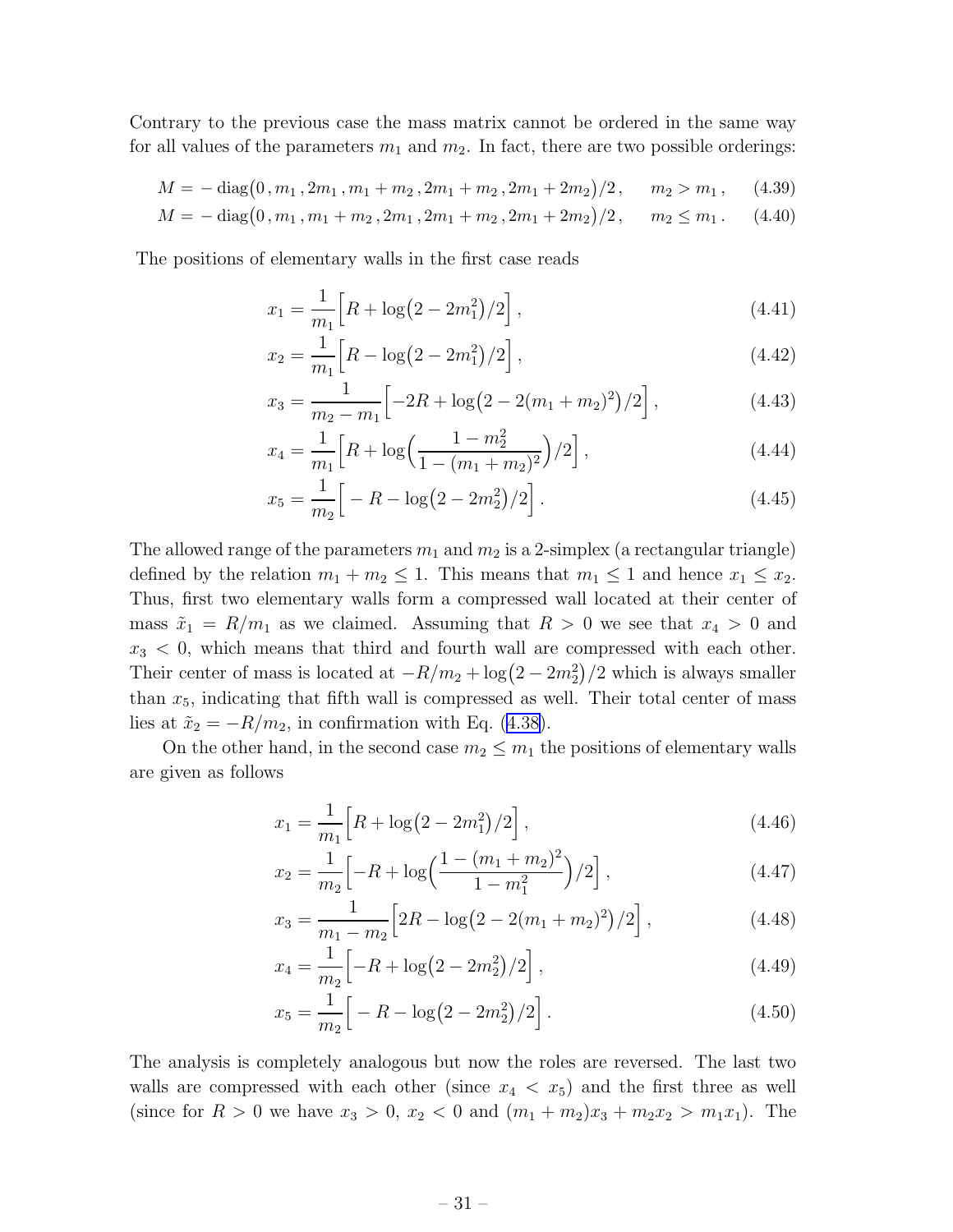<span id="page-32-0"></span>center of mass of the triplet is located at  $\tilde{x}_1 = R/m_1$ , while that of the doublet is at  $\tilde{x}_2 = -R/m_2$ , again with full accordance to Eq. [\(4.38](#page-30-0)).

It is clear that for higher N the positions of elementary wall will be increasingly laborious to ascertain due to the ever higher number of possible orderings of the elements in the mass matrix  $M$ . The previous analysis, however, confirmed that we can be confident of locations of compressed walls given in Eq. [\(4.5](#page-25-0)), which we extracted directly from the solution [\(4.1](#page-25-0)).



Figure 6: Allowed region of mass parameters  $m_1$  and  $m_2$  for  $N = 2$  case. In the left part the edges and vertices are specified, while in the right we show which solution each segment represents. The points are formatted as  $[m_1, m_2]$ .

On Fig. 6 we show the 2-simplex in two versions. In first, we show relations among  $m_i$ 's that defines its boundary and in the second we put label on each face, edge and vertex specifying which solution a given region represents. This figure summarise where reductions of number of flavors occur. As discussed in the previous subsection, sources of reduction are twofold. The first is where some entries of the moduli matrix  $H_0$  vanishes. There are only three possibilities, which defines the boundary of the triangle. The edges  $m_1 = 0$  and  $m_2 = 0$  returns us to the  $N = 1$ case, therefore we already know the answer there. The last edge of the triangle  $m_2 = 1 - m_1$  represents a new 5F solution:

$$
u_{II}^{5F}(x) = 2\log\left(1 + e^R e^{-mx} + e^{-x}\right),\tag{4.51}
$$

$$
\Omega_0 = 1 + 2e^R e^{-mx} (1 - m^2) + e^{2R} e^{-2mx} + 2e^R e^{-(1+m)x} m (2 - m) + e^{-2x}, \tag{4.52}
$$

where we have relabelled the parameters  $m_1 = m$  and  $m_2 = 1 - m$  for simplicity. This solution can be reduced further by setting  $m = 1$  or  $m = 0$ , which leads to the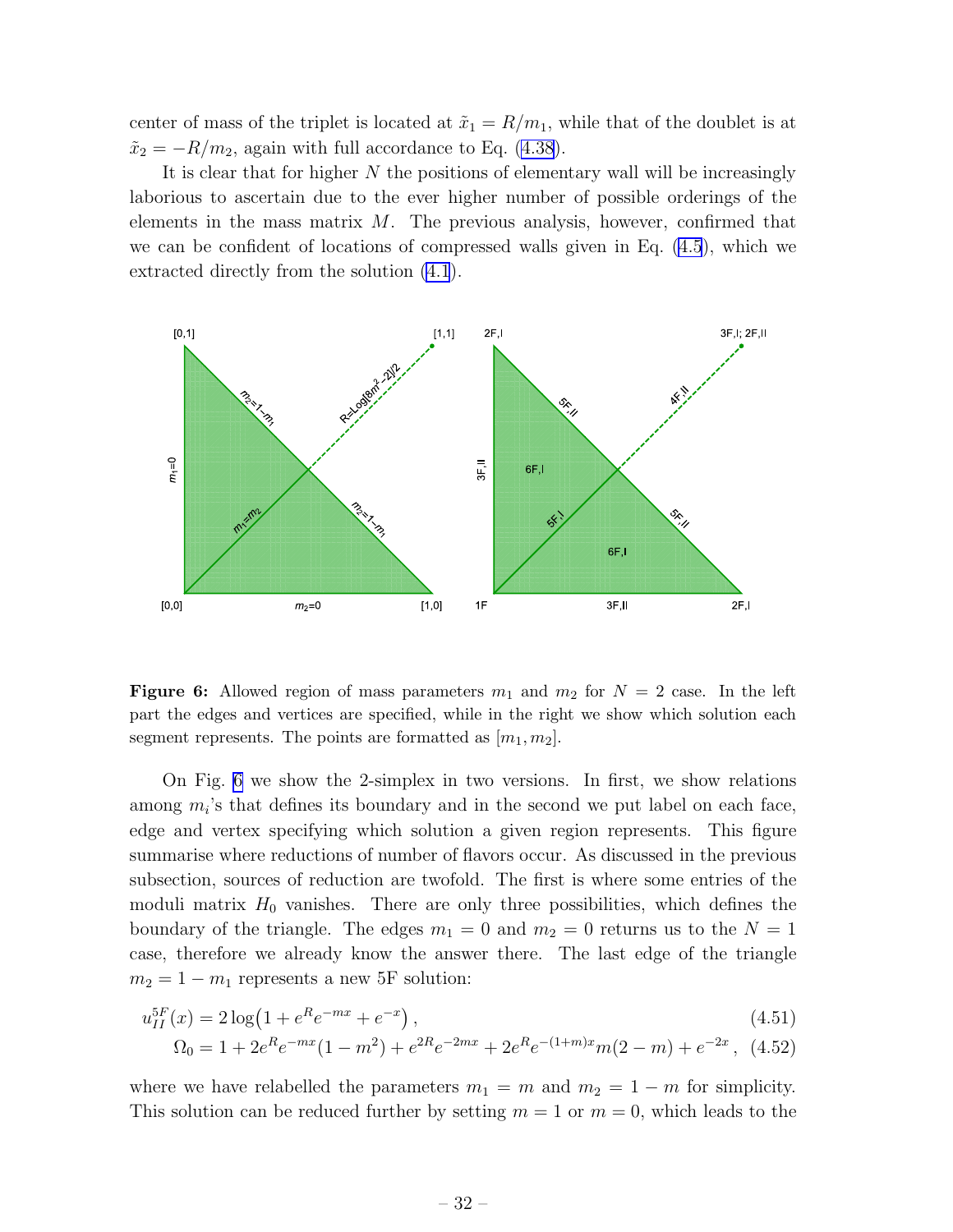$u_I^{2F}(x)$  solution.

The second way how to reduce the number of flavors is to make some elements of the mass matrix  $M$  identical. In the present case, there is only one interesting possibility:  $m_1 = m_2 \equiv m$ . This is the 2-chain, which we encountered in Eq. [\(3.18](#page-17-0)):

$$
u_I^{5F}(x) = 2\log\left(1 + e^R e^{-mx} + e^{-2mx}\right) = u_{II}^{3F}(x+S) + u_{II}^{3F}(x-S),
$$
\n
$$
\Omega_0 = 1 + 2e^R e^{-mx}\left(1 - m^2\right) + e^{-2mx}\left(2 - 8m^2 + e^{2R}\right) + 2e^R e^{-3mx}\left(1 - m^2\right)
$$
\n
$$
+ e^{-4mx},
$$
\n(4.54)

where  $S = \arccosh(R/2)/m$ . The curious property of this solution is that the parameter m can escape the 2-simplex and still give a well-defined solution for arbitrary separation of walls. But when  $m \geq 1/2$  it is preferable to redefine parameter R as

$$
e^{R} \to \sqrt{e^{2R} + 8m^{2} - 2}, \qquad (4.55)
$$

so that every coefficient in  $\Omega_0$  is manifestly positive. We can reduce the number of flavors further by setting  $m = 1$ , which produce a known 3F solution  $u_I^{5F}(m = 1) =$  $u_{I}^{3F}.$ 

There is, however, still one option left. We can also reduce the number of flavors of  $u_I^{5F}(x)$  by fixing the positions of the wall to a specific values, which will make the third factor in Eq. (4.54) disappear. In other words, we set  $R = \log(8m^2 - 2)/2$ . This can be done only for  $m \in [1/2, 1]$  and the resulting solution is

$$
u_{II}^{4F}(x) = 2\log\left(1 + \sqrt{8m^2 - 2}e^{-mx} + e^{-2mx}\right),\tag{4.56}
$$
  

$$
\Omega_0 = 1 + 2e^{-mx}\sqrt{8m^2 - 2}(1 - m^2) + 2e^{-3mx}\sqrt{8m^2 - 2}(1 - m^2) + e^{-4mx}.
$$
  

$$
(4.57)
$$

In Fig. [6](#page-32-0) we have indicated this special solution by a dashed line. Lastly, by setting  $m = 1$  in  $u_{II}^{4F}(x)$  we obtain  $u_{II}^{4F}(m = 1) = u_{II}^{2F}$ . With this observation, we have exhausted all possible reductions in  $N = 2$  case. We summarise the structure of reductions on Fig. [7](#page-34-0).

## 4.2.3  $N = 3$

The solution and  $\Omega_0$  reads:

$$
u_1^{(3)} \equiv u_1^{10F}(x) = 2\log\left(1 + e^{R_1}e^{-m_1x} + e^{R_1+R_2}e^{-(m_1+m_2)x} + e^{-(m_1+m_2+m_3)x}\right), \quad (4.58)
$$
  
\n
$$
\Omega_0 = 1 + 2e^{R_1}e^{-m_1x}\left(1 - m_1^2\right) + 2e^{R_1+R_2}e^{-(m_1+m_2)x}\left(1 - (m_1+m_2)^2\right) \n+ 2e^{-(m_1+m_2+m_3)x}\left(1 - (m_1+m_2+m_3)^2\right) + 2e^{2R_1+R_2}e^{-(2m_1+m_2)x}\left(1 - m_2^2\right) \n+ 2e^{R_1}e^{-(2m_1+m_2+m_3)x}\left(1 - (m_2+m_3)^2\right) + 2e^{R_1+R_2}e^{-(2m_1+2m_2+m_3)x}\left(1 - m_3^2\right) \n+ e^{2R_1+2R_2}e^{-(2m_1+2m_2)x} + e^{-2(m_1+m_2+m_3)x} + e^{2R_1}e^{-2m_1x}. \quad (4.59)
$$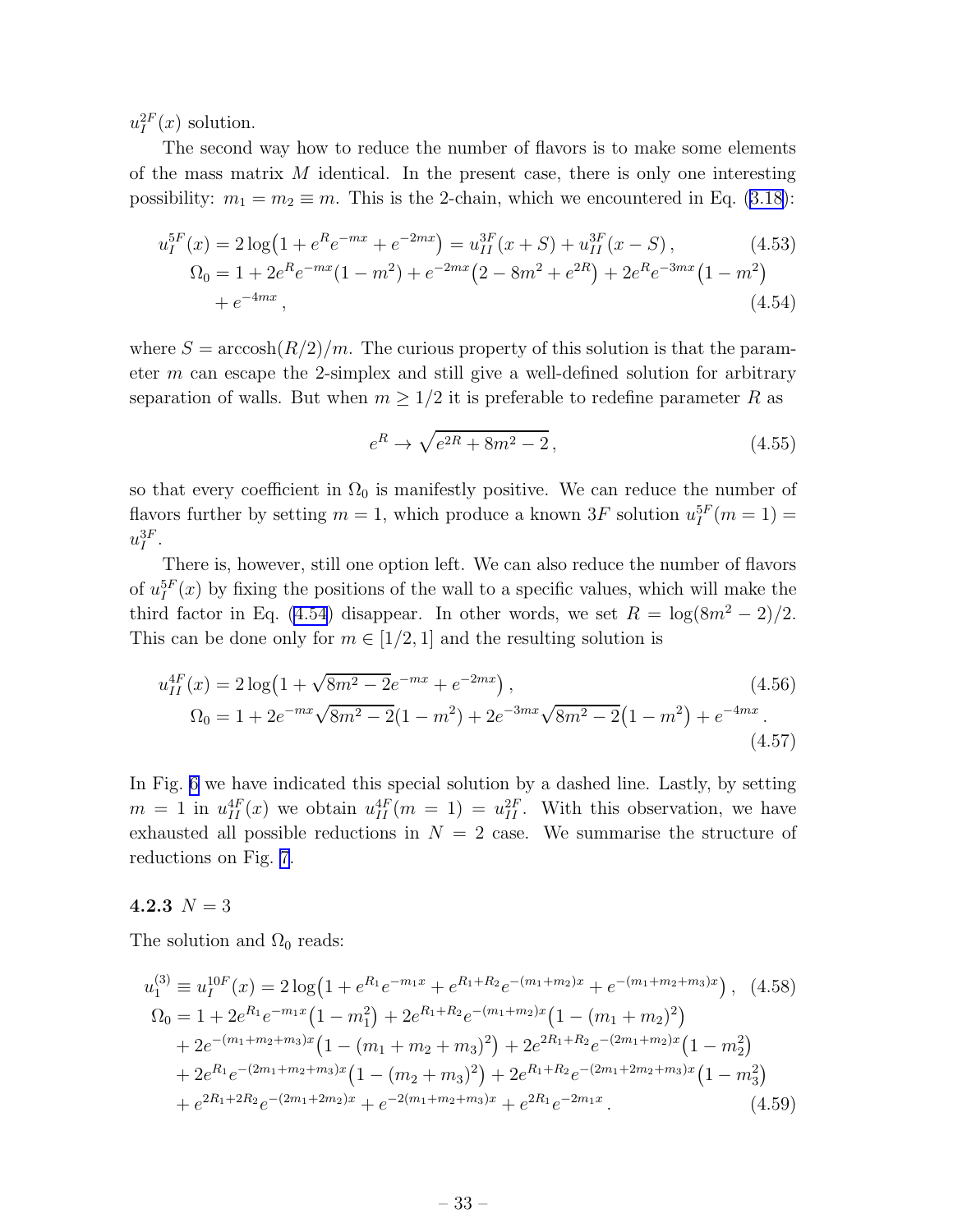<span id="page-34-0"></span>

**Figure 7:** A schematic representation of reductions of  $u_I^{6F}(x)$  solution. The labels follow the structure of Fig. [6](#page-32-0).  $R^*$  indicates that special choice of positions of domain walls is taken.

We have set  $R_3 = -R_1 - R_2$  to put the center of mass at the origin. The solution  $u_I^{10F}(x)$  describes three domain walls located at

$$
\tilde{x}_1 = \frac{R_1}{m_1}, \quad \tilde{x}_2 = \frac{R_2}{m_2}, \quad \tilde{x}_3 = -\frac{R_1 + R_2}{m_3}.
$$
\n(4.60)

The allowed region in m-space is a rectangular tetrahedron  $m_1 + m_2 + m_3 \leq 1$ (see Fig. [8\)](#page-35-0). The boundary of this 3-simplex is where some entries of the moduli matrix vanishes. The faces that are attached to the origin – rectangular triangles  $m_1 = 0$ ,  $m_2 = 0$  and  $m_3 = 0$  – are where we return to the  $N = 2$  case.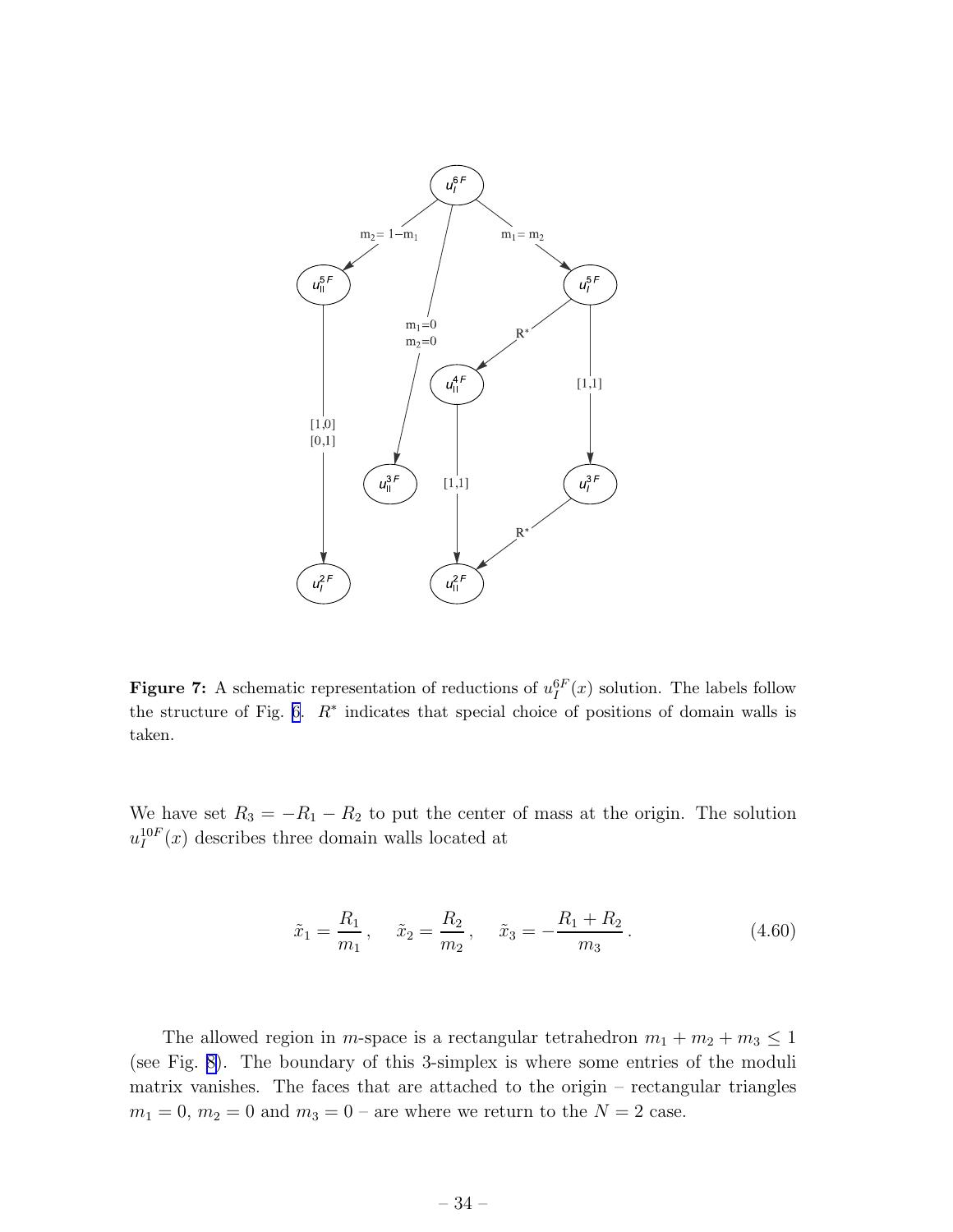<span id="page-35-0"></span>

**Figure 8:** The allowed parameter region for  $N = 3$  case is a rectangular tetrahedron. In the left panel we see the generic solutions attached to each face. Faces where one of the parameters vanishes corresponds to  $N = 2$  case, while the top face is a new 9F solution. In the right panel, we 'unlit' the top face to reveal inner structure of the tetrahedron, which is cut by five planes. These cuts represents mass matrix degeneracies of the general solution. The points shown on the pictures are formatted as  $[m_1, m_2, m_3]$ .

The remaining face  $m_3 = 1 - m_1 - m_2$  corresponds to the first 9F solution:

$$
u_1^{9F}(x) = 2\log\left(1 + e^{R_1}e^{-m_1x} + e^{R_1+R_2}e^{-(m_1+m_2)x} + e^{-x}\right),
$$
\n
$$
\Omega_0 = 1 + 2e^{R_1}e^{-m_1x}\left(1 - m_1^2\right) + 2e^{R_1+R_2}e^{-(m_1+m_2)x}\left(1 - (m_1+m_2)^2\right)
$$
\n
$$
+ 2e^{2R_1+R_2}e^{-(2m_1+m_2)x}\left(1 - m_2^2\right) + 2e^{R_1}e^{-(1+m_1)x}m_1(2-m_1) + e^{-2x}
$$
\n
$$
+ 2e^{R_1+R_2}e^{-(1+m_1+m_2)x}\left(m_1+m_2\right)(2-m_1-m_2) + e^{2R_1+2R_2}e^{-(2m_1+2m_2)x}
$$
\n
$$
+ e^{2R_1}e^{-2m_1x}.
$$
\n(4.62)

We can further lower the number of flavors of this solution by investigation linear relations among parameters  $m_1$  and  $m_2$ . The full structure of reductions is displayed in Fig. [9.](#page-36-0)

The relations

$$
m_1 = m_2, \quad m_1 = 1 - 2m_2, \tag{4.63}
$$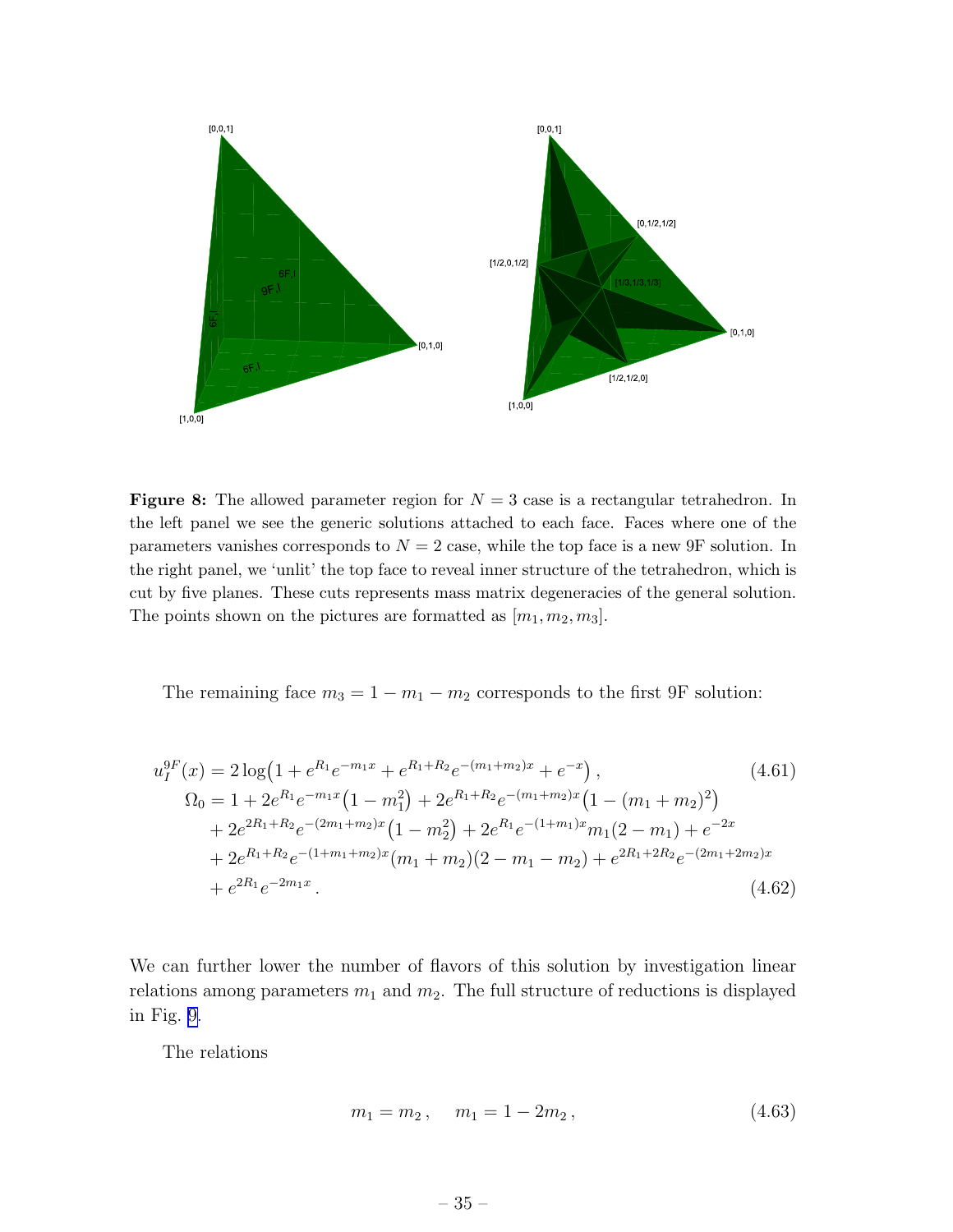<span id="page-36-0"></span>

Figure 9: Allowed region of mass parameters  $m_1$  and  $m_2$  for  $N = 3$  case for the face of the tetrahedron defined by the relation  $m_3 = 1 - m_1 - m_2$ . In the left part the edges and vertices are specified, while in the right we show which solution each segment represents. The points are formated as  $[m_1, m_2]$ .

give us new 8F solutions:

$$
u_{I}^{8F}(x) = 2\log\left(1 + e^{R_1}e^{-mx} + e^{R_1 + R_2}e^{-2mx} + e^{-x}\right),
$$
\n
$$
\Omega_{0} = 1 + 2e^{-mx}e^{R_1}\left(1 - m^2\right) + e^{-2mx}e^{R_1}\left(e^{R_1} + 2e^{R_2}(1 - 4m^2)\right)
$$
\n
$$
+ 2e^{-3mx}e^{2R_1 + R_2}\left(1 - m^2\right) + 2e^{-(1+m)x}e^{R_1}m(2 - m)
$$
\n
$$
+ e^{-4mx}e^{2R_1 + 2R_2} + 8e^{-(1+2m)x}e^{R_1 + R_2}m(1 - m) + e^{-2x}.
$$
\n(4.65)

$$
u_{II}^{8F}(x) = 2\log\left(1 + e^{R_1}e^{-(1-2m)x} + e^{R_1+R_2}e^{-(1-m)x} + e^{-x}\right),
$$
\n
$$
\Omega_0 = 1 + 8e^{-(1-2m)x}e^{R_1}m(1-m) + 2e^{-(1-m)x}e^{R_1+R_2}m(2-m)
$$
\n
$$
+ 2e^{-(2-3m)x}e^{2R_1+R_2}(1-m^2) + 2e^{-(2-m)x}e^{R_1+R_2}(1-m^2)
$$
\n
$$
+ e^{-2(1-m)x}e^{R_1}\left(e^{R_1+2R_2} + 2 - 8m^2\right) + e^{-2(1-2m)x}e^{2R_1} + e^{-2x},
$$
\n(4.67)

where for  $u_I^{8F}(x)$  solution we relabelled  $m_1 = m_2 \equiv m$  and for  $u_{II}^{8F}(x)$  solution we set  $m_2 \equiv m, m_1 = 1 - 2m$  for simplicity. Although different solutions, these two functions are related via a 'reflection' identity

$$
u_I^{8F}(x; R_1, R_2) = u_{II}^{8F}(-x; R_1 + R_2, -R_2) - 2x.
$$
 (4.68)

Also notice that the range of the parameter m for both  $u_I^{8F}(x)$ ,  $u_{II}^{8F}(x)$  is  $m \in [0, 1/2]$ . The reason is that inside the interval  $m \in [1/2, 1]$  both solutions are unbalanced (in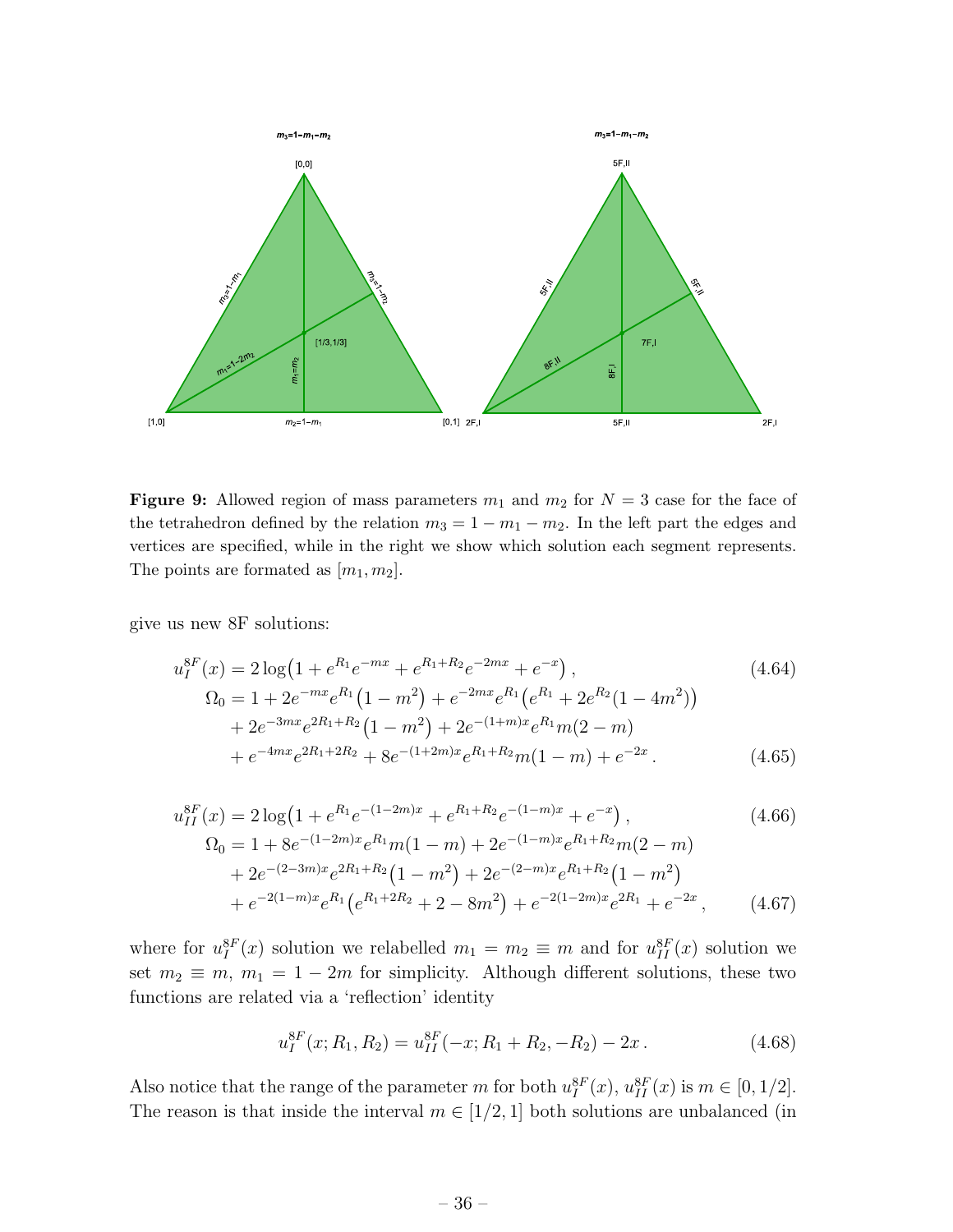thesense as described below Eq.  $(2.25)$  $(2.25)$ ). If we rebalance them we obtain:

$$
u_{III}^{8F}(x) = 2\log\left(1 + e^{R_1}e^{-mx} + e^{R_1 + R_2}e^{-x} + e^{-2mx}\right),\tag{4.69}
$$

$$
u_{IV}^{8F}(x) = 2\log\left(1 + e^{R_1}e^{-(2m-1)x} + e^{R_1 + R_2}e^{-mx} + e^{-2mx}\right). \tag{4.70}
$$

These new solutions are connected with  $u_I^{8F}(x)$ ,  $u_{II}^{8F}(x)$  via the transformations

$$
u_{III}^{8F}(x;R_1,R_2) = u_I^{8F}(x - R_1 - R_2; (1 + m)R_1 - mR_2, -(1 + m)R_1 - mR_2), \qquad (4.71)
$$

$$
u_{IV}^{8F}(x;R_1,R_2) = u_{II}^{8F}(x+R_1;-2mR_1,R_2+(3m-1)R_1) - 2(2m-1)x + 2R_1.
$$
 (4.72)

However, solutions  $u_{III}^{8F}(x)$  and  $u_{IV}^{8F}(x)$  are obviously not a part of the top face, since for both  $m_3 \neq 1 - m_1 - m_2$ . In fact, they are situated on planes  $m_1 =$  $m_2 + m_3$  and  $m_3 = m_1 + m_2$  respectively, which are inside the tetrahedron and corresponds to reductions of mass matrix elements. We will discuss such planes shortly. Both solutions  $u_{III}^{8F}(x)$  and  $u_{IV}^{8F}(x)$  can be reduced by one flavor by taking  $R_1 = \log(8m^2 - 2)/2$  and  $R_2 = -R_1 + (8m^2 - 2)/2$ , respectively. These new 7F solutions

$$
u_{II}^{7F}(x) = 2\log\left(1 + \sqrt{8m^2 - 2}e^{-mx} + e^{R_2}\sqrt{8m^2 - 2}e^{-x} + e^{-2mx}\right),\tag{4.73}
$$

$$
u_{III}^{7F}(x) = 2\log\left(1 + e^{R_1}e^{-(2m-1)x} + \sqrt{8m^2 - 2}e^{-mx} + e^{-2mx}\right),\tag{4.74}
$$

cannot be reduced further.

At the point on the top face  $m_1 = m_2 = 1/3$ , where the two 8F solutions  $u_I^{8F}$ and  $u_{II}^{8F}$  meet, the number of flavors is reduced by one. This is not, however, a new solution, rather it is a special point of  $u_I^{7F}(x)$  solution given in Eq. [\(4.94](#page-39-0)).

With this observation we have finished analysis of the upper face of the tetrahedron and we can now move to explore relations between mass matrix elements. These are

$$
m_1 = m_2
$$
,  $m_1 = m_2 + m_3$ ,  $m_1 = m_3$ ,  $m_3 = m_1 + m_2$ ,  $m_2 = m_3$ . (4.75)

Above relations defines planes, which cuts the rectangular tetrahedron. Along these cuts the solution is reduced by one flavor. We display these cuts on Fig. [8](#page-35-0). The corresponding solutions are (in order)

$$
u_{II}^{9F}(x; m_1, m_3) = 2\log\left(1 + e^{R_1}e^{-m_1x} + e^{R_1 + R_2}e^{-2m_1x} + e^{-(2m_1 + m_3)x}\right),\tag{4.76}
$$

$$
u_{III}^{9F}(x; m_2, m_3) = 2\log\left(1 + e^{R_1}e^{-(m_2 + m_3)x} + e^{R_1 + R_2}e^{-(2m_2 + m_3)x} + e^{-2(m_2 + m_3)x}\right),
$$
 (4.77)

$$
u_{IV}^{9F}(x; m_1, m_2) = 2\log\left(1 + e^{R_1}e^{-m_1x} + e^{R_1 + R_2}e^{-(m_1 + m_2)x} + e^{-(2m_1 + m_2)x}\right),\tag{4.78}
$$

$$
u_V^{9F}(x; m_1, m_2) = 2\log\left(1 + e^{R_1}e^{-m_1x} + e^{R_1 + R_2}e^{-(m_1 + m_2)x} + e^{-2(m_1 + m_2)x}\right),\tag{4.79}
$$

$$
u_{VI}^{9F}(x; m_1, m_2) = 2\log\left(1 + e^{R_1}e^{-m_1x} + e^{R_1 + R_2}e^{-(m_1 + m_2)x} + e^{-(m_1 + 2m_2)x}\right). \tag{4.80}
$$

Not all of these solutions are independent. Solutions and  $u_{II}^{9F}(x)$ ,  $u_{III}^{9F}(x)$  and  $u_{V}^{9F}(x)$ are related by redefinition of parameters

$$
u_{III}^{9F}(x; m_1 + m_3, -m_3) \sim u_V^{9F}(x; 2m_1 + m_3, -m_1 - m_3) \sim u_{II}^{9F}(x; m_1, m_3), \quad (4.81)
$$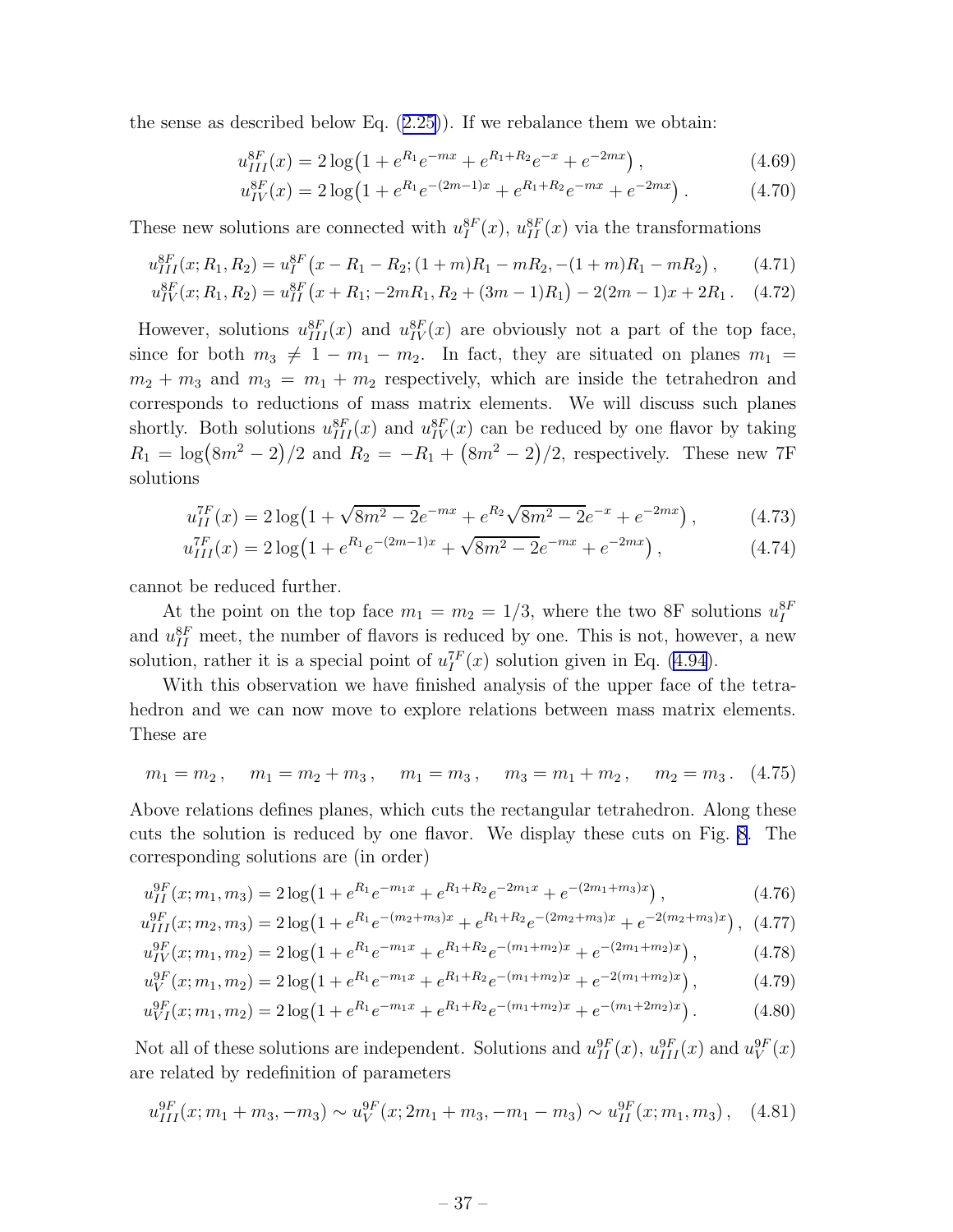<span id="page-38-0"></span>where ∼ means up to inconsequential rebalancing involving shifts and redefinitions of parameters  $R_1$  and  $R_2$ . Furthermore, solution  $u_{VI}^{9F}(x)$  is related to  $u_{II}^{9F}(x)$  by another reflection identity

$$
u_{VI}^{9F}(-x; m_3, m_1) - 2(m_3 + 2m_1)x \sim u_{II}^{9F}(x; m_1, m_2).
$$
 (4.82)

Notice that both  $u_I^{9F}(x)$  and  $u_{IV}^{9F}(x)$  are self-dual under reflection:

$$
u_I^{9F}(-x; 1 - m_1, -m_2) - 2x = u_I^{9F}(x; m_1, m_2), \qquad (4.83)
$$

$$
u_{IV}^{9F}(-x; m_1, m_2) - 2(2m_1 + m_2)x \sim u_{IV}^{9F}(x; m_1, m_2), \qquad (4.84)
$$

Given these identities we need to closely examine only, say,  $u_{II}^{9F}(x)$ ,  $u_{VI}^{9F}(x)$  and  $u_{IV}^{9F}(x)$ .



**Figure 10:** Cuts of the tetrahedron defined by the relations  $m_1 = m_2$  and  $m_2 = m_3$ .

In Fig. 10 we display the structure of solutions  $u_{II}^{9F}(x)$  and  $u_{VI}^{9F}(x)$ . There are two new 8F solutions

$$
u_V^{8F}(x) = 2\log\left(1 + e^{R_1}e^{-mx} + e^{R_1 + R_2}e^{-2mx} + e^{-4mx}\right),\tag{4.85}
$$

$$
u_{VI}^{8F}(x) = 2\log\left(1 + e^{R_1}e^{-2mx} + e^{R_1 + R_2}e^{-3mx} + e^{-4mx}\right),\tag{4.86}
$$

where in the first one  $m_1 = m_2 = m_3/2 \equiv m$  and in the second one  $m_1/2 = m_2 =$  $m_3 \equiv m$ . They are related to each other via reflection identity

$$
u_V^{8F}(-x) - 8mx \sim u_{VI}^{8F}(x) , \qquad (4.87)
$$

which is inherited from the more general identity in Eq.  $(4.82)$ . Both of these solutions can be reduced by one flavor, either by taking  $m = 1/3$  or assuming special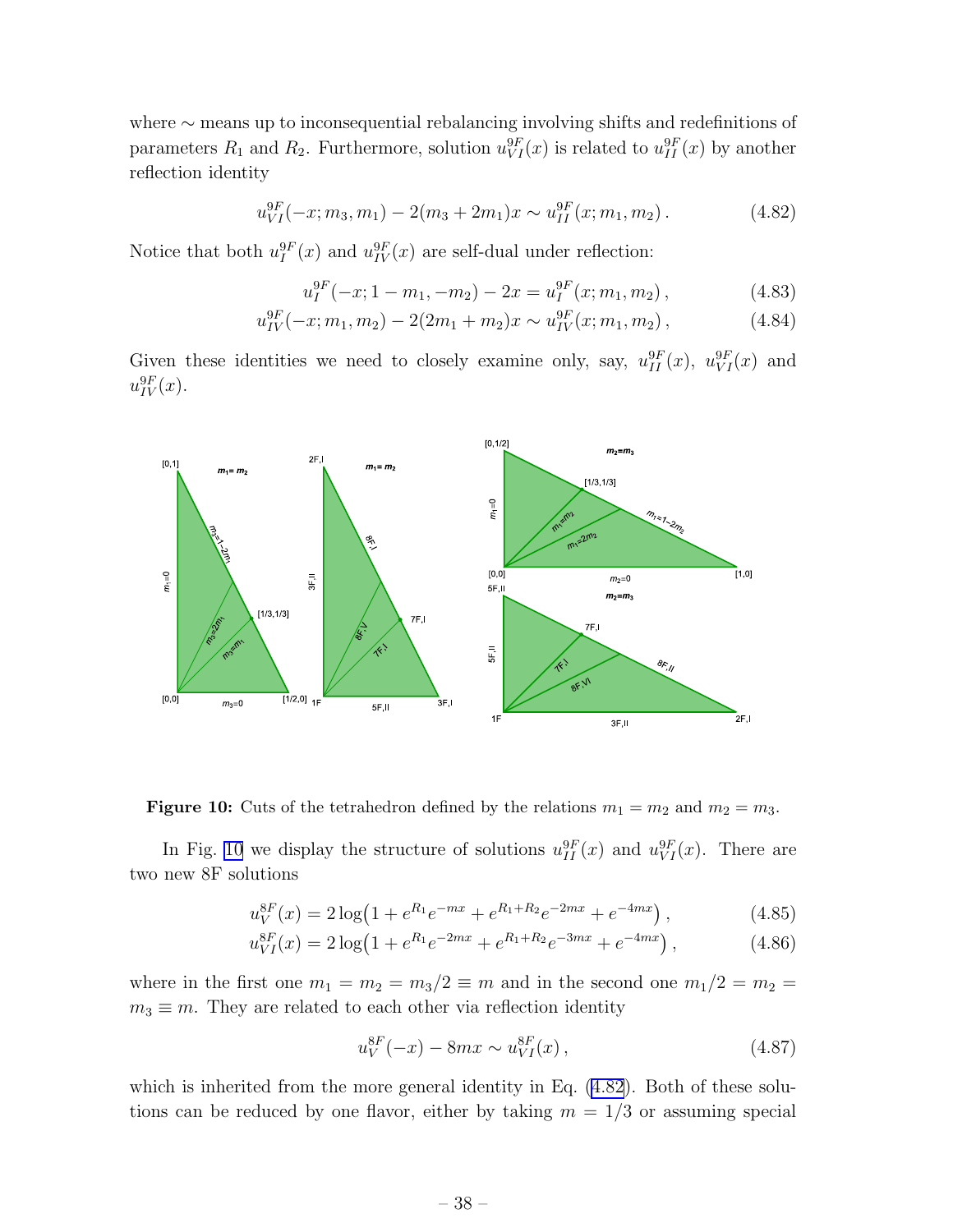<span id="page-39-0"></span>positions of domain walls, namely  $R_1 = -R_2 + \log(32m^2 - 2)/2$  for  $u_V^{8F}(x)$  and  $R_1 = \log(32m^2 - 2)/2$  in the case of  $u_V^{8F}(x)$ . Both approaches gives us new 7F solutions:

$$
u_{IV}^{7F}(x) = 2\log\left(1 + e^{-R_2}\sqrt{32m^2 - 2}e^{-mx} + \sqrt{32m^2 - 2}e^{-2mx} + e^{-4mx}\right),\tag{4.88}
$$

$$
u_V^{7F}(x) = 2\log\left(1 + e^{R_1}e^{-x/3} + e^{R_1 + R_2}e^{-2x/3} + e^{-4x/3}\right),\tag{4.89}
$$

$$
u_{VI}^{7F}(x) = 2\log\left(1 + e^{R_1}\sqrt{32m^2 - 2}e^{-2mx} + e^{-R_1}\sqrt{32m^2 - 2}e^{-3mx} + e^{-4mx}\right), (4.90)
$$

$$
u_{VII}^{7F}(x) = 2\log\left(1 + e^{R_1}e^{-2x/3} + e^{R_1 + R_2}e^{-x} + e^{-4x/3}\right). \tag{4.91}
$$

Furthermore, taking both  $m = 1/3$  and special positions of domain walls yields new 6F solutions:

$$
u_{II}^{6F}(x) = 2\log\left(1 + e^{-R_2}\sqrt{14/9}e^{-x/3} + \sqrt{14/9}e^{-2x/3} + e^{-4x/3}\right),\tag{4.92}
$$

$$
u_{III}^{6F}(x) = 2\log\left(1 + e^{R_1}\sqrt{14/9}e^{-2x/3} + e^{-R_1}\sqrt{14/9}e^{-x} + e^{-x/3}\right),\tag{4.93}
$$

which cannot be reduced further.

As we can see in Fig. [8](#page-35-0) the planes  $m_1 = m_2$  and  $m_2 = m_3$  intersect at a line  $m_1 = m_2 = m_3$ , which gives 7F solution

$$
u_I^{7F}(x) = 2\log\left(1 + e^{R_1}e^{-mx} + e^{R_1 + R_2}e^{-2mx} + e^{-3mx}\right),
$$
  
\n
$$
\Omega_0 = 1 + 2e^{R_1}e^{-mx}\left(1 - m^2\right) + e^{-2mx}\left(e^{2R_1} + 2e^{R_1 + R_2}(1 - 4m^2)\right)
$$
  
\n
$$
+ 2e^{-3mx}\left(e^{2R_1 + R_2}(1 - m^2) + 1 - 9m^2\right) + e^{-4mx}\left(e^{2R_1 + 2R_2} + 2e^{R_1}(1 - 4m^2)\right)
$$
  
\n
$$
+ 2e^{R_1 + R_2}e^{-5mx}\left(1 - m^2\right) + e^{-6mx}.
$$
\n(4.95)

This solution is a degenerate 3-chain

$$
u_I^{TF}(x) = u_{II}^{3F}(x - S_1) + u_{II}^{3F}(x - S_2) + u_{II}^{3F}(x + S_1 + S_2), \qquad (4.96)
$$

where

$$
e^{R_1} = e^{mS_1} + e^{mS_2} + e^{-m(S_1 + S_2)}, \quad e^{R_1 + R_2} = e^{-mS_1} + e^{-mS_2} + e^{m(S_1 + S_2)}.
$$
 (4.97)

We cannot reduce this solution further unless we fix the position parameters  $R_1, R_2$ . This can be done in several ways. If  $m > 1/3$  then we can fix

$$
R_2 = -2R_1 + \log \frac{9m^2 - 1}{1 - m^2},
$$
\n(4.98)

to get a 6F solution

$$
u_{IV}^{6F}(x) = 2\log\left(1 + e^{R_1}e^{-mx} + \frac{9m^2 - 1}{1 - m^2}e^{-R_1}e^{-2mx} + e^{-3mx}\right). \tag{4.99}
$$

Furthermore, if  $m > 1/2$  we can fix  $R_1$  in two ways

$$
R_1 = R_2 + \log(8m^2 - 2) ,\t\t(4.100)
$$

$$
R_1 = -2R_2 + \log(8m^2 - 2) \,. \tag{4.101}
$$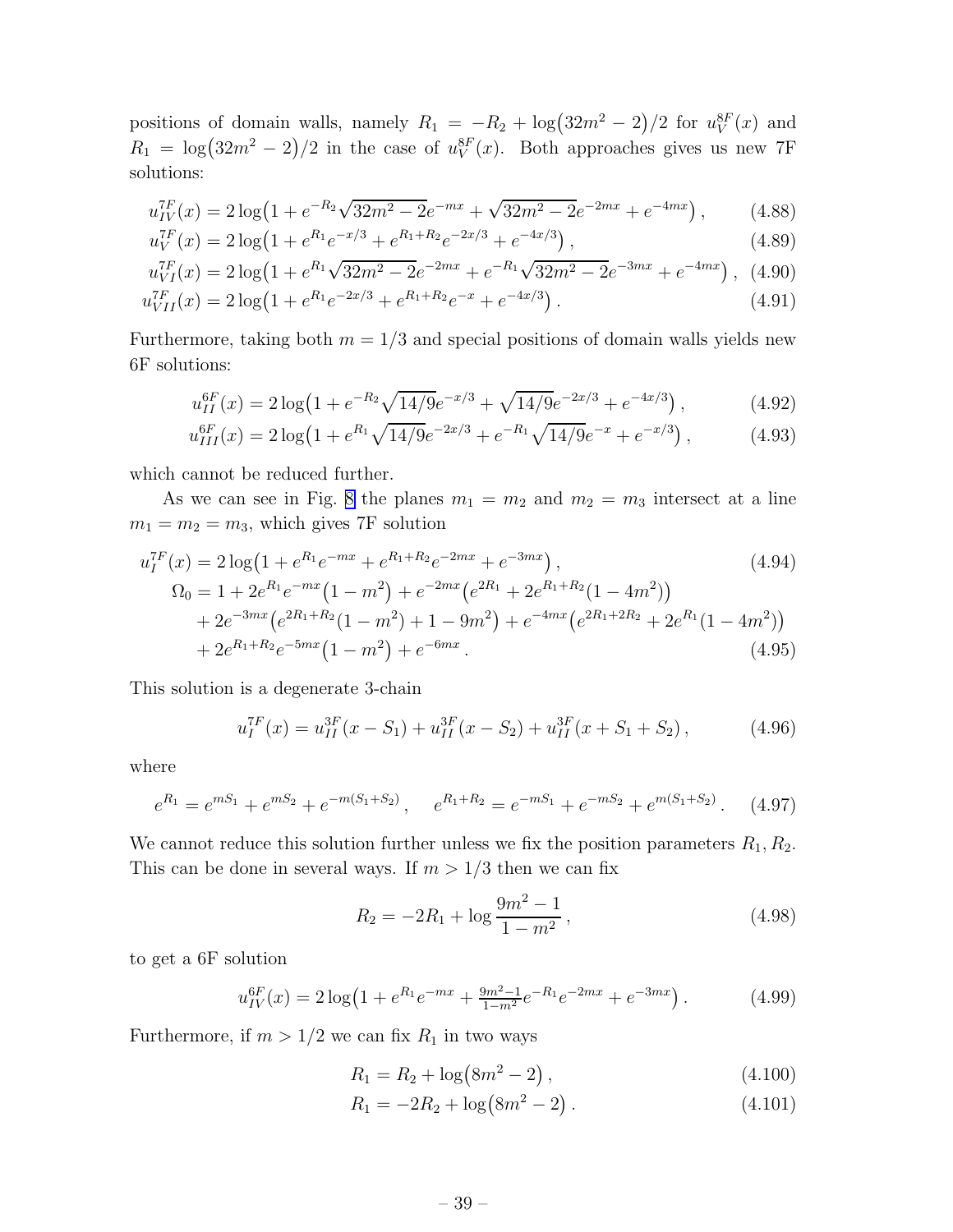Each choice reduce the solution by one flavor:

$$
u_V^{6F}(x) = 2\log\left(1 + e^{R_2}e^{-mx}\left(8m^2 - 2\right) + e^{2R_2}e^{-2mx}\left(8m^2 - 2\right) + e^{-3mx}\right),\tag{4.102}
$$

$$
u_{VI}^{6F}(x) = 2\log(1 + e^{-2R_2}e^{-mx}(8m^2 - 2) + e^{-R_2}e^{-2mx}(8m^2 - 2) + e^{-3mx}). \tag{4.103}
$$

We can combine the above relations and fix both  $R_1$  and  $R_2$  in three independent ways

$$
R_1 = \frac{1}{3} \log \frac{(9m^2 - 1)(8m^2 - 2)}{1 - m^2}, \qquad R_2 = \frac{1}{3} \log \frac{9m^2 - 1}{(1 - m^2)(8m^2 - 2)^2}, \qquad (4.104)
$$

$$
R_1 = \frac{1}{3} \log \frac{(9m^2 - 1)^2}{(1 - m^2)^2 (8m^2 - 2)}, \qquad R_2 = \frac{1}{3} \log \frac{(1 - m^2)(8m^2 - 2)^2}{9m^2 - 1}, \qquad (4.105)
$$

$$
R_1 = \log(8m^2 - 2), \qquad R_2 = 0, \qquad (4.106)
$$

with corresponding 5F solutions

$$
u_{III}^{5F}(x) = 2\log\left(1 + \sqrt[3]{\frac{(9m^2 - 1)(8m^2 - 2)}{1 - m^2}}e^{-mx} + \sqrt[3]{\frac{(9m^2 - 1)2}{(1 - m^2)^2(8m^2 - 2)}}e^{-2mx} + e^{-3mx}\right), \quad (4.107)
$$

$$
u_{IV}^{5F}(x) = 2\log\left(1 + \sqrt[3]{\frac{(9m^2 - 1)^2}{(1 - m^2)^2(8m^2 - 2)}}e^{-mx} + \sqrt[3]{\frac{(9m^2 - 1)(8m^2 - 2)}{1 - m^2}}e^{-2mx} + e^{-3mx}\right), \quad (4.108)
$$

$$
u_V^{5F}(x) = 2\log(1 + (8m^2 - 2)e^{-mx} + (8m^2 - 2)e^{-2mx} + e^{-3mx}).
$$
\n(4.109)

And finally, if we choose special values for  $m$  for which all three relations are satisfied we obtain most flavor reduced solutions. These special values are the roots of the equation  $(8m^2 - 1)^2(1 - m^2) = 9m^2 - 1$ . It turns out that there are two for which  $m \in [1/2, 1]$ . Let us denote these roots as  $\tilde{m}$  and  $\bar{m}$ . Their approximate values are  $\tilde{m} \approx 0.883$  and  $\bar{m} \approx 0.597$ . If we choose the first root we obtain  $R_1 = \log(8\tilde{m}^2 - 2) \approx$ 1.444,  $R_2 = 0$  and the corresponding solution is given as

$$
u_{III}^{4F}(x) = 2\log(1 + (8\tilde{m}^2 - 2)e^{-\tilde{m}x} + (8\tilde{m}^2 - 2)e^{-2\tilde{m}x} + e^{-3\tilde{m}x}), \qquad (4.110)
$$

$$
\Omega_0 = 1 + 2(8\tilde{m}^2 - 2)(1 - \tilde{m}^2)e^{-\tilde{m}x}(1 + e^{-4\tilde{m}x}) + e^{-6\tilde{m}x}.
$$
\n(4.111)

For the other root we have  $R_1 = \log(8\bar{m}^2 - 2) \approx 0.616$  and  $R_2 = 0$ . The corresponding solution  $u_{IV}^{4F}(x)$  is functionally the same as  $u_{III}^{4F}(x)$  with  $\tilde{m}$  replaced by  $\bar{m}$ .

Lastly, let us comment about the reduction structure of the solution  $u_{IV}^{9F}(x)$ , which is shown on Fig. [11](#page-41-0). The solution and corresponding  $\Omega_0$  reads

$$
u_{IV}^{9F}(x) = 2 \log \left(1 + e^{R_1} e^{-m_1 x} + e^{R_1 + R_2} e^{-(m_1 + m_2)x} + e^{-(2m_1 + m_2)x}\right),
$$
\n
$$
\Omega_0 = 1 + 2e^{R_1} e^{-m_1 x} \left(1 - m_1^2\right) + 2e^{R_1 + R_2} e^{-(m_1 + m_2)x} \left(1 - (m_1 + m_2)^2\right)
$$
\n
$$
+ 2e^{-(2m_1 + m_2)x} \left[e^{2R_1 + R_2} \left(1 - m_2^2\right) + 1 - \left(2m_1 + m_2\right)^2\right] + e^{2R_1 + 2R_2} e^{-2(m_1 + m_2)x}
$$
\n
$$
+ 2e^{R_1} e^{-(3m_1 + m_2)x} \left(1 - (m_1 + m_2)^2\right) + 2e^{R_1 + R_2} e^{-(3m_1 + 2m_2)x} \left(1 - m_1^2\right)
$$
\n
$$
+ e^{-2(2m_1 + m_2)x}.
$$
\n(4.113)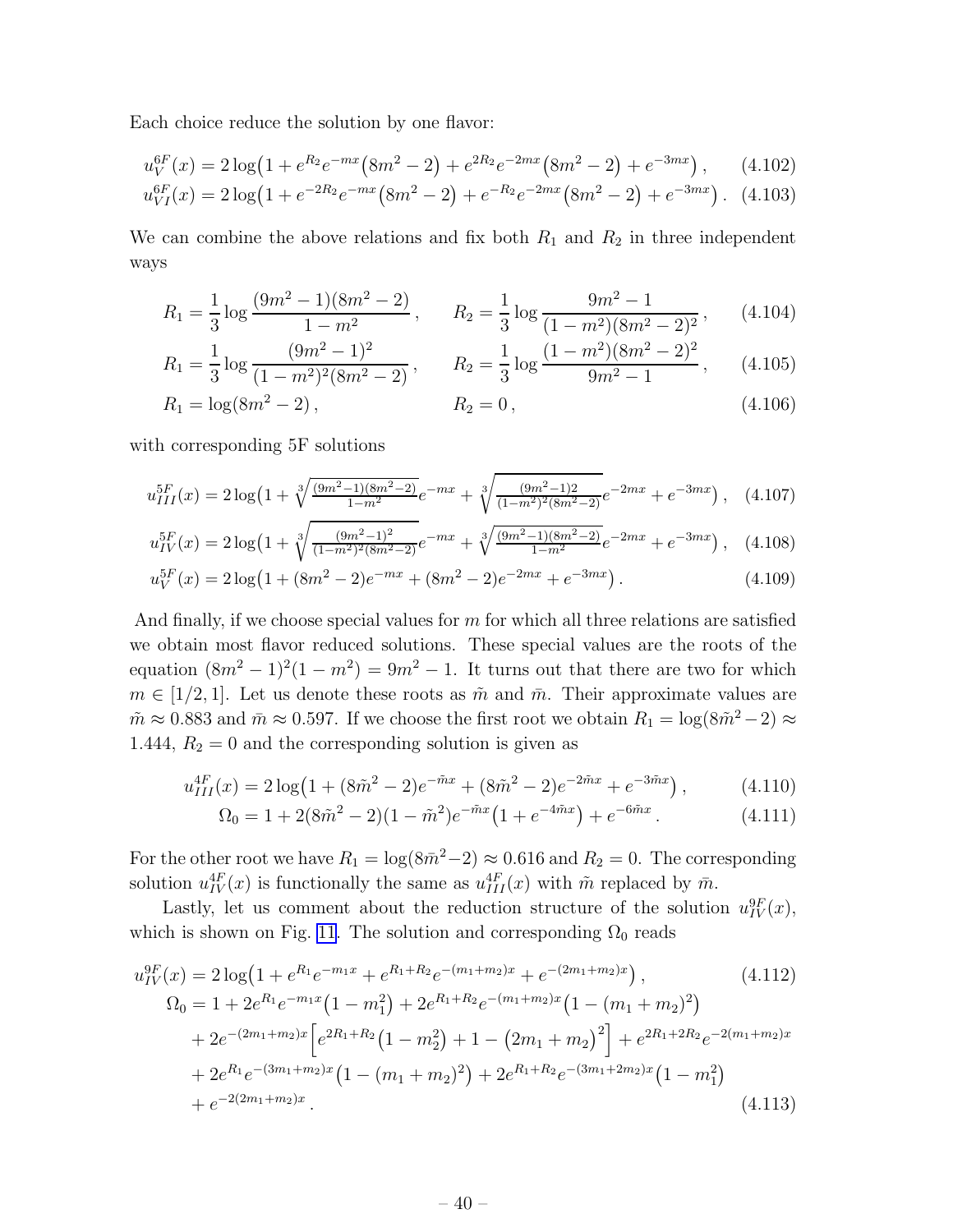<span id="page-41-0"></span>

**Figure 11:** Cut of the tetrahedron defined by the relation  $m_3 = m_1$ .

The values of parameters, which produce meaningful solutions, are constrained as  $m_1 + m_2 \le 1$ , but for  $m_2 \ge 1 - 2m_1$  we see that  $R_2 \ge R^* \equiv -2R_1 + \log((2m_1 +$  $(m)^2 - 1/(1 - m_2^2)$  must hold so that the fourth term in  $\Omega_0$  is non-negative. We indicate that by a dashed line in Fig. 11. If  $R_2 = R^*$  we obtain a new 8F solution

$$
u_{VII}^{8F}(x) = 2\log\left(1 + e^{R_1}e^{-m_1x} + e^{-R_1}e^{-(m_1+m_2)x}\frac{(2m_1+m_2)^2-1}{1-m_2^2} + e^{-(2m_1+m_2)x}\right), (4.114)
$$
  
\n
$$
\Omega_0 = 1 + 2e^{R_1}e^{-m_1x}\left(1 - m_1^2\right) + 2e^{-R_1}e^{-(m_1+m_2)x}\left(1 - (m_1+m_2)^2\right)\frac{(2m_1+m_2)^2-1}{1-m_2^2} + e^{-2R_1}e^{-2(m_1+m_2)x}\frac{\left((2m_1+m_2)^2-1\right)^2}{(1-m_2^2)^2} + 2e^{R_1}e^{-(3m_1+m_2)x}\left(1 - (m_1+m_2)^2\right) + 2e^{-R_1}e^{-(3m_1+2m_2)x}\left(1 - m_1^2\right)\frac{(2m_1+m_2)^2-1}{1-m_2^2} + e^{-2(2m_1+m_2)x} + e^{2R_1}e^{-2m_1x}.
$$
  
\n(4.115)

The upper edge of the triangle on Fig. 11 defined by relations  $m_2 = 1 - m$ ,  $m_1 = m$  gives new 7F solution

$$
u_{VIII}^{TF}(x) = 2\log\left(1 + e^{R_1}e^{-mx} + e^{R_1 + R_2}e^{-x} + e^{-(1+m)x}\right),
$$
\n
$$
\Omega_0 = 1 + 2e^{R_1}e^{-mx}\left(1 - m^2\right) + 2me^{-(1+m)x}\left(e^{2R_1 + R_2}(2 - m) - 2 - m\right)
$$
\n
$$
+ e^{2R_1}e^{-2mx} + e^{2R_1 + 2R_2}e^{-2x} + 2e^{R_1 + R_2}e^{-(2+m)x}\left(1 - m^2\right) + e^{-2(1+m)x}.
$$
\n(4.117)

We can reduce this solution further by setting  $R_2 = -2R_1 + \log(2+m)/(2-m)$  to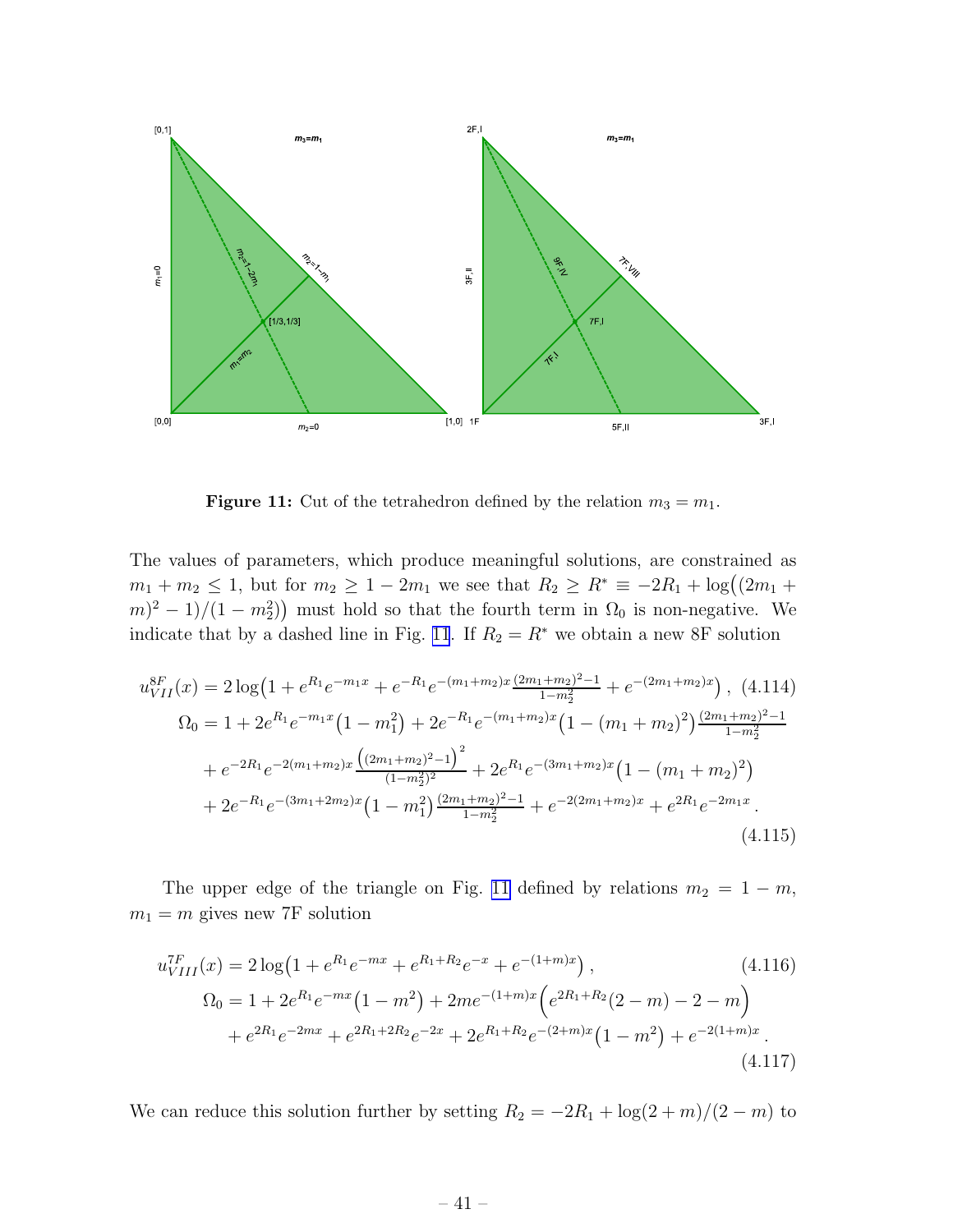<span id="page-42-0"></span>obtain a new 6F solution

$$
u_{VII}^{6F}(x) = 2\log\left(1 + e^{R_1}e^{-mx} + e^{-R_1}e^{-x}\frac{2+m}{2-m} + e^{-(1+m)x}\right),
$$
\n
$$
\Omega_0 = 1 + 2e^{R_1}e^{-mx}\left(1 - m^2\right)
$$
\n
$$
+ e^{2R_1}e^{-2mx} + e^{-2R_1}e^{-2x}\frac{(2+m)^2}{(2-m)^2} + 2e^{-R_1}e^{-(2+m)x}\left(1 - m^2\right)\frac{2+m}{2-m} + e^{-2(1+m)x},
$$
\n(4.119)

which cannot be reduced further. With this observation, we have exhausted all possible reductions in  $N = 3$  case. We summarise the structure of reductions on Fig. [12](#page-46-0).

# 5. Conclusions

In this paper we have shown many new exact solutions of the master equation [\(2.12](#page-5-0)). Our main claim is that the class of functions

$$
2\log\left(1+\sum_{i=1}^{N}\prod_{j=1}^{i}e^{R_i-m_ix}\right)+3\log\left(1+\sum_{i=1}^{\tilde{N}}\prod_{j=1}^{i}e^{\tilde{R}_i-\tilde{m}_ix}\right) \tag{5.1}
$$

exhausts all exact solutions of the master equation for domain walls ([2.12\)](#page-5-0), which can be written as a logarithm of sum of exponentials. Of course, since we cannot prove this statement, we regard it as a conjecture.

In this paper we have studied two subgroups of the class (5.1) in detail. In the Sec. [3](#page-13-0) we have developed a concept of chains, originally spotted in [\[19\]](#page-45-0). These are the solutions, which can be written as sum of single-wall solutions, or links, which we have denoted as  $u_{II}^{3F}(x)$  and  $u_I^{4F}(x)$  and their definitions can be found in Eq. [\(3.9](#page-15-0)) and Eq. [\(3.12](#page-16-0)). We have discussed general properties of arbitrary long chains and derived general formulas for both the number of flavors of the minimal model in Eq.([3.40\)](#page-22-0) and the restriction on parameters in Eq.([3.44\)](#page-23-0), which must be satisfied in order to have well-defined moduli matrix.

In Sec. [4](#page-25-0) we have given a general discussion of solutions, which corresponds to taking  $\tilde{N} = 0$  limit in Eq. (5.1). In particular, we have showed that in terms of new variables  $v(x) = e^{u(x)} - 1$ , these solutions can be understood as chains as well. More importantly, we have pointed out that solutions are related to each other via limits in their parameter space and thus form hierarchies. We showcased this hierarchy in detail for solutions up to  $N_F = 10$  flavors.

Throughout this paper we argued that our exact solutions have two common features. First, they are all core-less and second, they are always non-elementary.

Let us briefly discuss the first property. The lack of cores is intimately linked to the restriction on parameters in Eq. [\(4.30\)](#page-28-0). Indeed, this condition is in place to ensure that the lowest coefficient in  $\Omega_0$  is never negative. At most, it can be zero,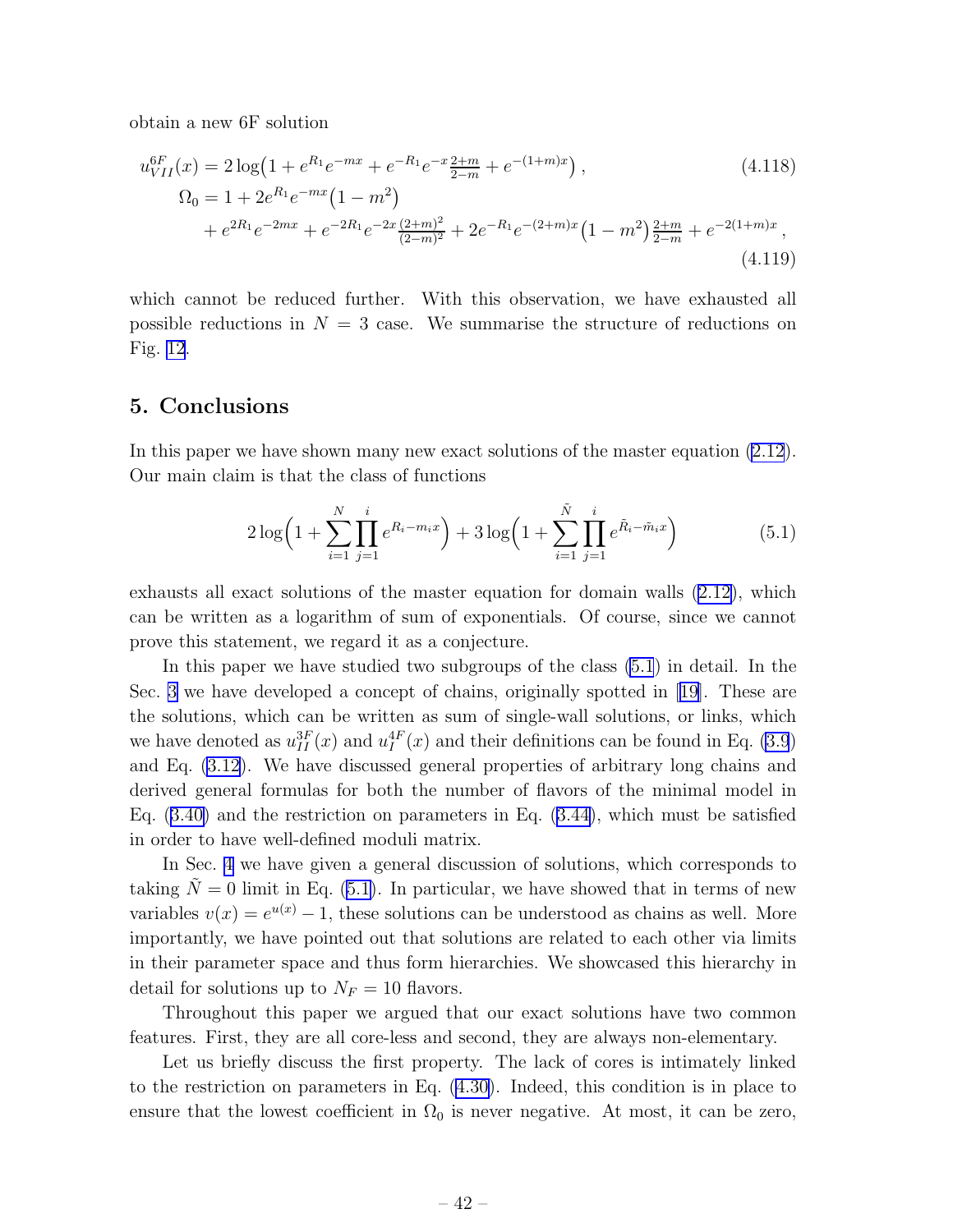at which case remaining coefficients are positive. On the other hand, the core can develops only when all coefficients in  $\Omega_0$  are very close to zero, since if  $\Omega_0 = 0$  the solution  $u = g^2 v^2 x^2$  is the unbroken phase inside the core. Given this observation, it is no surprise that our solutions cannot develop cores. Another, more heuristic reason, why our solutions are always core-less domain walls is that the functions we are working with, that is combinations of  $log(x)$  and  $exp(x)$ , seems to be not sufficient to produce the shape of core-ful domain walls, visualised in Fig. [2](#page-10-0).

The fact that our solutions are non-elementary walls, is harder to understand. More precisely, we claim that none of the multi-wall solutions of this paper have moduli, which could isolate elementary walls. For chains of Sec. [3](#page-13-0) this is easy to see because the single-wall links of which chains are made of  $u_{II}^{3F}$  and  $u_I^{4F}$  are nonelementary walls from the beginning. To confirm the same for the broadest class of solutions in Eq. [\(5.1](#page-42-0)) is much harder to do in general. Intuitively, however, given that the constraint([4.30\)](#page-28-0) makes any generic multi-wall configuration lighter than the lightest exact elementary wall  $u_I^{2F}$ , it is natural to conclude that our solutions are all non-elementary. Despite this observation, the very fact that exact description of elementary walls seems to be much more difficult task than description of compressed ones, remains very puzzling.

In light of these findings, we are left with two challenges: first, is to find solutions for walls with well-developed cores and second, is to understand the disproportion between the number of exact elementary domain walls – which are three:  $u_I^{2F}$ ,  $u_I^{2F}$ and  $u_{III}^{3F}$  – and the number of exact compressed domain walls – which is potentially unlimited if the number of Higgs fields  $N_F$  is arbitrarily large.

In closing, let us briefly comment about the impact of our findings to other topological solitons.

The most direct implications can be made for composite solitons containing domain walls, such as wall-wall junctions and wall-vortex junctions. The reason is that their master equations includes Eq.([2.12\)](#page-5-0) as a subset, which hints that similar richness of exact solutions found for domain walls could be found there as well. Our preliminary results strongly favours this possibility and we plan to explore this fully in a future study.

Another straightforward implication is that multi-flavor non-Abelian domain walls (studied in [\[17](#page-45-0)]) should possess large number of exact solutions too. This can be seen easily by acknowledging the fact that solutions in Abelian model can be embedded into a non-Abelian case. More precisely, for a class of so-called  $U(1)$ factorizable solutions, the non-Abelian analog of the master equation can be shown to decompose into a direct sum of independent Abelian master equations. Therefore any solution presented here can be used to construct a  $U(1)$ -factorizable solutions in a non-Abelian model. The question whether our approach can help to find exact solutions which are not  $U(1)$ -factorizable provides another interesting direction for future work.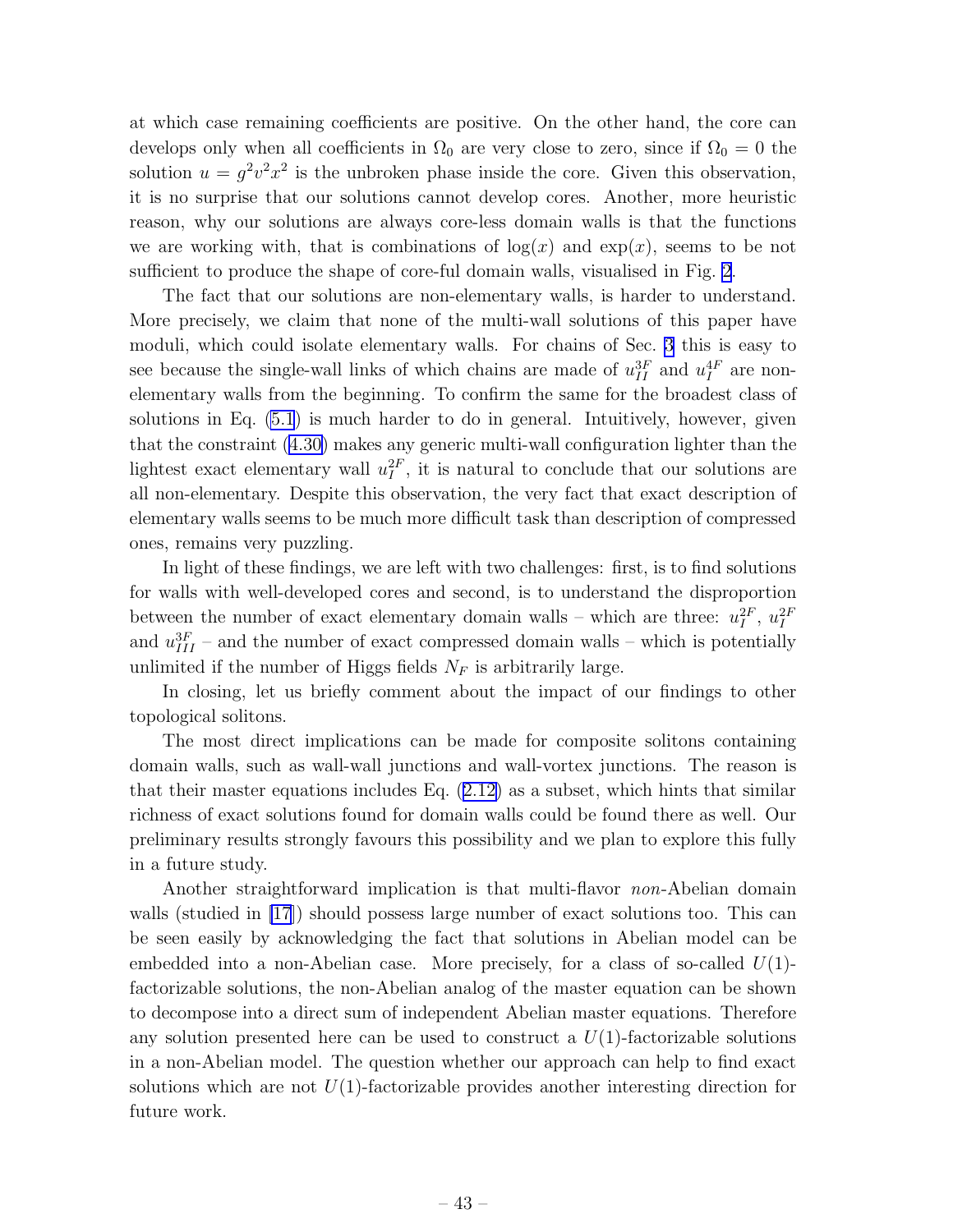<span id="page-44-0"></span>Lastly, an indirect implication of our results is that it raises expectations about number and abundance of exact solutions in *any* master equation. In particular, in the paper [\[23\]](#page-45-0) F.B. and others found several new exact solutions of semi-local vortices, hinting a very rich structure of exact solutions there. We plan to elaborate on these findings in the future.

# Acknowledgments

F. B. is indebted to Masato Arai and Minoru Eto for their help and countless consultations. F. B. is an international research fellow of the Japan Society for the Promotion of Science. This work was supported by Grant-in-Aid for JSPS Fellows, Grant Number 26004750.

# References

- [1] J. P. Gauntlett, R. Portugues, D. Tong, and P. K. Townsend, *D-brane solitons in supersymmetric sigma models*, *Phys. Rev. D* 63 (Apr., 2001) 085002, [[hep-th/0008221](http://arxiv.org/abs/hep-th/0008221)].
- [2] D. Tong, *D-branes in field theory*, *Journal of High Energy Physics* 2 (Feb., 2006) 30, [[hep-th/0512192](http://arxiv.org/abs/hep-th/0512192)].
- [3] V. A. Rubakov and M. E. Shaposhnikov, *Do we live inside a domain wall?*, *Physics Letters B* 125 (May, 1983) 136–138.
- [4] N. S. Manton, *A Remark on the Scattering of BPS Monopoles*, *Phys. Lett. B* 54 (1982) 110.
- [5] T. Vachaspati, *Kinks and Domain Walls*. Cambridge University Press, 2006. Cambridge Books Online.
- [6] E. Bogomolny, *Stability of classical solutions*, *Sov. J. Nucl. Phys.* 24 (1976) 449.
- [7] G. 't Hooft, *Magnetic monopoles in unified gauge theories*, *Nuclear Physics B* 79 (Sept., 1974) 276–284.
- [8] A. M. Polyakov, *Particle Spectrum in the Quantum Field Theory*, *JETP Lett.* 20 (1974) 194–195. [Pisma Zh. Eksp. Teor. Fiz.20,430(1974)].
- [9] A. Belavin, A. Polyakov, A. Schwartz, and Y. Tyupkin, *Pseudoparticle solutions of the yang-mills equations, Physics Letters B* 59 (1975), no.  $185 - 87$ .
- [10] W. Nahm, *All self-dual multimonopoles for arbitrary gauge groups*, *NATO ASI, B* 82 (Sep, 1981) 301–310. 10 p.
- [11] M. Atiyah, N. Hitchin, V. Drinfeld, and Y. Manin, *Construction of instantons*, *Physics Letters A* 65 (1978), no. 3 185 – 187.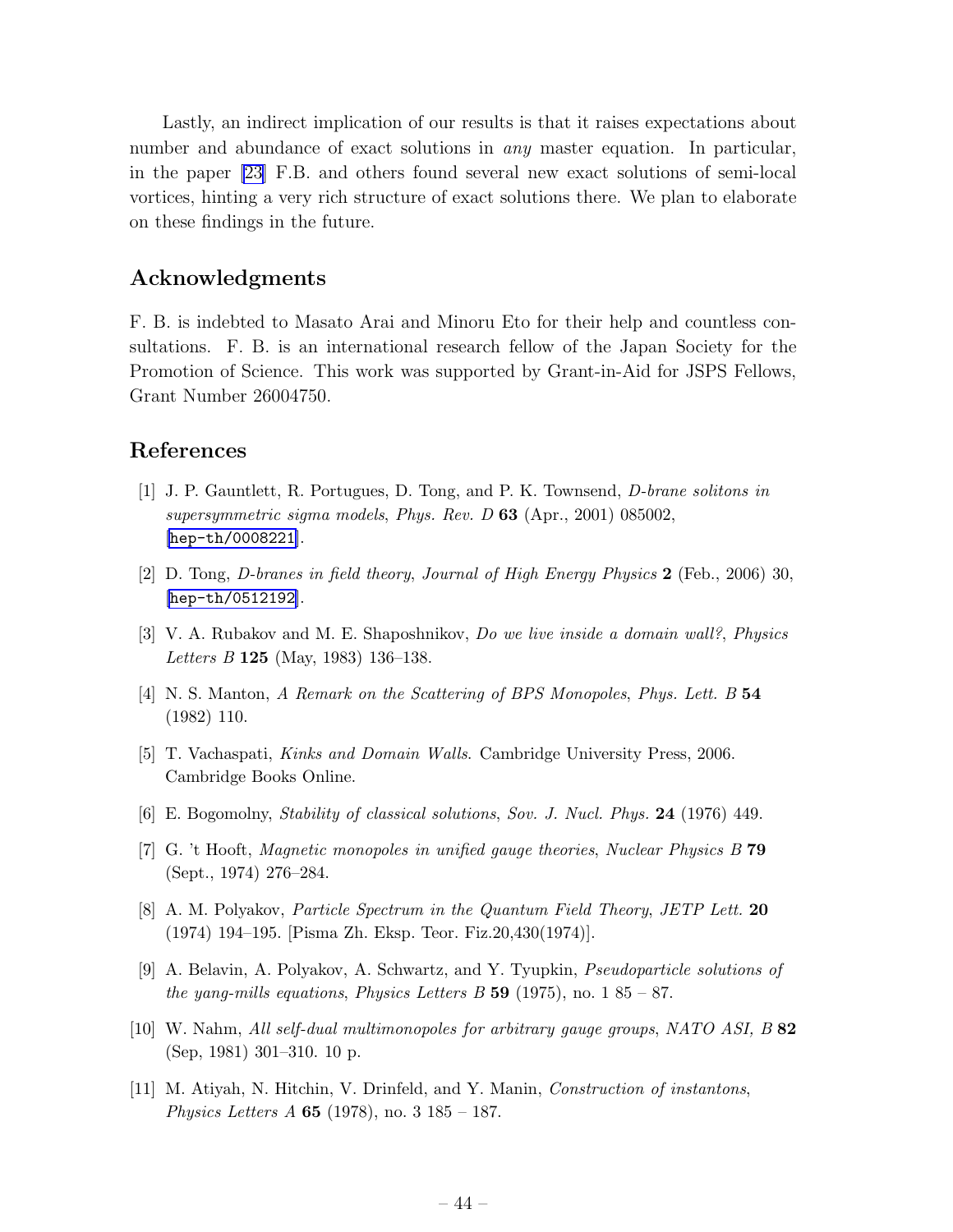- <span id="page-45-0"></span>[12] A. A. Abrikosov, *On the Magnetic properties of superconductors of the second group*, *Sov. Phys. JETP* 5 (1957) 1174–1182. [Zh. Eksp. Teor. Fiz.32,1442(1957)].
- [13] H. Nielsen and P. Olesen, *Vortex-line models for dual strings*, *Nuclear Physics B* 61  $(1973)$  45 – 61.
- [14] A. Hanany and D. Tong, *Vortices, instantons and branes*, *Journal of High Energy Physics* 7 (July, 2003) 037, [[hep-th/0306150](http://arxiv.org/abs/hep-th/0306150)].
- [15] R. Auzzi, S. Bolognesi, J. Evslin, K. Konishi, and A. Yung, *Nonabelian superconductors: vortices and confinement in N=2 SQCD*, *Nuclear Physics B* 673 (Nov., 2003) 187–216, [[hep-th/0307287](http://arxiv.org/abs/hep-th/0307287)].
- [16] D. Tong, *Moduli space of BPS domain walls*, *Phys. Rev. D* 66 (July, 2002) 025013, [[hep-th/0202012](http://arxiv.org/abs/hep-th/0202012)].
- [17] Y. Isozumi, M. Nitta, K. Ohashi, and N. Sakai, *Non-Abelian walls in supersymmetric gauge theories*, *Phys. Rev. D* 70 (Dec., 2004) 125014, [[hep-th/0405194](http://arxiv.org/abs/hep-th/0405194)].
- [18] T. Inami, S. Minakami, and M. Nitta, *Nonintegrability of self-dual Yang Mills Higgs system*, *Nuclear Physics B* 752 (Sept., 2006) 391–403, [[hep-th/0605064](http://arxiv.org/abs/hep-th/0605064)].
- [19] Y. Isozumi, K. Ohashi, and N. Sakai, *Exact wall solutions in 5-dimensional SUSY QED at finite coupling*, *Journal of High Energy Physics* 11 (Nov., 2003) 60, [[hep-th/0310189](http://arxiv.org/abs/hep-th/0310189)].
- [20] K. Kakimoto and N. Sakai, *Domain wall junction in N=2 supersymmetric QED in four dimensions*, *Phys. Rev. D* 68 (Sept., 2003) 065005, [[hep-th/0306077](http://arxiv.org/abs/hep-th/0306077)].
- [21] M. Eto, Y. Isozumi, M. Nitta, K. Ohashi, and N. Sakai, *TOPICAL REVIEW: Solitons in the Higgs phase: the moduli matrix approach*, *Journal of Physics A Mathematical General* 39 (June, 2006) 315, [[hep-th/0602170](http://arxiv.org/abs/hep-th/0602170)].
- [22] M. Shifman and A. Yung, *Domain walls and flux tubes in N=2 SQCD: D-brane prototypes*, *Phys. Rev. D* 67 (June, 2003) 125007, [[hep-th/0212293](http://arxiv.org/abs/hep-th/0212293)].
- [23] M. Arai, F. Blaschke, and M. Eto, *BPS Boojums in N=2 supersymmetric gauge theories*, *ArXiv e-prints* (Mar., 2016) [[arXiv:1603.00447](http://arxiv.org/abs/1603.00447)].